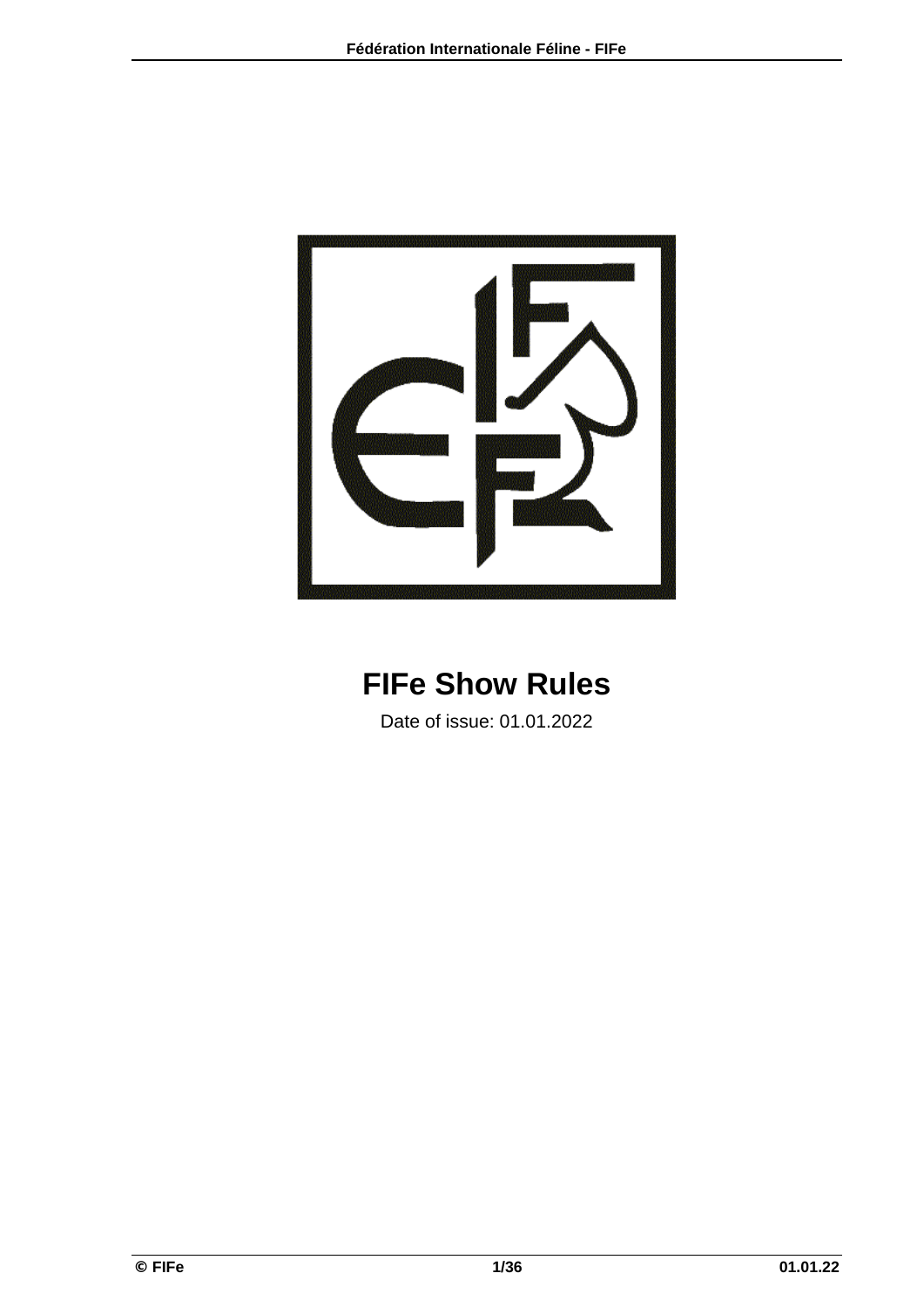### **STATUS OF CHANGES**

*For previous changes to the rules than those listed below, please refer to the separate document "FIFe Statutes, Rules & Standards – History of Changes", available in the section "Rules & Forms" on the FIFe website.* 

| $\overline{\mathbf{s}}$ | <b>Status</b>   | <b>Remarks</b>                                                                 |  |  |  |  |  |  |  |
|-------------------------|-----------------|--------------------------------------------------------------------------------|--|--|--|--|--|--|--|
|                         |                 | <b>Edited 01.01.22</b>                                                         |  |  |  |  |  |  |  |
| 1.8.g                   | Change          | Minimum number of cats required for International shows in certain countries   |  |  |  |  |  |  |  |
|                         |                 | reduced from 100 to 80                                                         |  |  |  |  |  |  |  |
| 1.11                    | <b>Deletion</b> | It is not permitted to organize any combination of show types which would      |  |  |  |  |  |  |  |
|                         |                 | offer any cat the possibility to obtain more than 2 certificates during 2      |  |  |  |  |  |  |  |
|                         |                 | consecutive days                                                               |  |  |  |  |  |  |  |
| 1.11                    | <b>Addition</b> | New show type: 3 certificates on 2 consecutive days                            |  |  |  |  |  |  |  |
| 2.2                     | <b>Addition</b> | All granted applications of the World Show shall be listed                     |  |  |  |  |  |  |  |
| 2.6.6 /                 | <b>Deletion</b> | Israel (no longer FIFe Member in this country)                                 |  |  |  |  |  |  |  |
| <b>Annexes</b>          |                 |                                                                                |  |  |  |  |  |  |  |
| 1, 3, 5                 |                 |                                                                                |  |  |  |  |  |  |  |
| 2.6.6                   | <b>Addition</b> | Denmark to the group organising the Scandinavian Winner Show                   |  |  |  |  |  |  |  |
| 2.7                     | Change          | Article title: Specific rules for the World Show and Winner Shows              |  |  |  |  |  |  |  |
| 2.7                     | <b>Move</b>     | Certificates from § 2.9                                                        |  |  |  |  |  |  |  |
| 2.7                     | <b>Addition</b> | During the World Show and Winner Shows judges shall judge a maximum of         |  |  |  |  |  |  |  |
|                         |                 | 60 cats                                                                        |  |  |  |  |  |  |  |
| 2.9                     | <b>Move</b>     | Certificates to § 2.7                                                          |  |  |  |  |  |  |  |
| 4.1.1                   | <b>Addition</b> | Winner title: Distinguished Senior Winner (DSW)                                |  |  |  |  |  |  |  |
| 4.18                    | <b>New</b>      | <b>Title: Distinguished Senior Winner (DSW)</b>                                |  |  |  |  |  |  |  |
| 4.9.7                   | <b>Deletion</b> | The exception of the validity of votes issued by probational judges who        |  |  |  |  |  |  |  |
|                         |                 | already are International judges in another category, since after passing the  |  |  |  |  |  |  |  |
|                         |                 | stages in the first category, no stages are required in any next category      |  |  |  |  |  |  |  |
| 6.2.3                   | <b>Addition</b> | The categories in which the steward has presented cats in the Best in Show     |  |  |  |  |  |  |  |
|                         |                 | panel must be indicated on the steward certificate                             |  |  |  |  |  |  |  |
| <b>Annex 1</b>          | Change          | Minimum number of cats required for International shows reduced from 100       |  |  |  |  |  |  |  |
|                         |                 | to 80                                                                          |  |  |  |  |  |  |  |
| <b>Annex 2</b>          | Change          | Exception prolonged until 31.12.2026                                           |  |  |  |  |  |  |  |
| Annex 4                 | <b>Deletion</b> | Expiration date; annex 4 is now a permanent exception                          |  |  |  |  |  |  |  |
| <b>Annex 5</b>          | Addition        | Malaysia to the list of countries having an exception of 3x times Best in      |  |  |  |  |  |  |  |
|                         |                 | <b>Show for the Junior Winner title</b>                                        |  |  |  |  |  |  |  |
| Annex 2A,               | <b>Addition</b> | COVID-19 exceptions for the year 2022 with reference to § 1.8.a, 2.3, 2.6.2,   |  |  |  |  |  |  |  |
| 3A, 5A, 6               |                 | $2.6.4, 4.3, 4.4$ and $4.5$                                                    |  |  |  |  |  |  |  |
| <b>Table</b>            | Change          | <b>EMS code and description for Japanese Bobtail:</b>                          |  |  |  |  |  |  |  |
| <b>Categories</b>       |                 | <b>JBS</b> - Japanese Bobtail Shorthair                                        |  |  |  |  |  |  |  |
| at shows                |                 |                                                                                |  |  |  |  |  |  |  |
| Table                   | <b>Deletion</b> | Bengal silver varieties (BEN ns *) no longer preliminary, but fully recognised |  |  |  |  |  |  |  |
| <b>Categories</b>       |                 | varieties                                                                      |  |  |  |  |  |  |  |
| at shows                |                 |                                                                                |  |  |  |  |  |  |  |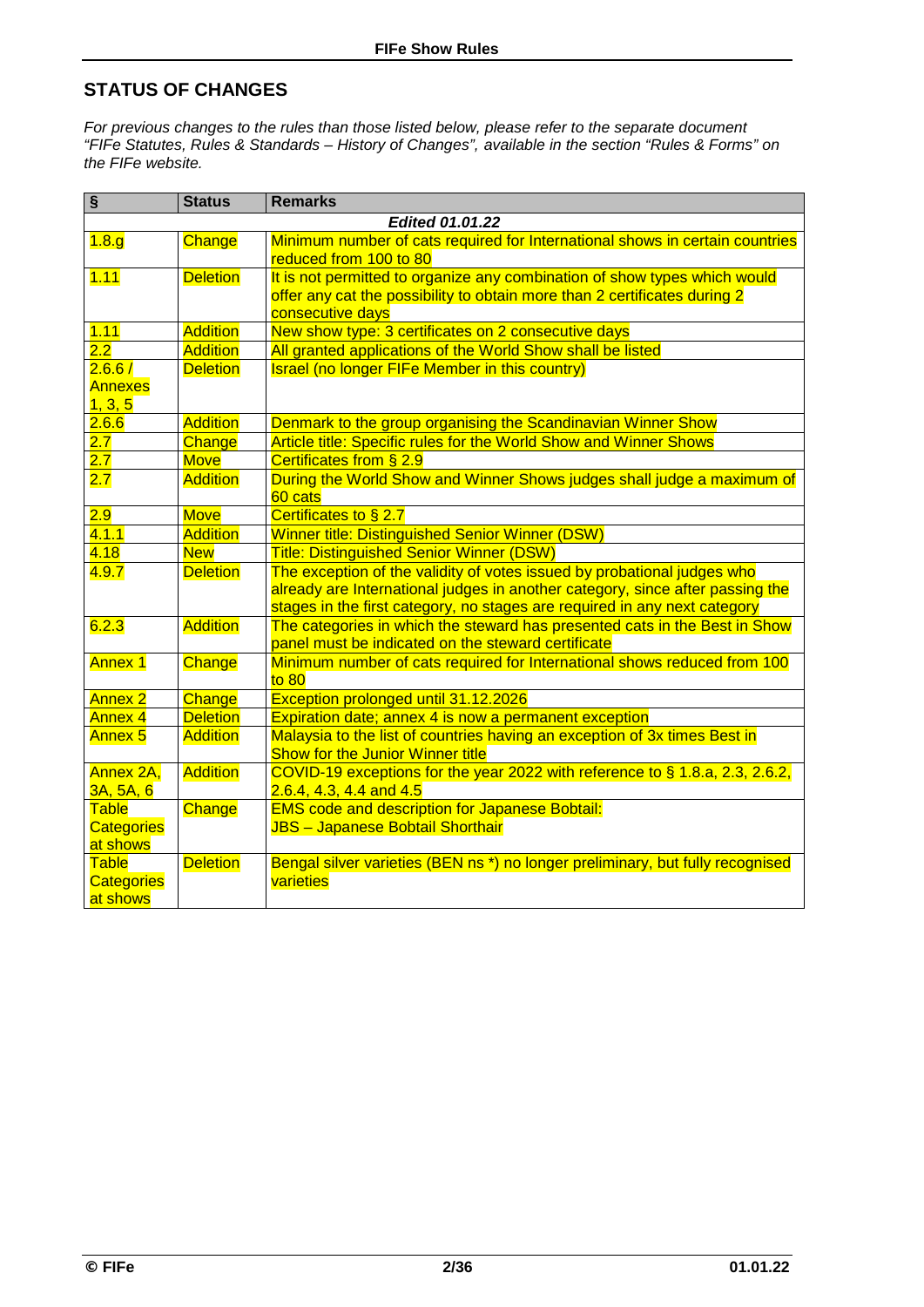## **TABLE OF CONTENTS**

| $\mathbf 1$  |       |                                                                                     |  |
|--------------|-------|-------------------------------------------------------------------------------------|--|
|              | 1.1   |                                                                                     |  |
|              | 1.2   |                                                                                     |  |
|              | 1.3   |                                                                                     |  |
|              | 1.4   |                                                                                     |  |
|              | 1.5   |                                                                                     |  |
|              | 1.6   |                                                                                     |  |
|              | 1.7   |                                                                                     |  |
|              | 1.8   |                                                                                     |  |
|              | 1.9   |                                                                                     |  |
|              | 1.10  |                                                                                     |  |
|              | 1.11  |                                                                                     |  |
|              | 1.12  |                                                                                     |  |
|              | 1.13  |                                                                                     |  |
|              | 1.14  |                                                                                     |  |
|              | 1.15  |                                                                                     |  |
|              | 1.16  |                                                                                     |  |
|              | 1.17  | Responsibility for the organising club concerning exhibitors and visitors  9        |  |
| $\mathbf{2}$ |       |                                                                                     |  |
|              | 2.1   |                                                                                     |  |
|              | 2.2   |                                                                                     |  |
|              | 2.3   |                                                                                     |  |
|              | 2.4   |                                                                                     |  |
|              | 2.5   |                                                                                     |  |
|              | 2.6   |                                                                                     |  |
|              | 2.7   |                                                                                     |  |
|              | 2.8   |                                                                                     |  |
| 3            |       |                                                                                     |  |
|              | 3.1   |                                                                                     |  |
|              | 3.2   |                                                                                     |  |
|              | 3.3   |                                                                                     |  |
|              | 3.4   |                                                                                     |  |
|              | 3.5   |                                                                                     |  |
|              | 3.6   |                                                                                     |  |
|              | 3.7   |                                                                                     |  |
|              | 3.8   |                                                                                     |  |
|              | 3.9   |                                                                                     |  |
|              | 3.10  |                                                                                     |  |
| 4            |       |                                                                                     |  |
|              | 4.1   |                                                                                     |  |
|              | 4.1.1 |                                                                                     |  |
|              | 4.1.2 |                                                                                     |  |
|              | 4.2   |                                                                                     |  |
|              | 4.3   | Obtaining the title International Champion or International Premior  14             |  |
|              | 4.4   | Obtaining the title Grand International Champion or Grand International Premior  14 |  |
|              | 4.5   |                                                                                     |  |
|              | 4.6   |                                                                                     |  |
|              | 4.7   |                                                                                     |  |
|              | 4.8   |                                                                                     |  |
|              | 4.9   |                                                                                     |  |
|              | 4.9.1 |                                                                                     |  |
|              | 4.9.2 |                                                                                     |  |
|              | 4.9.3 |                                                                                     |  |
|              | 4.9.4 |                                                                                     |  |
|              | 4.9.5 |                                                                                     |  |
|              | 4.9.6 |                                                                                     |  |
|              | 4.9.7 |                                                                                     |  |
|              | 4.10  |                                                                                     |  |
|              | 4.11  |                                                                                     |  |
|              | 4.12  |                                                                                     |  |
|              | 4.13  |                                                                                     |  |
|              | 4.14  |                                                                                     |  |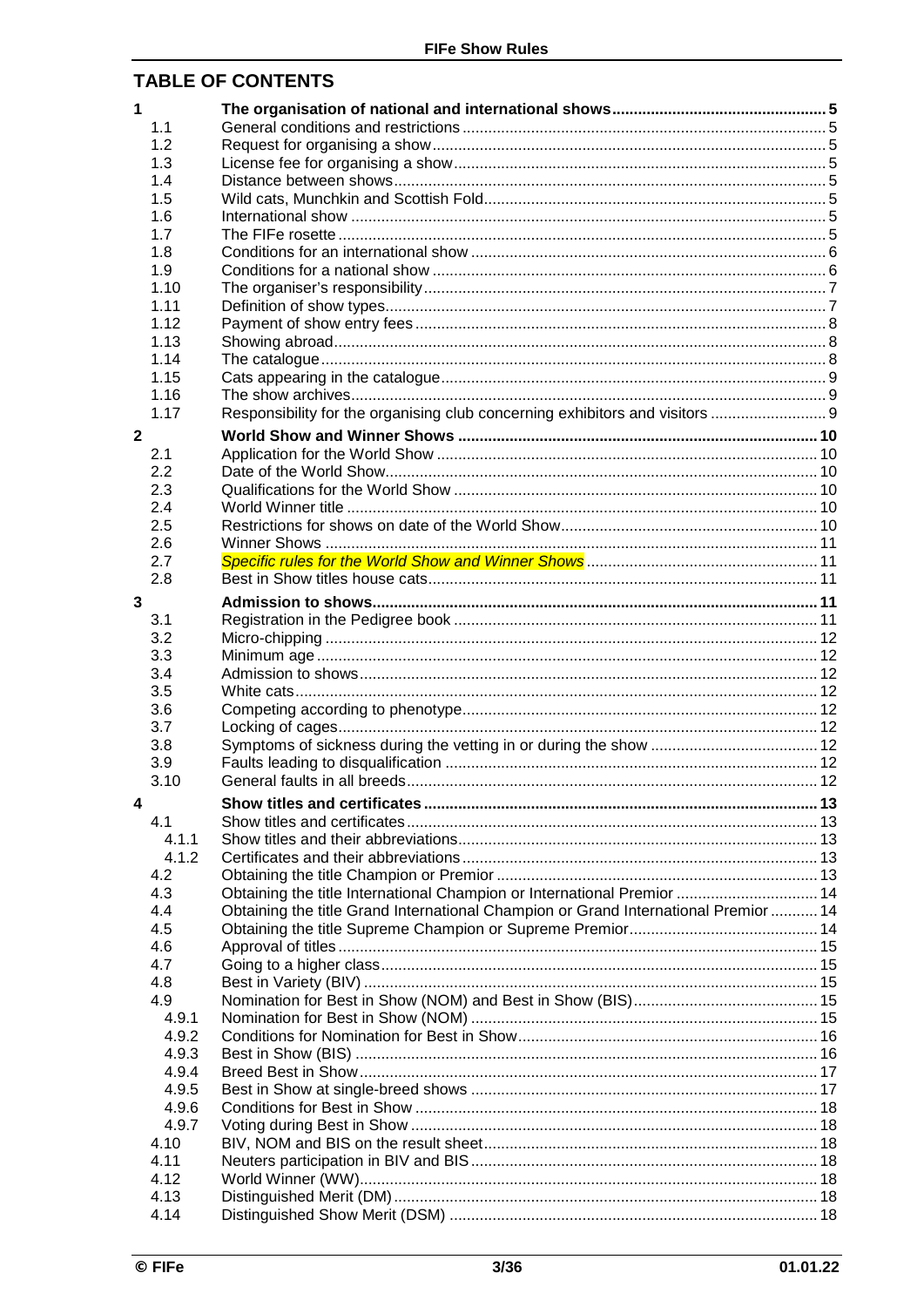|                | 4.15<br>4.16   |                                                                          |  |
|----------------|----------------|--------------------------------------------------------------------------|--|
|                | 4.17           |                                                                          |  |
|                | 4.18           |                                                                          |  |
| 5              |                |                                                                          |  |
|                | 5.1            |                                                                          |  |
|                | 5.2            |                                                                          |  |
|                | 5.3            |                                                                          |  |
|                | 5.4            |                                                                          |  |
|                | 5.5            | Non-standard / Non-recognised / Preliminary recognised / House cats 22   |  |
|                | 5.5.1          |                                                                          |  |
|                | 5.5.2          |                                                                          |  |
|                | 5.5.3          |                                                                          |  |
|                | 5.5.4          |                                                                          |  |
|                | 5.5.5          |                                                                          |  |
|                | 5.6            |                                                                          |  |
| 6              |                |                                                                          |  |
|                | 6.1            |                                                                          |  |
|                | 6.1.1          |                                                                          |  |
|                | 6.1.2          |                                                                          |  |
|                | 6.1.3          |                                                                          |  |
|                | 6.1.4          |                                                                          |  |
|                | 6.1.5          |                                                                          |  |
|                | 6.1.6          |                                                                          |  |
|                | 6.1.7          | Exhibition of cats when officiating as a judge or as a student judge  26 |  |
|                | 6.1.8          |                                                                          |  |
|                | 6.1.9          |                                                                          |  |
|                | 6.2            |                                                                          |  |
|                | 6.2.1<br>6.2.2 |                                                                          |  |
|                | 6.2.3          |                                                                          |  |
|                | 6.2.4          |                                                                          |  |
|                | 6.3            |                                                                          |  |
|                | 6.4            |                                                                          |  |
|                | 6.5            |                                                                          |  |
|                | 6.6            |                                                                          |  |
|                | 6.7            |                                                                          |  |
|                | 6.7.1          |                                                                          |  |
|                | 6.7.2          |                                                                          |  |
|                | 6.7.3          |                                                                          |  |
|                | 6.8            |                                                                          |  |
|                | 6.8.1          |                                                                          |  |
|                | 6.8.2          |                                                                          |  |
|                | 6.9            |                                                                          |  |
|                | 6.10           |                                                                          |  |
|                | 6.11           |                                                                          |  |
|                | 6.12           |                                                                          |  |
|                | 6.13           |                                                                          |  |
| $\overline{7}$ |                |                                                                          |  |
|                | 7.1            |                                                                          |  |
|                | 7.2            |                                                                          |  |
|                | 7.3            |                                                                          |  |
|                | 7.4<br>7.5     |                                                                          |  |
|                |                |                                                                          |  |
| 8              |                |                                                                          |  |
|                | 8.1            |                                                                          |  |
|                | 8.2            |                                                                          |  |
|                |                |                                                                          |  |
|                |                |                                                                          |  |
|                |                |                                                                          |  |
|                |                |                                                                          |  |
|                |                |                                                                          |  |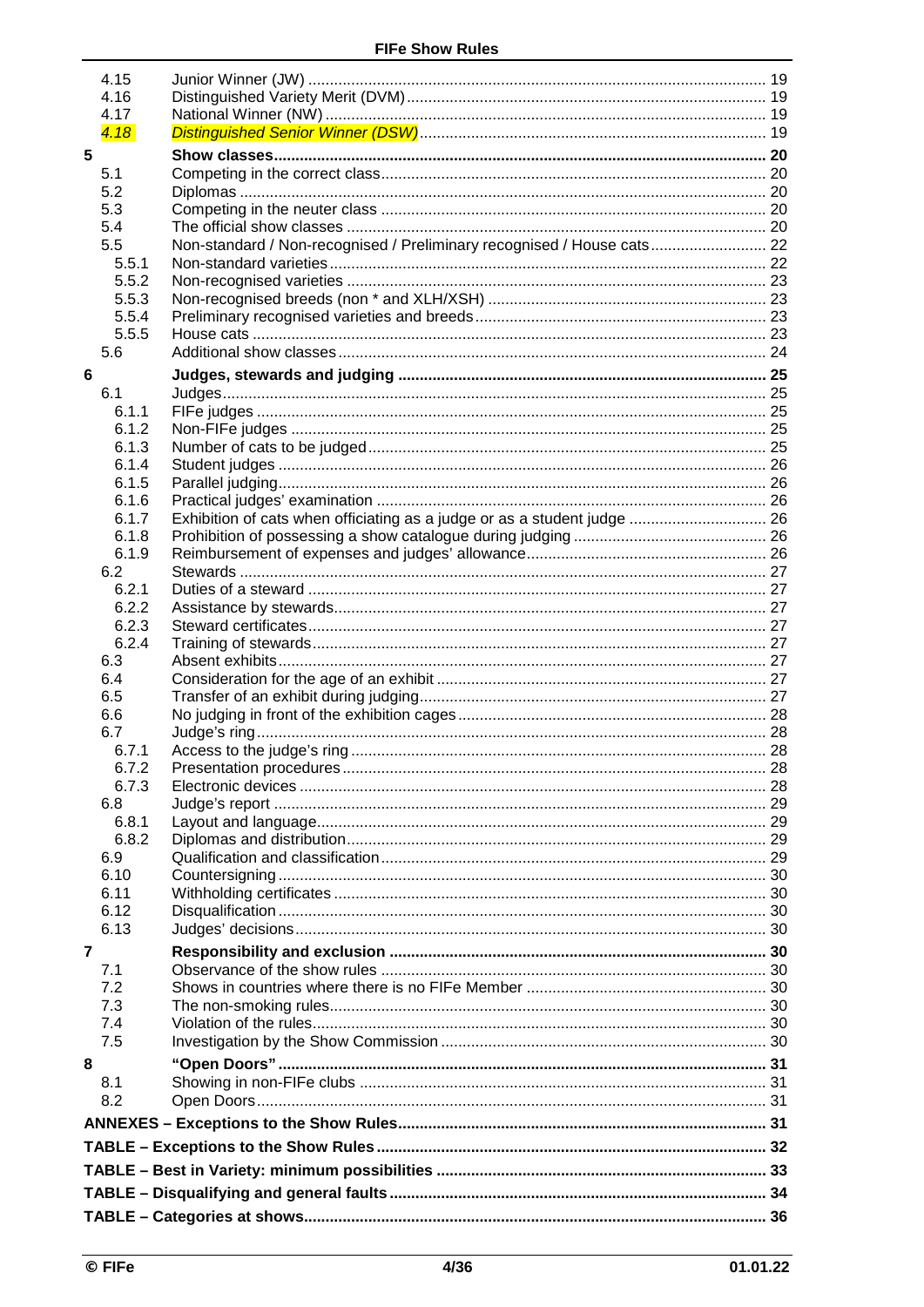## **1 The organisation of national and international shows**

### **1.1 General conditions and restrictions**

- a. No shows may be held during the weekend immediately following the General Assembly.
- b. The most recent version of the FIFe show calendar is published on the FIFe website.
- c. Any appeal against a show can only be made to shows up to two years in advance.
- d. Shows can be held on any day of the week. Two shows within a week can take place.

### **1.2 Request for organising a show**

A request for a license to organise a show must be made by the FIFe Member through the show request tool on the FIFe website at least one month in advance of the exact date of the event. Shows can only be booked up to 10 calendar years in advance.

FIFe Members are responsible to check if the minimum required distance between shows ( $\rightarrow$  § 1.4) is observed before sending a request for a license to organise a show giving a fixed place.

### **1.3 License fee for organising a show**

The request for a license to organise a national or an international show is subject to a fee in Euro  $(\rightarrow$  FIFe General Rules Annex 1), the amount of which is fixed by the FIFe General Assembly.

For shows according to § 1.11.a - § 1.11.c, payment is due for only one show. For shows according to § 1.11.d - § 1.11.f, payment is due for two shows.

### **1.4 Distance between shows**

If several shows (national or international) are planned for the same day by different FIFe Members, there must be no less than 400 km by road between the different locations.

The show first applied for takes priority.

Only shows giving a fixed date, place and its postal code will be protected by the 400-km rule.

Those shows which, in the first instance, give no fixed place or a fixed place without postal code will not be accepted if the subsequently submitted place / postal code is within 400 km of an already accepted show.

Cat shows held in cities less than 400 km apart may be organised on the same date providing the respective FIFe Members agree. Written agreements from these Members must be sent to the FIFe Secretary at least two months before the date of the show.

### **1.5 Wild cats, Munchkin and Scottish Fold**

It is forbidden to exhibit, promote or advertise:

- any type of "wild" cat or any breed based on "wild" cats (→ FIFe General Rules § 13.1) – cats suffering from (pseudo-)achondroplasia (such as Munchkin) or
- osteochondrodysplasia (such as Scottish Fold), or with such a cat in its ancestry.

### **1.6 International show**

In order to obtain the right to organise an International Show and to issue certificates CAC, CAP, CACIB, CAPIB, CAGCIB, CAGPIB, CACS and CAPS, the organisers must comply with the conditions of the present rules.

### **1.7 The FIFe rosette**

A FIFe rosette shall be awarded at each International show.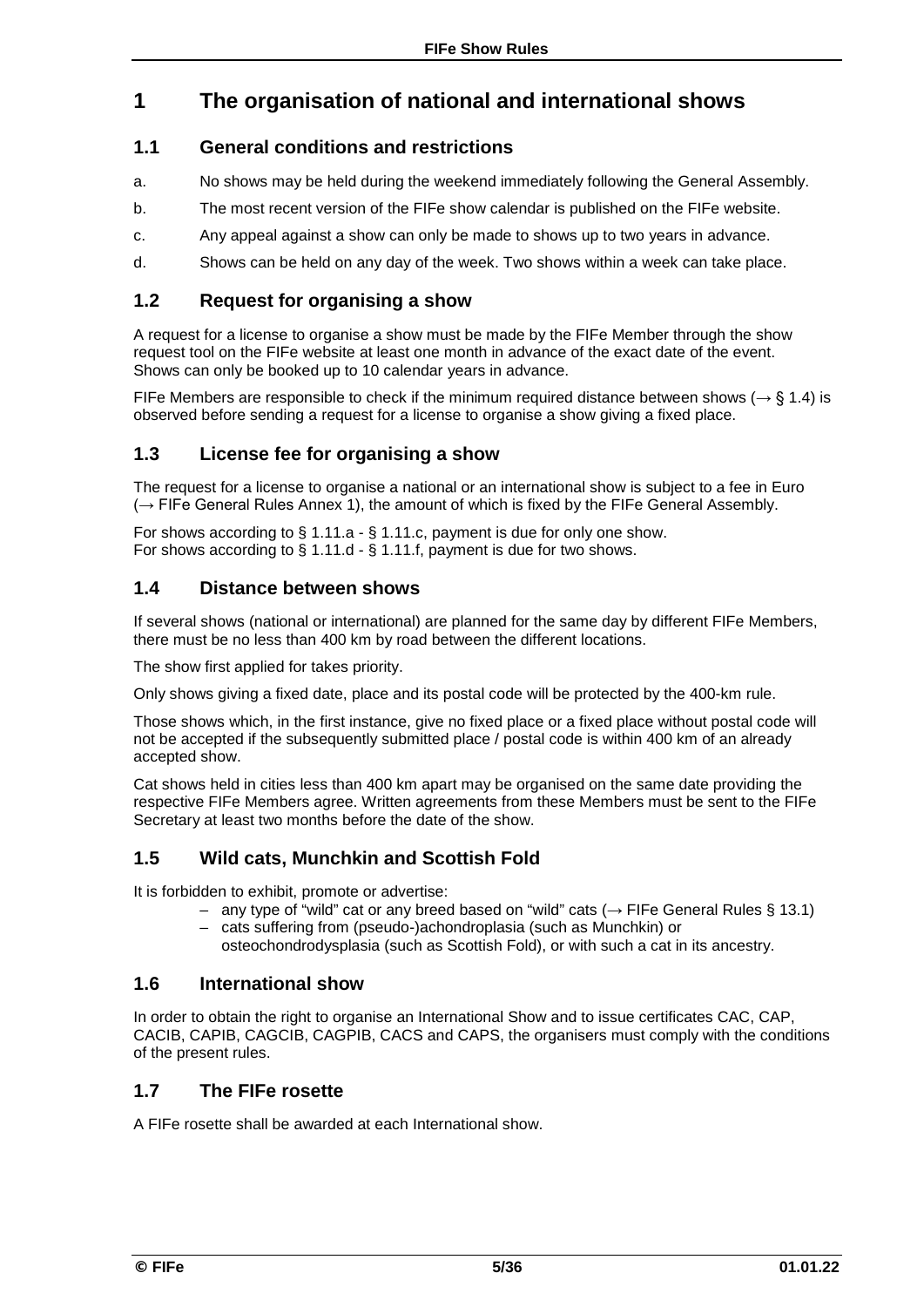### **1.8 Conditions for an international show**

A show called "International" must satisfy the following conditions:

- a. One or more international judge(s) is/are present and at least one of these is from a foreign country. *Exception listed in Annex 6*.
- b. A veterinarian is present at the entrance to the show in order to examine the exhibits and can be reached during the entire show. At the show organising FIFe Member's discretion, the veterinary examination can be performed either randomly or on all exhibits.

At shows arranged on two consecutive days by the same Member and if the show organisers so wish, those cats that are exhibited on both days need only go through the veterinary examination on the first day of the show.

c. The cats must have been vaccinated against feline panleucopenia, feline calici virus and feline herpes virus, and have always had the required vaccinations and/or boosters, at least 15 days prior to the show. Vaccination against rabies is to be according to national legislation.

All vaccinations are to be performed by a veterinarian in accordance with the national veterinary legislation of the country where the cat is living. The period of validity for the vaccinations is marked by the veterinarian in the pet passport or on the vaccination certificate and must always be respected. FIFe Members may not impose stricter vaccination rules.

It is the exhibitor's own responsibility to check the veterinary rules of the country where the show is held.

- d. It is desired that judges, student judges and stewards are vaccinated against tetanus in accordance with medical regulations.
- e. At least 150 cats, of which at least 80% must be pedigree cats, must be entered in one of the classes  $1 - 12$  or 14 and listed in the catalogue. In case these numbers are not reached 7 days before the show, the FIFe Member shall declare the show as "national", with a minimum number of 80 cats.
- f. In countries with developing areas or in special cases Members can ask for permission of the FIFe Board to organise shows with less than 150 cats up to a minimum number of 100 cats. The written permission can be given by the FIFe Board after thorough evaluation of the reasons.
- g. The minimum number of cats required for international shows in certain countries ( $\rightarrow$  Annex 1) is reduced to 80, of which at least 80% must be pedigree cats, entered in one of the classes 1 – 12 or 14 and listed in the catalogue.
- h. Official documents, show invitations, show catalogues, judges' reports and diplomas, carrying the FIFe logo should be printed in the Latin (Western) alphabet, in addition – if needed – to the national alphabet ( $\rightarrow$  FIFe General Rules § 13.4).
- i*.* When ISO-codes for country names are used, they shall be the international ISO 3166-1 alpha-2 code of country names ( $\rightarrow$  FIFe General Rules, Annex 2).

### **1.9 Conditions for a national show**

The following articles of § 1 apply for the organisation of a National Show:

- § 1.1, 1.2, 1.3, 1.4 and 1.5
	- $§ 1.6$  by:
		- replacing "international" by "national"
		- deleting CACIB, CAPIB, CAGCIB, CAGPIB, CACS and CAPS
	- § 1.8 by:
		- replacing the text under § 1.8.e by: at least 80 cats, of which at least 80% must be pedigree cats, must be entered for competition and listed in the catalogue
		- deleting the text under § 1.8.g.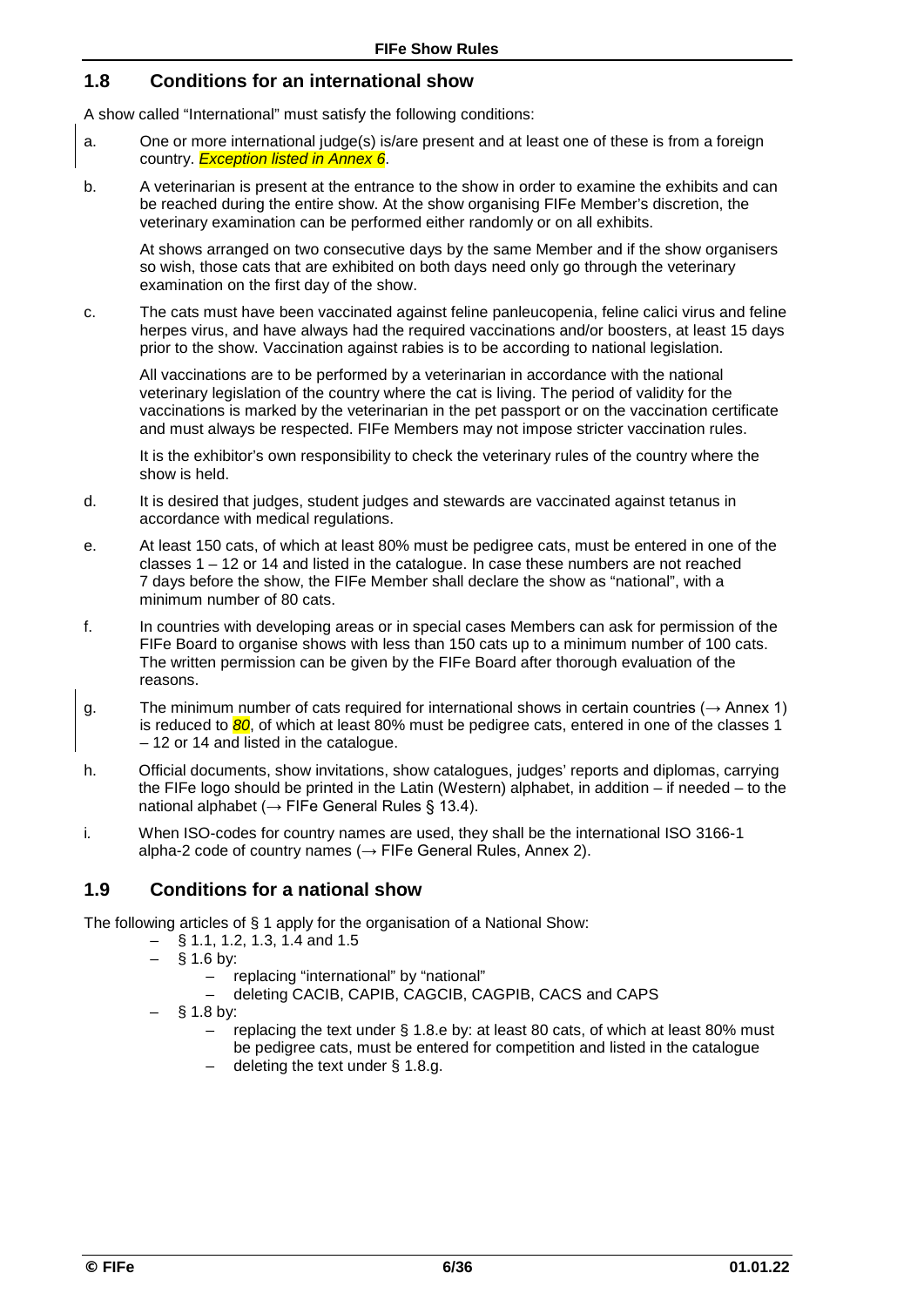### **1.10 The organiser's responsibility**

The organisers must:

- a. invite recognised judges (*→* § 6.1).
- b. cover the judges and staff of the show by an insurance policy (clubs which cannot insure foreign judges, student judges and stewards while they are officiating at the show must notify them in advance, so that they are given the opportunity to insure themselves in their own country).
- c. publish a schedule stating:
	- the date of the show
	- the location and address of the show hall
	- the closing date for registration
	- the amount of the entry fee
	- a list of the officiating judges, including (the ISO-code of) their country of residence and not of membership *–* and the categories they are qualified to judge
	- a list of hotels where cats are admitted in order to allow exhibitors to make their own reservations
	- entry requirements concerning health and border formalities
	- opening and closing times of the show
	- account numbers (bank or others) to which payment of the entry fees must be done.
- d. DELETED
- e. give the necessary documents to the judge before the judging commences, including as soon as possible – a list of absent cats.
- f. make judging cages (near the judge's table in the judge's ring) available for a minimum number of 4 cats.
- g. equip the judging cages with partitions.
- h. send the name and address of the hotel to the officiating judges at least 14 days before the show. The judges must also be informed as to the transfer to the hotel.
- i. send all correspondence with regard to invitations ( $\rightarrow$  § 1.10.a), as well as hotels and transfers ( $\rightarrow$  § 1.10.h) to the judge's (email) address which appears on the official FIFe judges list.

### **1.11 Definition of show types**

When organising shows (national or international), FIFe Members must adhere to the following show types:

- a. One 1 day, 1 certificate show
- b. One 2 day, 1 certificate show (always applicable to shows as listed in § 2)
- c. Two 1 day, 1 certificate show (with different categories or different breeds on the 2 days)
- d. Two 1 day, 2 certificate show
- e. One 1 day, 2 certificate show
- f. Two 1 day, 2 certificate show (with different categories or different breeds on the 2 days).

With the exception of shows as listed in § 2, shows may be organised for all or for a restricted number of categories or breeds. They may be spread over 2 consecutive days if split by categories or breeds.

The show type shall be displayed for all shows listed on the official show calendar on the FIFe website. When applicable, restricted categories or breeds shall be indicated.

*Each FIFe Member can organize once per year a combination of shows where a cat could obtain three certificates during two consecutive days. Such a show type must appear clearly at least 6 months prior to its date in the official FIFe show calendar.*

Judges can officiate at two show*s* per day, provided that the limit of cats to be judged per day is respected (according to § 6.1.3).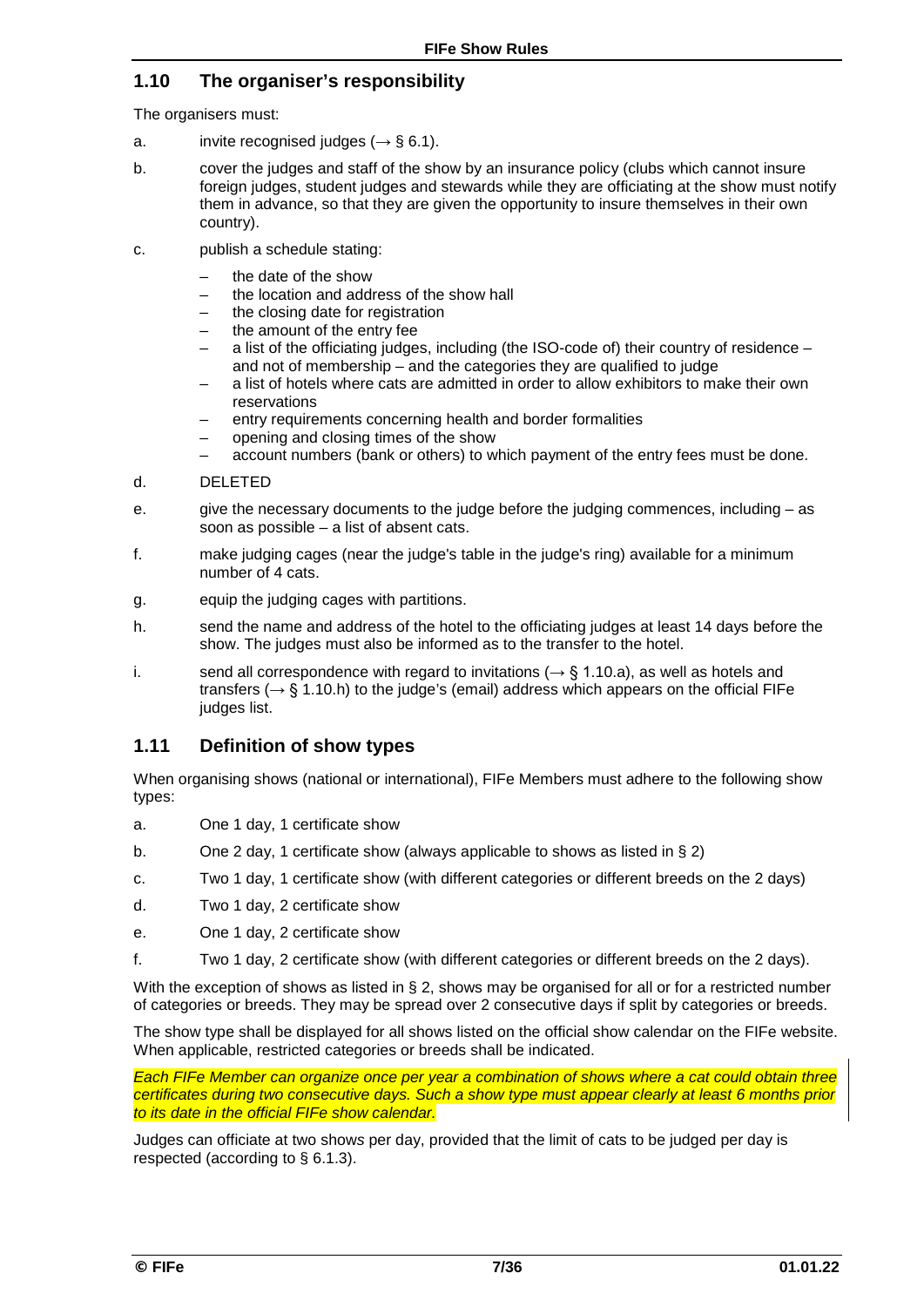### **1.12 Payment of show entry fees**

Payment of show entry fees must be effectuated in accordance with the instructions from the show organising club.

Guarantee for payment of entry fees only applies to exhibits whose entries have been confirmed by the FIFe Member or club to which the owner of the cat belongs.

### **1.13 Showing abroad**

The entry form must be completed and submitted in accordance with the instructions from the show organising club.

When entering cats for shows abroad:

- the entry form must be completed and submitted in accordance with the instructions from the show organising club
- a copy of the entry form must be sent by the cat's owner to the FIFe Member or its affiliated club where he holds his membership in accordance with the instructions from the FIFe Member/club
- by using an online entry tool for entering cats:
	- the cat's owner shall certify that the entered data is true and correct and confirm that he shall respect the FIFe show rules
	- the show organising club may require the cat's owner to fill in the email address of his FIFe Member/club valid for their confirmation of the entry.

### **1.14 The catalogue**

The FIFe logo and the logo of the FIFe Member must be printed on the front page of the catalogue.

The catalogue of a cat show must contain at least the following data of each exhibit:

- $-$  catalogue number<br> $-$  name and title(s) c
- name and title(s) of the exhibit
- designation of breed and colour (EMS-code)
- group number (only applicable to breeds that are being judged in groups)
- date of birth
- sex
- class in which the cat is to be judged
- the names and EMS-codes of the parents of the exhibit (not applicable to house cats)
- the name of the breeder (not applicable to house cats)
- the name of the owner.

The catalogue must also contain*:* 

- a list of the officiating judges, including (the ISO-code of) their country of residence and not of membership – and the categories they are qualified to judge
- a list of the owners of all exhibits, at least indicating:
	- − the name of the owner
	- − the ISO-code of the owners' country of residence
	- − the organisation or club where the owner holds his membership
	- − the catalogue number(s) of his exhibit(s).

For shows where cats can obtain a certificate on several days or 2 certificates on the same day, a joint catalogue may be published, provided for all cats it is clearly indicated at which show(s) they compete.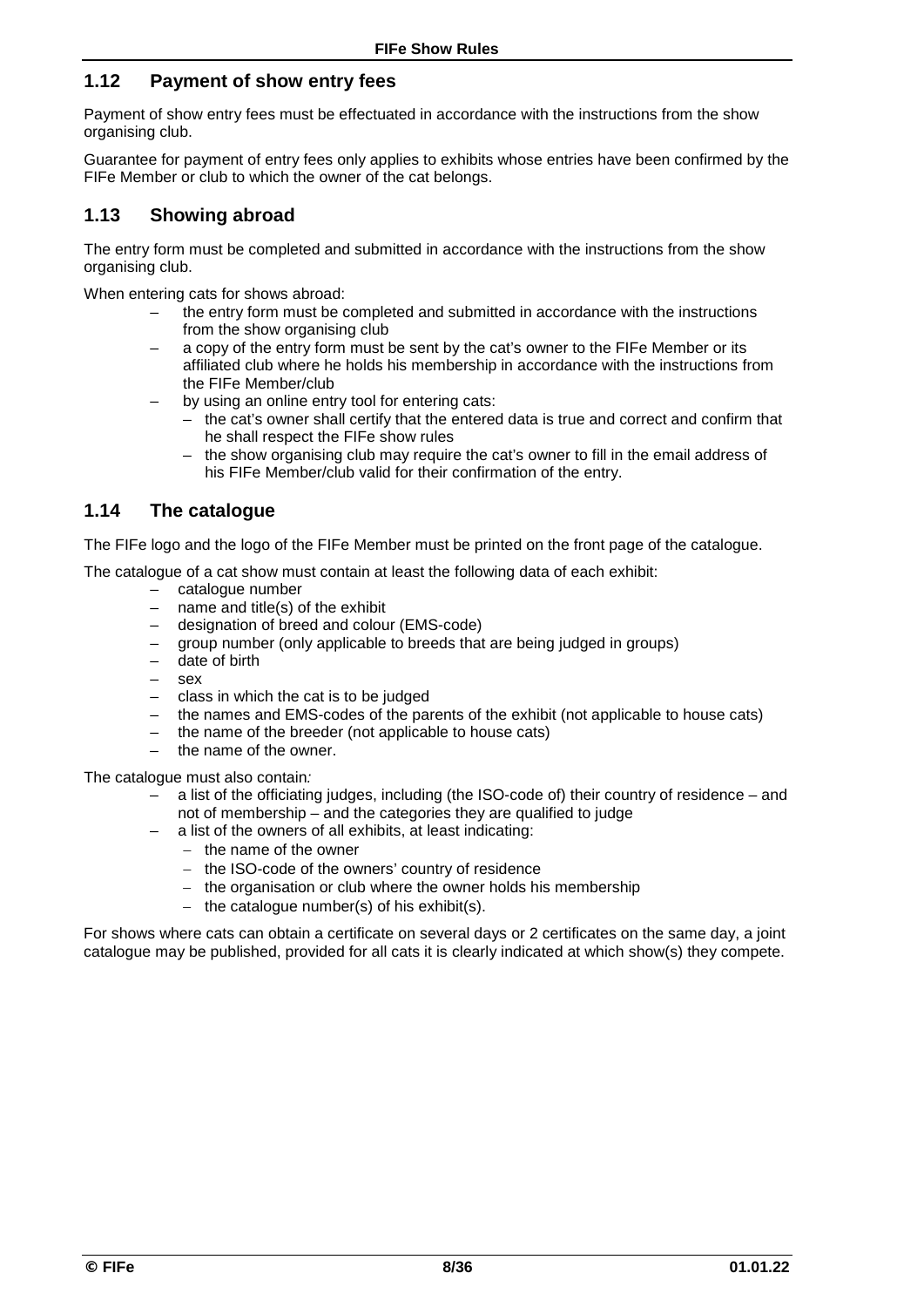### **1.15 Cats appearing in the catalogue**

- a. All entries in the catalogue are liable for payment of the entry fee even in case of absence. If the exhibitor is unable to attend due to unforeseen circumstances before closing date (date of postmarked letter is decisive), he is obliged to inform the organisers in writing.
- b. Only cats appearing in the catalogue may compete. Last minute entries accepted after the catalogue is printed may compete when the relevant information of these exhibits ( $\rightarrow$  § 1.14) is published as an annex to the catalogue.
- c. All cats shall appear in the catalogue in accordance with FIFe rules, no matter which organisation issued the cat's pedigree. They may only be entered and compete by using an EMS code in accordance with the FIFe EMS System and the registration rules for the relevant breed / variety ( $\rightarrow$  FIFe Breeding & Registration Rules § 6, 7, 8 and 9); this accordance also applies to the EMS code of the cat's parents.
- d. It is not allowed to remove the cats from the show hall before the end of the show without special permission of the organiser.

### **1.16 The show archives**

Show organisers must keep the following documents of each show for a minimum period of 3 years:

- all copies of judges' reports
- the original list of the cats proposed by each judge for Best in Show
- copies of the list stating all cats nominated for Best in Show
- the show catalogue
- the result list (including Best in Variety, Nomination for Best in Show and Best in Show)
- the list of absent cats.

All documents shall be available in a paper printed and/or an electronically saved version if requested by the FIFe Secretariat or by the FIFe Member resp. its club whose members took part in the show.

### **1.17 Responsibility for the organising club concerning exhibitors and visitors**

The organising club is responsible for:

a. sending the confirmation of acceptance to the exhibitor.

The confirmation to foreign exhibitors must be send at least 2 weeks prior to the show. Exceptions: unforeseen circumstances.

- b. setting the entry fee for each of its shows.
- c. controlling the necessary arrangements and security of the show.
	- It should be noted in particular that:
	- it is prohibited to place cages on top of one another
	- cages must be of sufficient size (minimum:  $50 \times 50 \times 50$  cm per cat), in order to ensure the comfort of the exhibit
	- one cat per single cage a maximum of three cats per double cage (exceptions are made for litters)
	- there must be a minimum of 1.25 m walking space for the visitors between the rows of cages.
- d. DELETED
- e. observing age classification in case of:
	- a 1-day show: the day of the show being decisive
	- a show split over more than 1 day by category: the day on which the concerning category is scheduled being decisive
	- another type of show spread over more than 1 day: the first day of the show being decisive.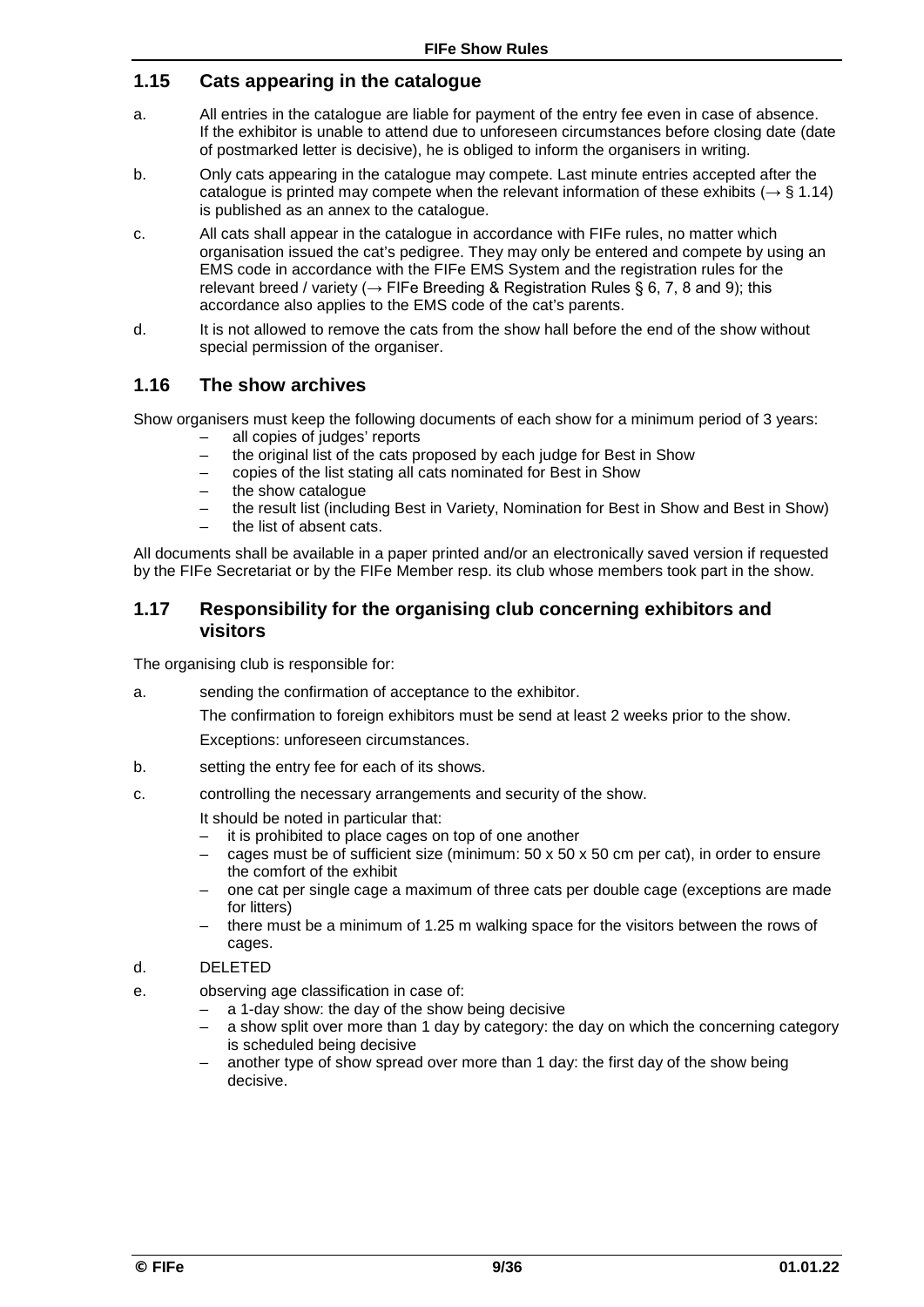## **2 World Show and Winner Shows**

Every year a FIFe World Show will be held and conducted in accordance with the following rules.

### **2.1 Application for the World Show**

The National FIFe Member interested in conducting the World Show files an application with the FIFe Board. The FIFe Board decides where the show is to be held. As long as unconsidered applications are available, the World Show is not to be allocated to the same FIFe Member for the second time.

### **2.2 Date of the World Show**

The World Show shall always take place on the last weekend in October and must appear clearly in the official FIFe show calendar.

*All granted applications shall be listed, the restriction in § 1.2 does not apply to World Shows.*

### **2.3 Qualifications for the World Show**

Only cats of fully recognised breeds and their fully recognised varieties as well as house cats belonging to individual FIFe members may participate at the World Show.

Participation in the World Show is only possible for cats which have obtained the minimum necessary qualification depending on the class in which they compete at the World Show:

- a. Classes  $1 6$  (adults and neuters):
	- No qualification needed, cats having obtained the title International Champion, International Premier or higher are automatically qualified.
- b. Classes  $7 10$  (adults and neuters):
	- 3x Excellent 1 in classes 11 12 or
	- 1x Best in Variety in classes 7 12 or
	- 1x Nomination for Best in Show in classes 7 12
	- For classes 8 and 10 (neuters): no qualification needed for cats having obtained the title International Champion or higher, these cats are automatically qualified.
- c. Class 11 (juniors):
	- 3x Excellent 1 in classes 11 12 or
	- 1x Best in Variety in classes 11 12 or
	- 1x Nomination for Best in Show in classes 11 12.
- d. Class 12 (kittens):
	- 1x Excellent 1 in class 12.
- e. Class 14 (house cats):
	- 1x Nomination for Best in Show house cats
	- No qualification needed for Distinguished Show Merit (DSM) house cats, these cats are automatically qualified.

In all cases where qualifications apply: the qualification period is the 13 months period prior to the World Show.

Qualifications obtained during the 13 months period prior to the World Show by cats belonging to breeds resp. varieties in preliminary recognition phase are valid if the breed resp. variety achieves full recognition prior to the date of the World Show.

The qualification for the World Show is checked and confirmed by the National Federation or Club where the exhibitor holds his membership. *Exception listed in Annex 6*.

### **2.4 World Winner title**

Each cat winning at the Best in Show will receive the title World Winner (WW) also mentioning the year of the show. The winning cats will have their title registered in their pedigree in the same way as other official FIFe titles ( $\rightarrow$  § 4.1.1).

The World Winners will be listed on the FIFe website per year.

### **2.5 Restrictions for shows on date of the World Show**

No other FIFe show will be allowed on the same weekend that the FIFe World Show takes place.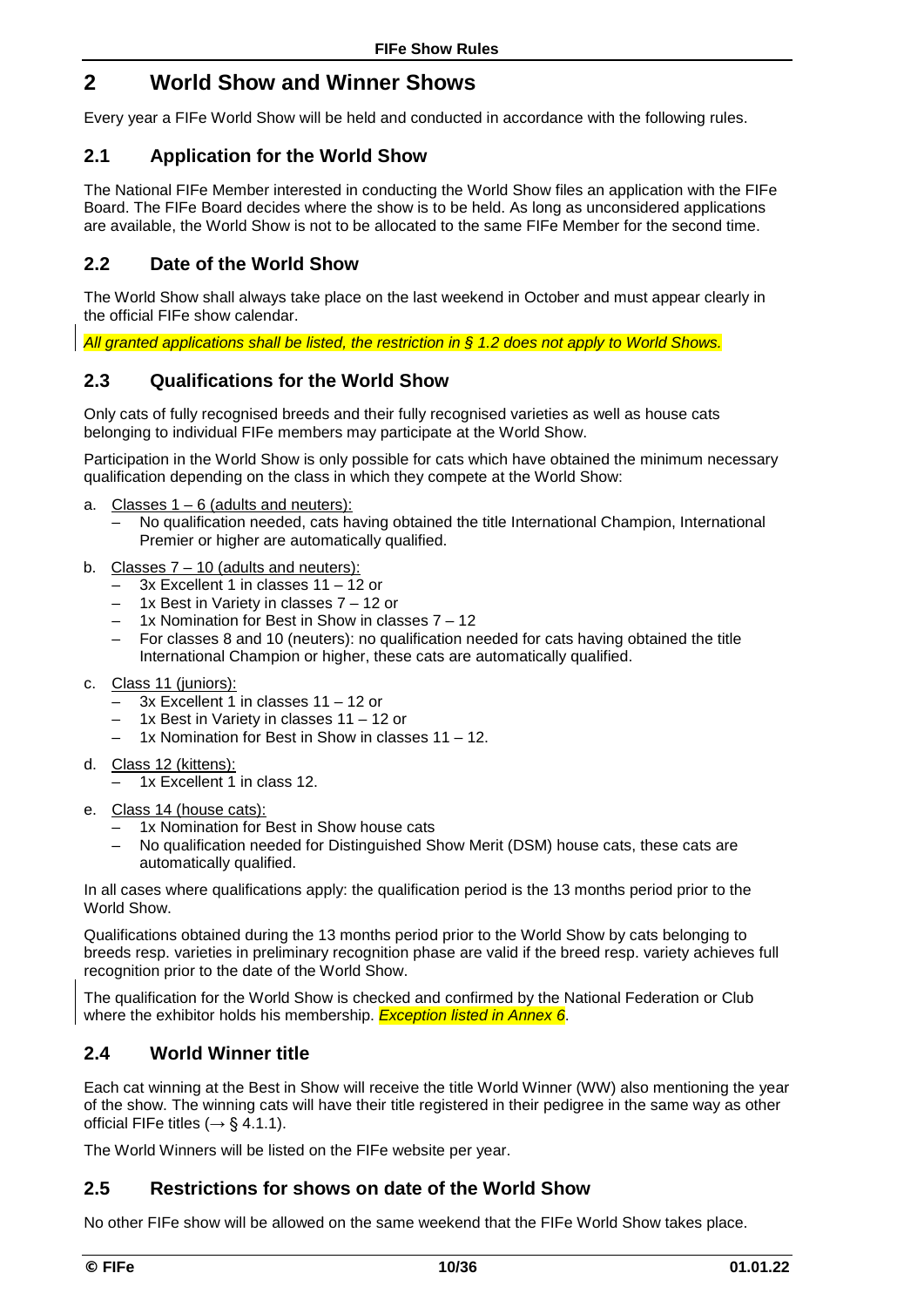### **2.6 Winner Shows**

- 1. FIFe Members from countries as listed in § 2.6.6 may once a year organise a Winner Show. They shall decide amongst themselves which FIFe Member in the group (consisting of at least 3 different members) organises their Winner Show in a particular year.
- 2. Winner Shows shall be organised in the period from February up to and including June and must appear clearly at least 2 years prior to their date in the official FIFe show calendar. Only one Winner show is allowed on the same weekend. *Exception listed in Annex 6*.
- 3. No other FIFe show will be allowed in the countries in a particular group on the same weekend that their Winner Show takes place.
- 4. The qualifications for the Winner Shows are the same as for the World Show: § 2.3 applies.
- 5. Each cat winning at the Best in Show will receive the appropriate Winner title, also mentioning the year of the show. The winning cats will have the title registered in their pedigree in the same way as other official FIFe titles ( $\rightarrow$  § 4.1.1).
- 6. The official Winner Shows are:

| Name of show                     | <b>Organising FIFe Member countries</b>             |
|----------------------------------|-----------------------------------------------------|
| <b>American Winner Show</b>      | Argentina, Brazil, Mexico                           |
| <b>Baltic Winner Show</b>        | Estonia, Latvia, Lithuania                          |
| <b>Mediterranean Winner Show</b> | Bulgaria, Croatia, France, Greece, Italy, Portugal, |
|                                  | Slovenia, Spain                                     |
| North Sea Winner Show            | Belgium, Germany, Netherlands, United Kingdom       |
| Scandinavian Winner Show         | <b>Denmark,</b> Finland, Norway, Sweden             |

7. FIFe Members may propose additions (a new group of FIFe Members and their Winner Show) and/or modifications (for example to join or leave a group or to change to another group) to the list in § 2.6.6. FIFe Members may only be part in 1 group as listed in § 2.6.6.

### **2.7** *Specific rules for the World Show and Winner Shows*

*During the World Show and Winner Show a judge shall judge the maximum number of 60 cats.*

FIFe Members conducting shows as outlined in this chapter are required to ensure that:

- all judges officiating in a category shall participate in the Best in Show panel of that category
- if needed, a referee judge ( $\rightarrow$  § 4.9.7) shall be available and announced to participate in the Best in Show panel of a category, to avoid decisions by drawing lots.

Exceptions: circumstances beyond control.

Certificates obtained at shows arranged according to § 2 can be considered as being obtained in any country when needed to comply with the requirement of the number of different countries in § 4.3, 4.4 or 4.5.

### **2.8 Best in Show titles house cats**

At shows arranged according to this chapter, house cats are given the titles:

- Best in Show house cat longhair
- Best in Show house cat shorthair.

### **3 Admission to shows**

#### **3.1 Registration in the Pedigree book**

All cats entered for a show must be registered in the Pedigree Book of the FIFe Member to which the owner belongs with the exception of:

- house cats
- cats entered by exhibitors as outlined in  $\S$  8.2.2.

The following cats may not have been entered in the Pedigree Book yet, but must have their registration pending:

- kittens (4-7 months)
- cats imported from other organisations, entered for the show in classes  $9 13$ .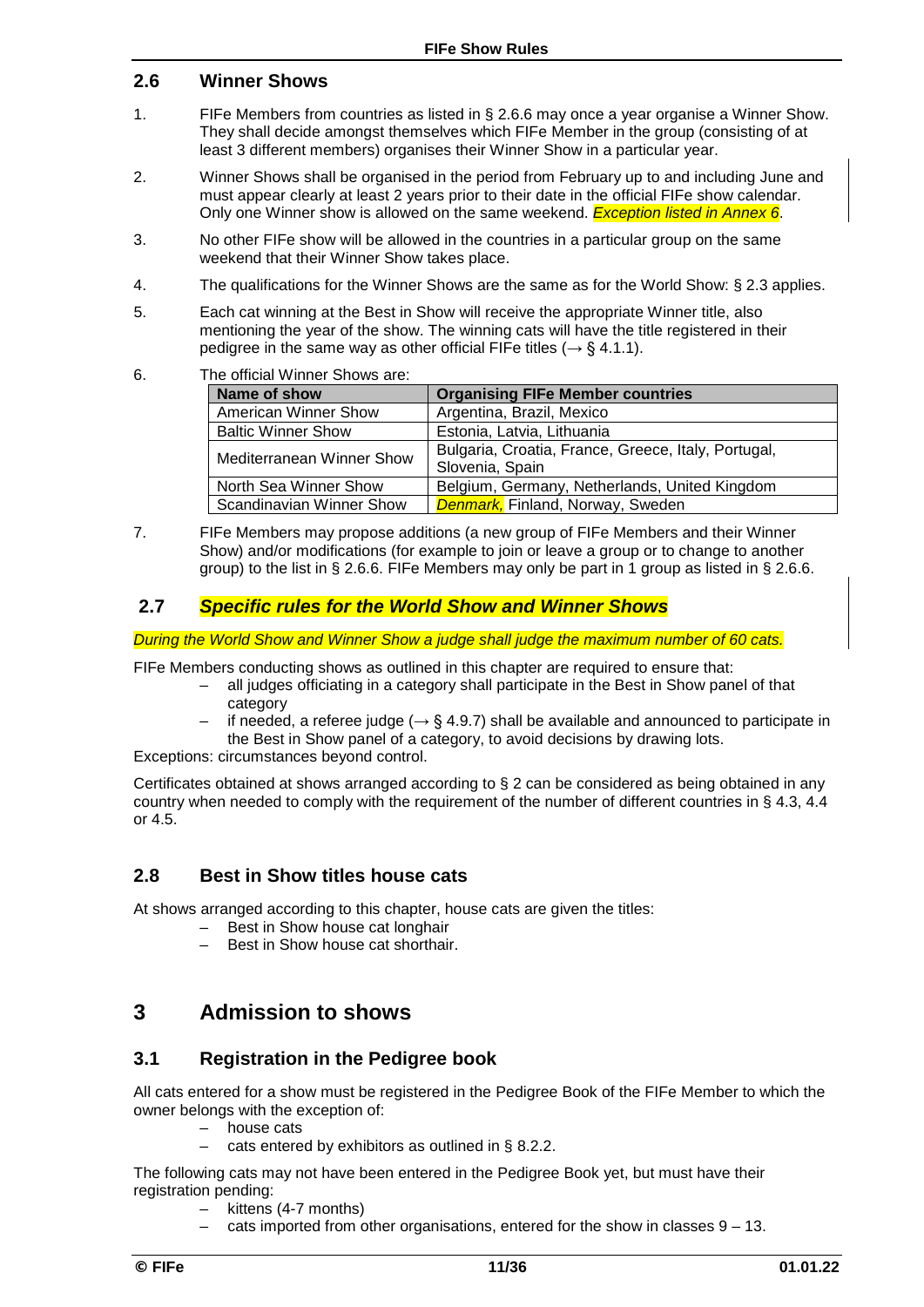### **3.2 Micro-chipping**

It is recommended that where possible micro-chipping should be used as a form of identification of show and breeding cats.

### **3.3 Minimum age**

The minimum age of a cat must be at least 4 months during the show.

This rule applies to International and National Shows, Seminars and Breed and Propaganda Shows.

### **3.4 Admission to shows**

Cats must have the tips of the nails cut before arrival at the show hall.

Not admitted to shows are:

- lactating queens
- pregnant queens
- dwarf cats
- de-clawed cats
- cats with deformities of the feet or legs (for example poly- or oligodactylism)
- blind cats
- deaf cats
- cats with docked tails
- cats with cropped ears
- unneutered house cats aged 10 months or older
- tattooed cats, except when having a tattoo with an identifying code as a form of registration ( $\rightarrow$  FIFe Breeding & Registration Rules, § 3.4).

Other cats belonging to the same exhibitor may be admitted to the show, in consideration of § 3.8.

### **3.5 White cats**

White cats must have a veterinary certificate stating that they are not deaf.

### **3.6 Competing according to phenotype**

A cat competes at shows according to its physical appearance (phenotype).

If this differs from its known genotype*,* both the cat's known genotype and phenotype must be noted in the pedigree. The phenotype must be in accordance with the description of the EMS system and must be written in brackets.

### **3.7 Locking of cages**

It is prohibited – under penalty of exclusion from competition – to lock the cages with padlocks and/or to let cats change cages before judging is finished.

### **3.8 Symptoms of sickness during the vetting in or during the show**

If during the vetting in or during the show the officiating veterinarian discovers that a cat shows symptoms of sickness (for example: viral, bacterial, fungal or parasitical), the cat in question, together with all other cats belonging to the same exhibitor, will be denied admission to the show hall resp. must be removed immediately from the show hall.

### **3.9 Faults leading to disqualification**

Moved to the Table of faults in the Annexes

#### **3.10 General faults in all breeds**

Moved to the Table of faults in the Annexes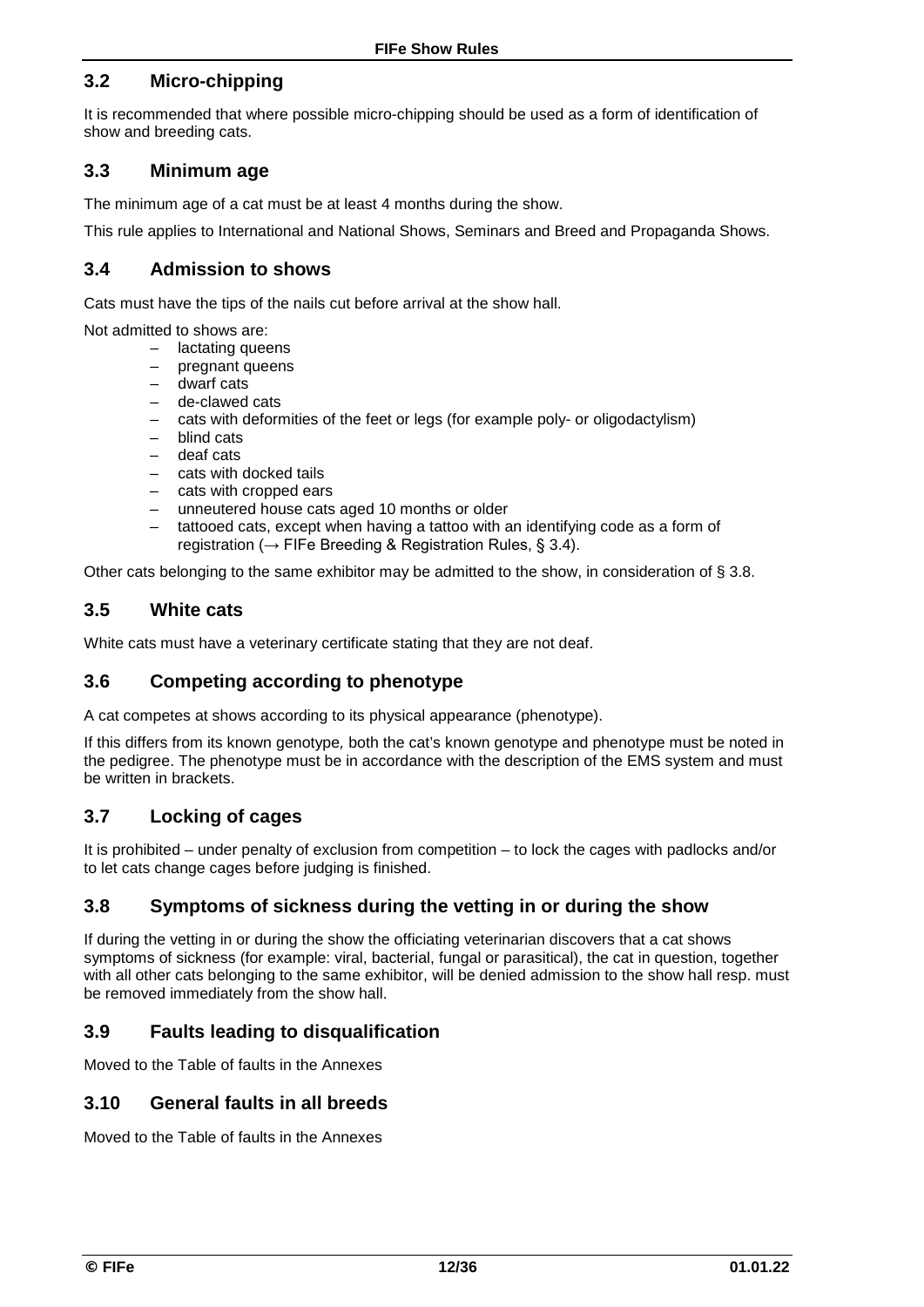## **4 Show titles and certificates**

### **4.1 Show titles and certificates**

#### **4.1.1 Show titles and their abbreviations**

| <b>Show title</b><br>Abbr.<br>$\S$<br><b>Remark</b> |            |       |                                                                                                                |  |  |  |
|-----------------------------------------------------|------------|-------|----------------------------------------------------------------------------------------------------------------|--|--|--|
|                                                     |            |       |                                                                                                                |  |  |  |
| <b>Championship/Premiorship titles</b>              |            |       |                                                                                                                |  |  |  |
| Champion                                            | CН         | 4.2   |                                                                                                                |  |  |  |
| Premior                                             | <b>PR</b>  | 4.2   |                                                                                                                |  |  |  |
| <b>International Champion</b>                       | IC         | 4.3   |                                                                                                                |  |  |  |
| <b>International Premior</b>                        | IP         | 4.3   | These titles are placed                                                                                        |  |  |  |
| Grand International Champion                        | <b>GIC</b> | 4.4   | before the full name of the cat                                                                                |  |  |  |
| <b>Grand International Premior</b>                  | <b>GIP</b> | 4.4   |                                                                                                                |  |  |  |
| Supreme Champion                                    | <b>SC</b>  | 4.5   |                                                                                                                |  |  |  |
| Supreme Premior                                     | <b>SP</b>  | 4.5   |                                                                                                                |  |  |  |
| <b>Winner titles</b>                                |            |       |                                                                                                                |  |  |  |
| <b>Junior Winner</b>                                | <b>JW</b>  | 4.15  |                                                                                                                |  |  |  |
| <b>Distinguished Senior Winner</b>                  | <b>DSW</b> | 4.18  | This title is placed after the full name of the cat                                                            |  |  |  |
| <b>National Winner</b>                              | <b>NW</b>  | 4.17  | This title is placed before the full name and before<br>possible Championship/Premiorship titles of the<br>cat |  |  |  |
| American Winner                                     | <b>AW</b>  | 2.6.5 |                                                                                                                |  |  |  |
| <b>Baltic Winner</b>                                | <b>BW</b>  | 2.6.5 |                                                                                                                |  |  |  |
| Mediterranean Winner                                | <b>MW</b>  | 2.6.5 | These titles + the year are placed                                                                             |  |  |  |
| North Sea Winner                                    | <b>NSW</b> | 2.6.5 | before the full name and before possible                                                                       |  |  |  |
| Scandinavian Winner                                 | SW         | 2.6.5 | Championship/Premiorship titles of the cat                                                                     |  |  |  |
| <b>World Winner</b>                                 | <b>WW</b>  | 2.4   |                                                                                                                |  |  |  |
| <b>Merit titles</b>                                 |            |       |                                                                                                                |  |  |  |
|                                                     | <b>DM</b>  | 4.13  |                                                                                                                |  |  |  |
| <b>Distinguished Merit</b>                          |            |       | These titles are placed                                                                                        |  |  |  |
| <b>Distinguished Show Merit</b>                     | <b>DSM</b> | 4.14  | after the full name of the cat                                                                                 |  |  |  |
| <b>Distinguished Variety Merit</b>                  | <b>DVM</b> | 4.16  |                                                                                                                |  |  |  |

For preliminary recognised breeds or preliminary recognised varieties of a recognised breed, the abbreviations of the titles Champion, Premior, International Champion and International Premior will be preceded by a "P" indicating a preliminary title (i.e. PCH, PPR, PIC, PIP).

All FIFe show titles are only available for FIFe registered cats (and house cats), owned by individual members of national FIFe Members.

#### **4.1.2 Certificates and their abbreviations**

| <b>Name of certificate</b>                                         | <b>Abbreviation of certificate</b> |
|--------------------------------------------------------------------|------------------------------------|
| Certificat d'Aptitude au Championnat de Beauté                     | <b>CAC</b>                         |
| Certificat d'Aptitude au Premium de Beauté                         | CAP                                |
| Certificat d'Aptitude au Championnat International de Beauté       | <b>CACIB</b>                       |
| Certificat d'Aptitude au Premium International de Beauté           | <b>CAPIB</b>                       |
| Certificat d'Aptitude au Grand Championnat International de Beauté | <b>CAGCIB</b>                      |
| Certificat d'Aptitude au Grand Premium International de Beauté     | <b>CAGPIB</b>                      |
| Certificat d'Aptitude au Championnat Suprême de Beauté             | CACS                               |
| Certificat d'Aptitude au Premium Suprême de Beauté                 | <b>CAPS</b>                        |

### **4.2 Obtaining the title Champion or Premior**

Provided the exhibit has obtained at least the minimum number of required points (*→* § 6.9):

- CAC is awarded in the 'Open' class
- CAP is awarded in the 'Neuter' class.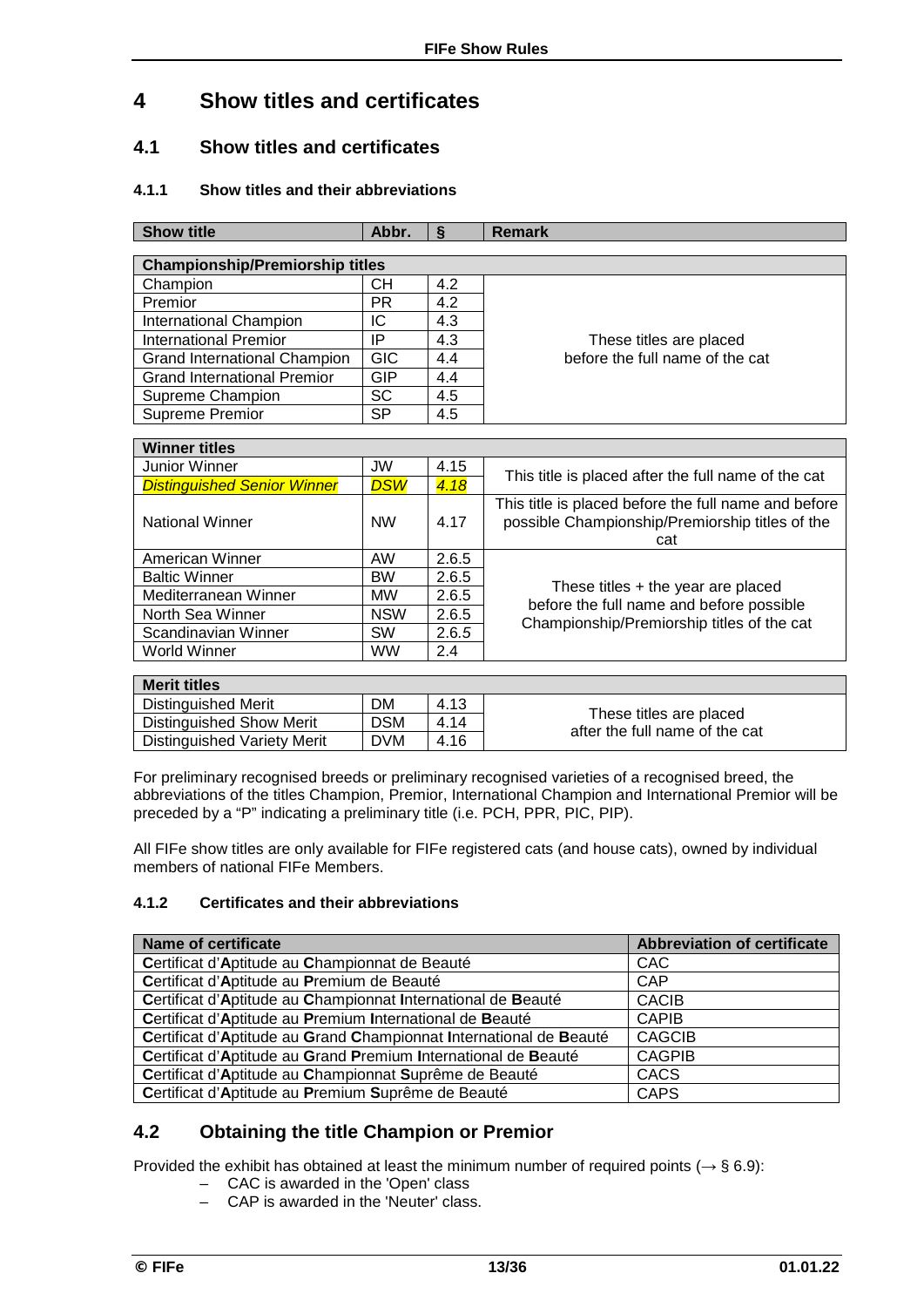In order to obtain the title **Champion** or **Premior**, a cat must have been awarded:

- 3 (three) CAC respectively CAP
- by 3 (three) different judges<br>– during 3 (three) national or i
- during 3 (three) national or international FIFe shows.

### **4.3 Obtaining the title International Champion or International Premior**

Provided the exhibit has obtained at least the minimum number of required points (*→* § 6.9):

- CACIB is awarded in the 'Champion' class
- CAPIB is awarded in the 'Premior' class.

In order to obtain the title **International Champion** or **International Premior**, a cat must have been awarded:

- 3 (three) CACIB respectively CAPIB
- by 3 (three) different judges
- in at least 2 (two) different countries
- during 3 (three) international FIFe shows.

A maximum of 2 (two) CACIB respectively CAPIB could be obtained in the same country.

Exceptions are made for individual members residing in countries outlined in Annexes 2, *2A,* 3, *3A*, 4.

### **4.4 Obtaining the title Grand International Champion or Grand International Premior**

Provided the exhibit has obtained at least the minimum number of required points (*→* § 6.9):

- CAGCIB is awarded in the 'International Champion' class
- CAGPIB is awarded in the 'International Premior' class.

In order to obtain the title **Grand International Champion** or **Grand International Premior**, a cat must have been awarded:

- a. 6 (six) CAGCIB respectively CAGPIB
	- by at least 3 (three) different judges
	- in at least 3 (three) different countries
	- during 6 (six) international FIFe shows.

A maximum of 4 (four) CAGCIB respectively CAGPIB could be obtained in the same country

**OR** if the requirements of § 4.4.a are not fulfilled after the cat has obtained 6 (six) CAGCIB / CAGPIB:

- b.  $-$  8 (eight) CAGCIB respectively CAGPIB<br> $-$  by at least 4 (four) different judges
	- $-$  by at least 4 (four) different judges<br> $-$  in at least 2 (two) different countries
	- in at least 2 (two) different countries
	- during 8 (eight) international FIFe shows.
	- A maximum of 7 (seven) CAGCIB resp. CAGPIB could be obtained in the same country.

Exceptions are made for individual members residing in countries as outlined in Annexes 3, *3A* and 4.

#### **4.5 Obtaining the title Supreme Champion or Supreme Premior**

Provided the exhibit has obtained at least the minimum number of required points (*→* § 6.9):

- CACS is awarded in the 'Grand International Champion' class
- CAPS is awarded in the 'Grand International Premior' class.

In order to obtain the title **Supreme Champion** or **Supreme Premior**, a cat must have been awarded:

- a. 9 (nine) CACS respectively CAPS
	- by at least 3 (three) different judges
	- in at least 3 (three) different countries
	- during 9 (nine) international FIFe shows.

A maximum of 7 (seven) CACS respectively CAPS could be obtained in the same country.

**OR** if the requirements of § 4.5.a are not fulfilled after the cat has obtained 9 (nine) CACS / CAPS:

- b. 11 (eleven) CACS respectively CAPS
	- by at least 6 (six) different judges
	- in at least 2 (two) different countries
	- during 11 (eleven) international FIFe shows.
	- A maximum of 10 (ten) CACS respectively CAPS could be obtained in the same country.

Exceptions are made for individual members residing in countries as outlined in Annexes 3, *3A* and 4.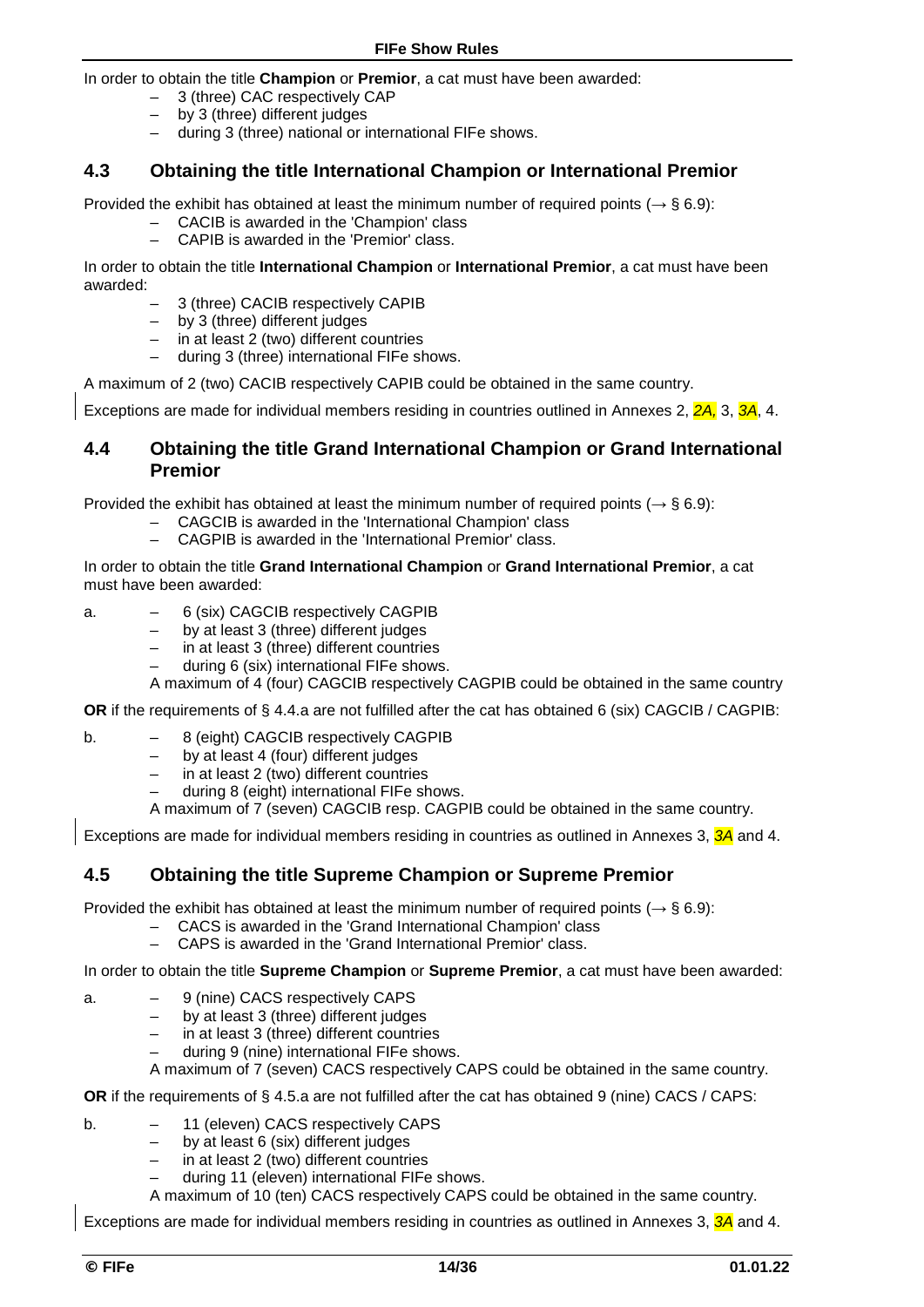### **4.6 Approval of titles**

Certificates which are recognised as qualifications for the titles Champion, Premior, International Champion, International Premior, Grand International Champion, Grand International Premior, Supreme Champion and Supreme Premior will become valid only after approval by the National Federation or National Club to which the exhibitor belongs.

In order to obtain a title, the owner of a cat must notify the National Secretariat within the next month following the receipt of the last required certificate towards a title.

Certificates and titles which are not obtained according to FIFe Rules should not be recognised.

All certificates for a title must have been obtained in the same variety (EMS code) / group.

If a change in EMS code results in a change of variety / group, then:

- already approved titles must always be retained (for recognised varieties)
- all certificates for the next title must be obtained in the new variety / group.

### **4.7 Going to a higher class**

As soon as an exhibit has obtained all required certificates towards a title, in consideration of § 4.2, 4.3, 4.4, 4.5 and 4.6, it is obligatory for this cat to be exhibited in the following higher class.

A cat that has already obtained the maximum number of required certificates towards a title in the same country, may not be entered in the concerning class on a show in this country again. As long as it does not fulfil the requirements for the following higher class, the cat may only be exhibited out of competition. Shows as outlined in § 2 ( $\rightarrow$  § 2.9) are exempted from this rule.

### **4.8 Best in Variety (BIV)**

- a. Best in Variety will be chosen by the judge among all cats of one variety disregarding age or sex on condition that at least 3 exhibits of this variety are present.
- b. In case of a larger number of competitors a maximum of 3 different BIV can be decided upon (kitten 4-7 months, junior 7-10 months and adults) under application of the above-mentioned rule ( $\rightarrow$  page 33 for minimum possibilities).
- c. Neuters aged at least 10 months compete separately among themselves for Best in Variety neuter.
- d. To achieve Best in Variety the exhibit must have obtained at least 95 points.
- e. A judge is at liberty to withhold Best in Variety if the exhibits do not have sufficient merit, however Best in Variety cannot be refused if an exhibit has obtained the necessary 95 points in its class.

#### **4.9 Nomination for Best in Show (NOM) and Best in Show (BIS)**

#### **4.9.1 Nomination for Best in Show (NOM)**

Each judge may nominate one exhibit in each category ( $\rightarrow$  page 36) he is judging as:

- adult male
- adult female
- adult neuter male
- adult neuter female
- junior 7-10 months (not divided by sex)
- kitten 4-7 months (not divided by sex).

House cats can have a maximum of 4 nominations which may not be subdivided by age:

- male shorthair
- female shorthair
- male longhair
- female longhair.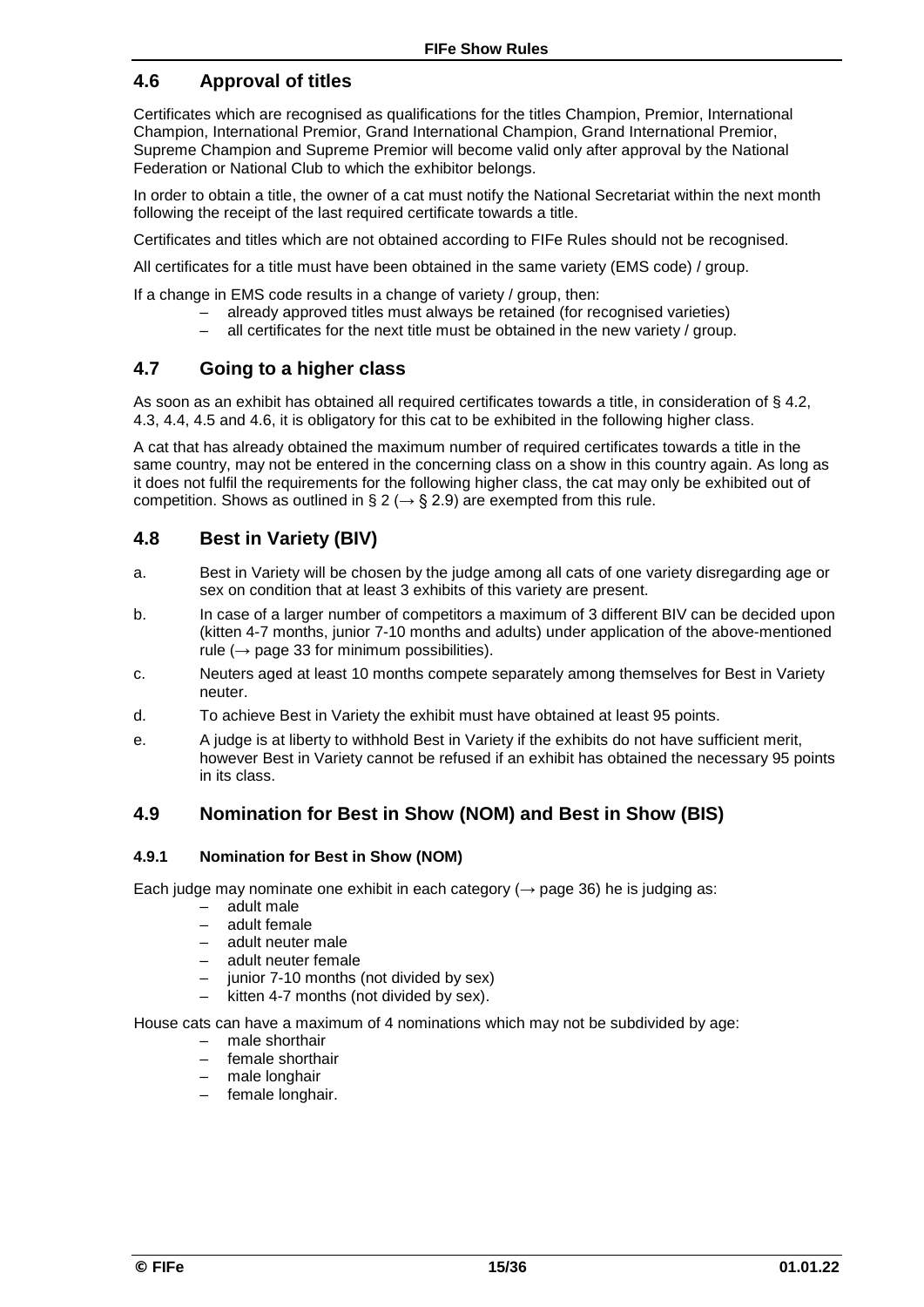#### **4.9.2 Conditions for Nomination for Best in Show**

The exhibit must belong to a recognised variety of a fully recognised breed (not applicable to house cats).

The exhibit must have obtained at least 97 points.

Nomination for Best in Show cannot be refused, if the exhibit has obtained the necessary 97 points in its class.

Provided the exhibit has obtained at least 97 points, a judge may nominate:

- an adult cat for Best in Show adult even if it has been beaten for Best in Variety by a junior or a kitten, or by another adult of the opposite sex in the same variety
- a neuter for Best in Show neuter even if it has been beaten for Best in Variety by another neuter of the opposite sex in the same variety
- a junior for Best in Show junior even if it has been beaten for Best in Variety by an adult cat or a kitten in the same variety
- a kitten for Best in Show kitten even if it has been beaten for Best in Variety by an adult cat or a junior in the same variety.

When a judge has completed judging and nominations for one or more categories have been selected, it is not permitted for this judge to recommence judging other cats of the same categories, with the exception of cats of non-recognised varieties or cats belonging to preliminary recognised or nonrecognised breeds.

Probational judges may nominate their best exhibits.

#### **4.9.3 Best in Show (BIS)**

For the categories at shows  $\rightarrow$  page 36.

The Best in Show can be chosen from:

- overall: category 1, 2, 3 and 4 together
- separate: category 1, 2, 3 and 4
- combined: category 1 and 2 together and/or category 3 and 4 together.

When Best in Show is:

- overall, the panel is composed of at least one International all-breed judge
- separate, international judges in their specific categories can be called upon
- combined, the panel is composed of at least one International judge qualified for the two particular categories.

Each category can have six (6) Best in Show titles:

- adult male
- adult female
- adult neuter male
- adult neuter female
- junior 7-10 months (not divided by sex)
- kitten 4-7 months (not divided by sex).

At the show organiser's discretion:

- the Best in Show adult male and the Best in Show adult female may compete together for Best in Show adult versus Best in Show Opposite Sex adult (BOS)
- the Best in Show adult neuter male and the Best in Show adult neuter female may compete together for Best in Show neuter versus Best in Show Opposite Sex neuter (BOS).

House cats can have a maximum of 2 Best in Show titles:

- Best in Show house cat shorthair and Best in Show house cat longhair, or
- Best in Show house cat male and Best in Show house cat female, or
- Best in Show house cat.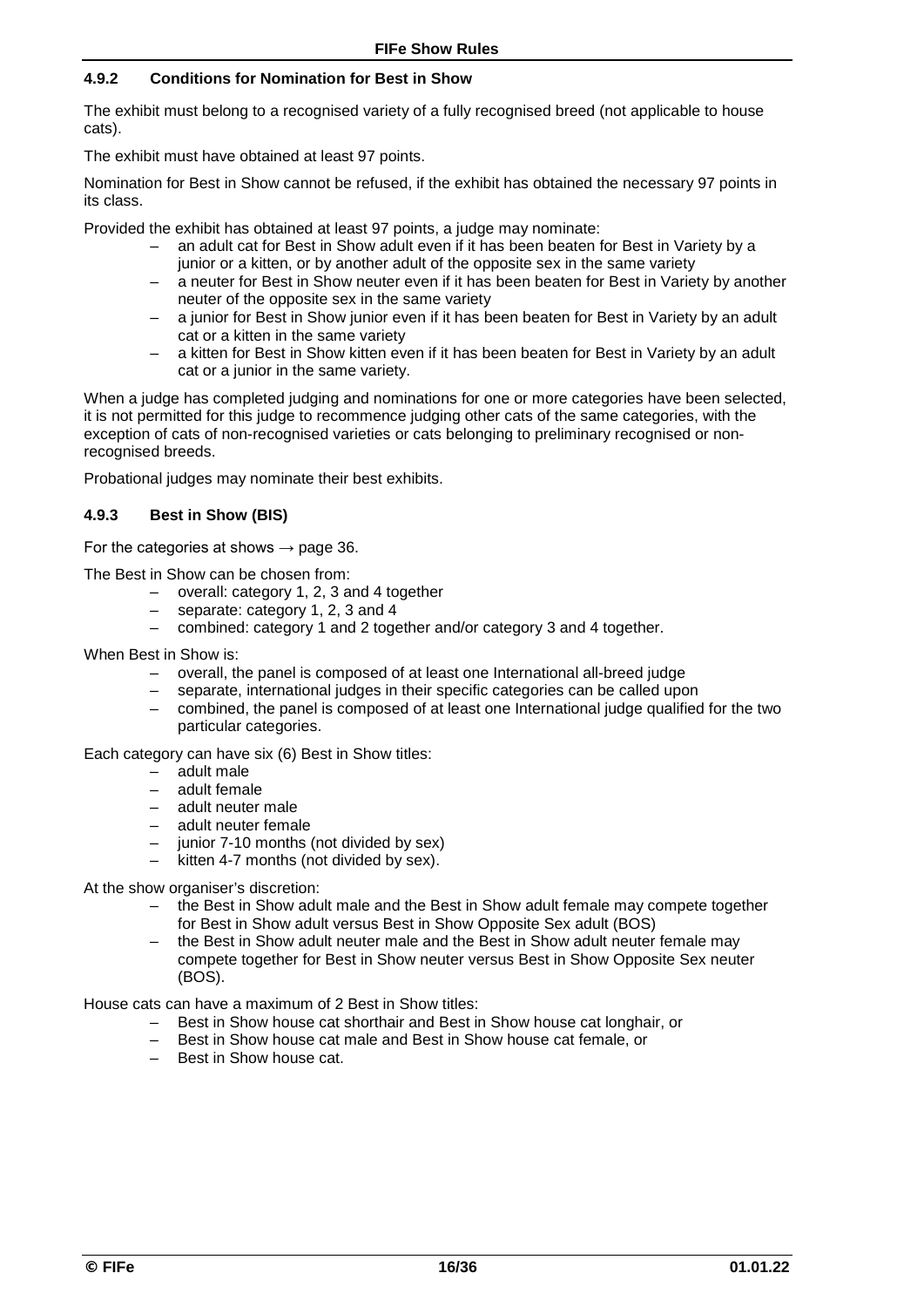#### **4.9.4 Breed Best in Show**

Show organisers may hold a separate Best in Show for a breed on the following conditions:

- 1. There are at least 50 cats listed in the catalogue in the classes 1 12 of any given breed (defined by EMS code). Any sister breed ( $\rightarrow$  FIFe Breeding & Registration Rules, § 6.1) may be included at the show organiser's discretion.
- 2. The other breeds of the category in question listed in the catalogue in the classes 1 12 must number at least 40 in total.
- 3. Only cats belonging to fully recognised breeds and their fully recognised varieties shall be taken into account when establishing the number of cats as indicated in § 4.9.4.1 and § 4.9.4.2.
- 4. Breeds that have a "Breed BIS" do not compete in the Best in Show of their category. Judges may nominate 6 exhibits for the "Breed BIS" and 6 for the Best in Show of the other breeds in the category ( $\rightarrow$  § 4.9.1).
- 5. Best in Show titles of "Breed BIS" have full validity towards FIFe titles DSM and JW.
- 6. Such "Breed BIS" are limited to one per day, regardless of the category.
- 7. The number of 50 cats is the lowest limit; FIFe Members may increase the minimum number for "Breed BIS" for their shows or countries to a higher one.
- 8. It is not compulsory to hold a "Breed BIS" nor can there be an automatic expectancy; this is up to the decision of the individual show organiser or FIFe Member.
- 9. A "Breed BIS" may be entered as a remark on the official FIFe show list on the website using the format DD/MM/YYYY Breed BIS: XXX, where XXX is the EMS code of the relevant breed. Except for shows on one date, also the date must be indicated, for example 01/01/2012 Breed BIS: BSH.
- 10. A "Breed BIS" shall not be applied on shows as outlined in § 2.

#### **4.9.5 Best in Show at single-breed shows**

Single-breed shows are shows which are open for entry for 1 breed only (defined by EMS-code). At the show organiser's discretion sister breeds (*→* FIFe Breeding & Registration Rules, § 6.1) may be eligible for entry.

At **single-breed shows** each judge may nominate 8 exhibits:

- adult male
- adult female
- adult neuter male
- adult neuter female
- junior male 7-10 months
- junior female 7-10 months
- kitten male 4-7 months
- kitten female 4-7 months.

A **single-breed show** can have the following 8 Best in Show titles:

- adult male
- adult female
- adult neuter male
- adult neuter female
- junior male 7-10 months
- junior female 7-10 months
- kitten male 4-7 months
- kitten female 4-7 months.

Remark: this article only applies to the Best in Show in the case of a single-breed show and should not be confused or combined with the Breed Best in Show as outlined in § 4.9.4.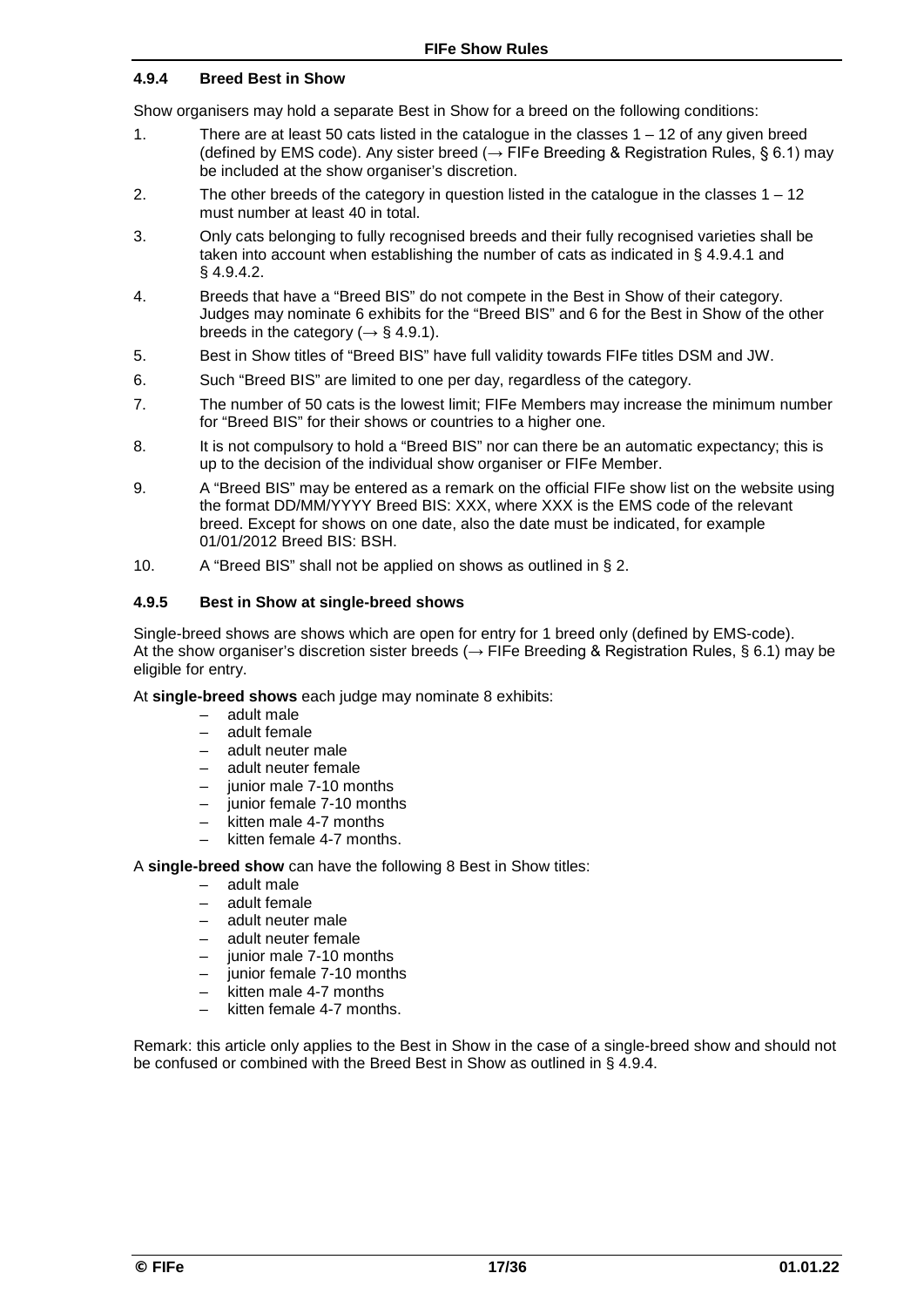#### **4.9.6 Conditions for Best in Show**

The show organiser must provide each judge in the Best in Show panel with a list containing the catalogue number, the sex, the date of birth (or the age) and the EMS-code of the nominated cats presented for the Best in Show jury.

Probational and student judges must be present at the panel.

The cats have to be presented:

- by stewards
- with their catalogue number and EMS-code.

The cats are examined and handled by each member of the Best in Show jury; this examination is done in public.

#### **4.9.7 Voting during Best in Show**

The voting during the Best in Show must be public and the number of votes a nominated cat has received must be shown by the judges or announced by the show organiser.

A judge shall not abstain from voting during the Best in Show, except if he is not qualified to judge all presented breeds: in that case he must abstain from voting.

A vote issued by a student judge or a probational judge never counts towards the result of the voting.

The exhibit achieving the highest number of votes will be declared Best in Show.

In every single case where the votes are equal, a decision shall be made as follows:

- 1. Those judges who did not vote for the cats with the highest number of votes shall vote again, this time considering only the cats that obtained the highest number of votes.
- 2. If all judges in the panel voted for the cats with the highest number of votes, a decision must be made by a referee judge.

A referee judge is a judge officiating at the show who is qualified to judge the presented breeds but who did not participate in voting in the particular panel.

If a referee judge is not available, a decision must be made by the drawing lots.

### **4.10 BIV, NOM and BIS on the result sheet**

The titles Best in Variety (BIV), Nomination for Best in Show (NOM) and Best in Show (BIS) must be indicated on the result sheets.

#### **4.11 Neuters participation in BIV and BIS**

DELETED *→* § 4.8 and 4.9

### **4.12 World Winner (WW)**

DELETED *→* § 2.4

#### **4.13 Distinguished Merit (DM)**

DELETED *→* FIFe Breeding & Registration Rules, § 5.3.2

### **4.14 Distinguished Show Merit (DSM)**

This title is only available at International Shows and is available to adult cats of fully recognised breeds and to house cats. To obtain the title, the cat must win Best in Show (BIS) or Best in Show Opposite Sex (BOS) a minimum of 10 times in classes 1-10 or 14.

The shortest qualifying period possible is two years and one day between the first Best in Show or Best in Show Opposite Sex and the tenth. This is to prevent a cat becoming a DSM too quickly.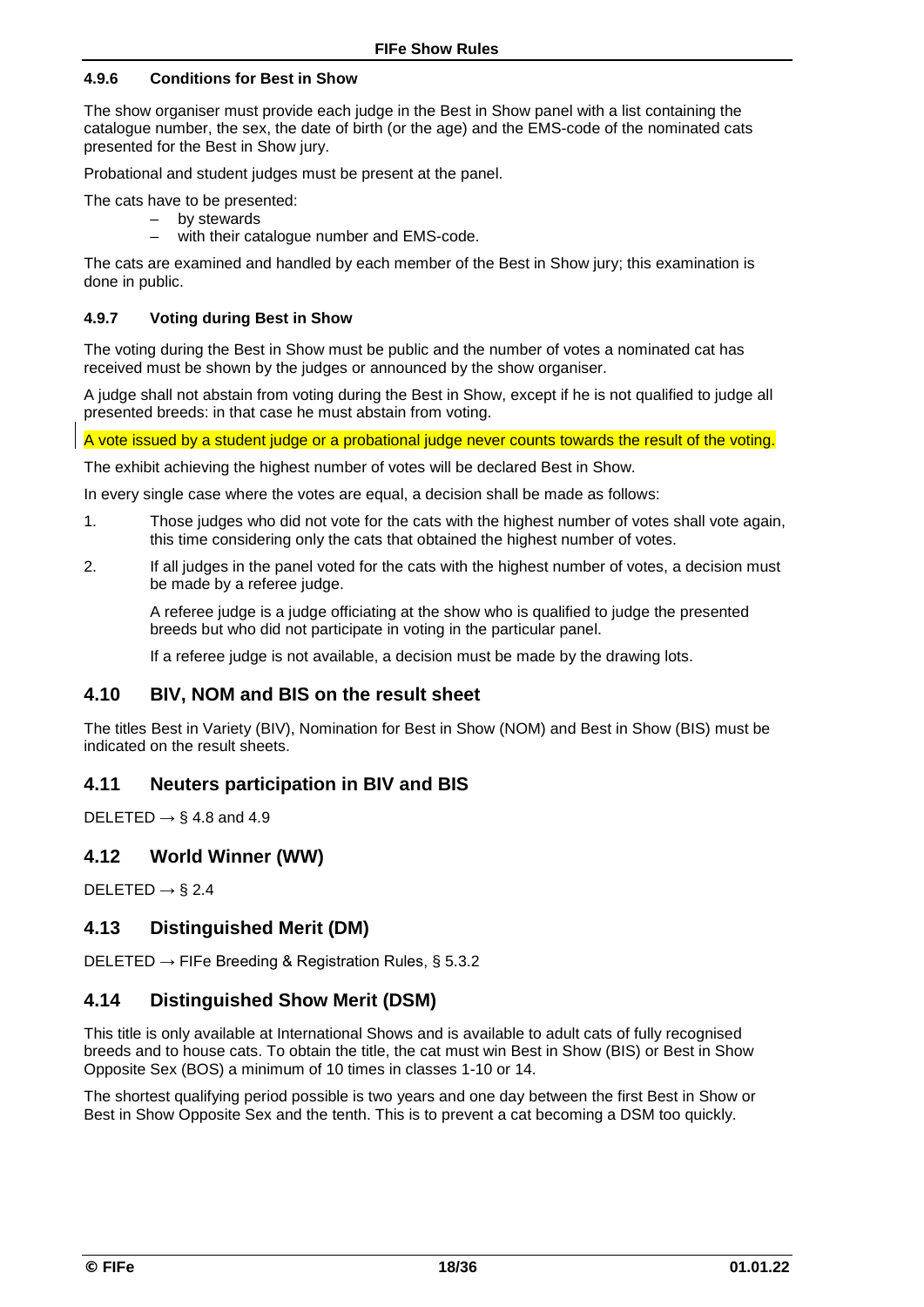### **4.15 Junior Winner (JW)**

This title is only available at International Shows to cats of fully recognised breeds.

In order to obtain the title, the cat must win Best in Show a minimum of 5 times in classes 11 and/or 12.

Exceptions are made for individual members residing in the countries as outlined in Annex 5 *and 5A*.

### **4.16 Distinguished Variety Merit (DVM)**

This title is only available at National and International Shows to cats of recognised varieties of fully or preliminary recognised breeds.

To obtain the title, the cat must win Best in Variety a minimum of 10 times in classes 1-12.

The shortest qualifying period possible is two years and one day between the first Best in Variety and the tenth. This is to prevent a cat becoming a DVM too quickly.

### **4.17 National Winner (NW)**

FIFe Members may award the title National Winner (NW) annually according to their own criteria which must be published in advance of the relevant year.

The following conditions must be met:

- 1. FIFe Members may award a maximum of 15 cats the NW title in any single calendar year; cats may only obtain one NW title in any single calendar year
- 2. such cats must have competed in the show classes 1 12 or 14 at shows during the relevant year; FIFe Members may decide a minimum number of shows
- 3. FIFe Members may only base the competition for NW titles on the results of shows organised by themselves
- 4. FIFe Members may only award the NW title to cats of fully recognised breeds registered in their own Pedigree Book (as well as to house cats), and which belong to their own individual members
- 5. the winning cats will have their NW title registered in the same way as other official FIFe titles  $(\rightarrow \S 4.1.1)$
- 6. the names of the National Winner cats must be published.

### *4.18 Distinguished Senior Winner (DSW)*

*This title is only available at International Shows to cats of fully recognized breeds and to house cats.* 

*In order to obtain the title, the cat must win Best in Show (BIS) or Best In Show opposite Sex (BOS) a minimum of 5 times after 01.01.2022 in classes 1-10 or 14 at age of minimum 7 years.* 

*The shortest qualifying period possible is one year and one day between the first Best in Show or Best in Show Opposite Sex and the fifth.*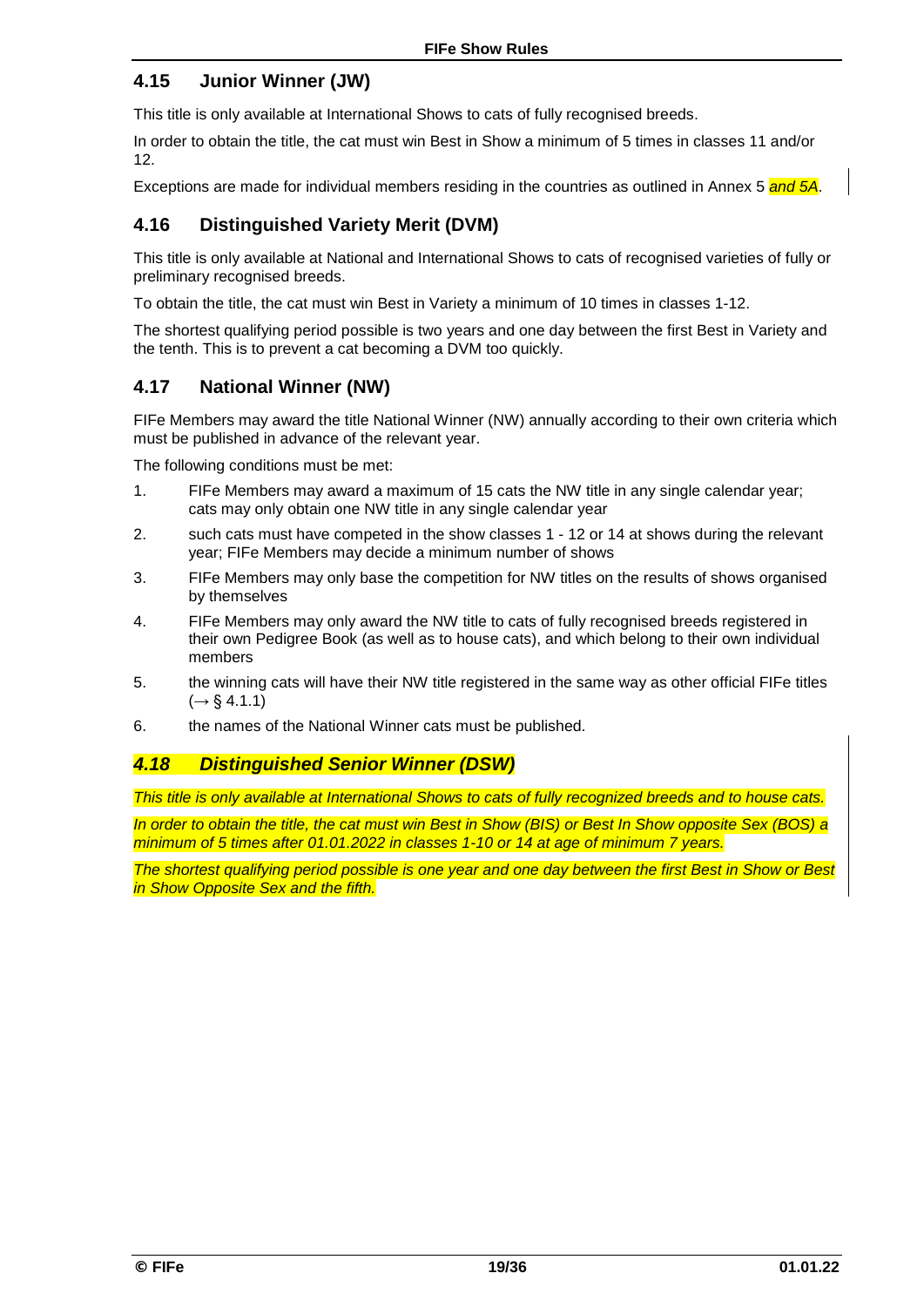## **5 Show classes**

### **5.1 Competing in the correct class**

Classification is according to FIFe rules.

The age of all exhibits must appear on the judge's report.

The breed standard applied is the standard recognised by FIFe.

A cat can only compete in the class in which it belongs.

### **5.2 Diplomas**

*→* § 6.8.2.

### **5.3 Competing in the neuter class**

When a Champion, International Champion, Grand International Champion or Supreme Champion is neutered, it may, while retaining its title, be eligible for the titles Premior, International Premior, Grand International Premior or Supreme Premior.

### **5.4 The official show classes**

Show organisers must adhere to the following official show classes:

| <b>Class</b>    | <b>Name of class</b>                | <b>Certificate</b> |
|-----------------|-------------------------------------|--------------------|
|                 | Supreme Champion                    |                    |
| $\overline{2}$  | Supreme Premior                     |                    |
| 3               | <b>Grand International Champion</b> | CACS               |
| 4               | <b>Grand International Premior</b>  | <b>CAPS</b>        |
| 5               | <b>International Champion</b>       | <b>CAGCIB</b>      |
| 6               | <b>International Premior</b>        | <b>CAGPIB</b>      |
| 7               | Champion                            | <b>CACIB</b>       |
| 8               | Premior                             | <b>CAPIB</b>       |
| 9               | Open                                | CAC                |
| 10              | <b>Neuter</b>                       | <b>CAP</b>         |
| 11              | Junior (7-10 months)                |                    |
| 12              | Kitten (4-7 months)                 |                    |
| 13a             | Novice                              |                    |
| 13 <sub>b</sub> | Control                             |                    |
| 13 <sub>c</sub> | Determination                       |                    |
| 14              | House cat                           |                    |

In all categories classes 1 up to 12 are subdivided with regard to breed, variety and sex.

Cats competing within classes 1 up to 12 can compete for Best in Variety with regard to § 4.8 and for Best in Show with regard to § 4.9 and 5.5.4.

Cats competing within class 14 can compete for Best in Show house cat with regard to § 4.9.

#### **Class 1: Supreme Champion class**

This class is open to cats which have already received the title 'Supreme Champion'. The exhibit will receive a judge's report marked 'Prize of Honour' and will no longer be classified.

#### **Class 2: Supreme Premior class**

This class is open to castrated cats which have already obtained the title 'Supreme Premior'. The exhibit will receive a judge's report marked 'Prize of Honour' and will no longer be classified.

#### **Class 3: Grand International Champion class**

This class is open to cats which have already received the title 'Grand International Champion'. In this class a CACS is awarded.

#### **Class 4: Grand International Premior class**

This class is open to castrated cats which have already obtained the title 'Grand International Premior'. In this class a CAPS is awarded.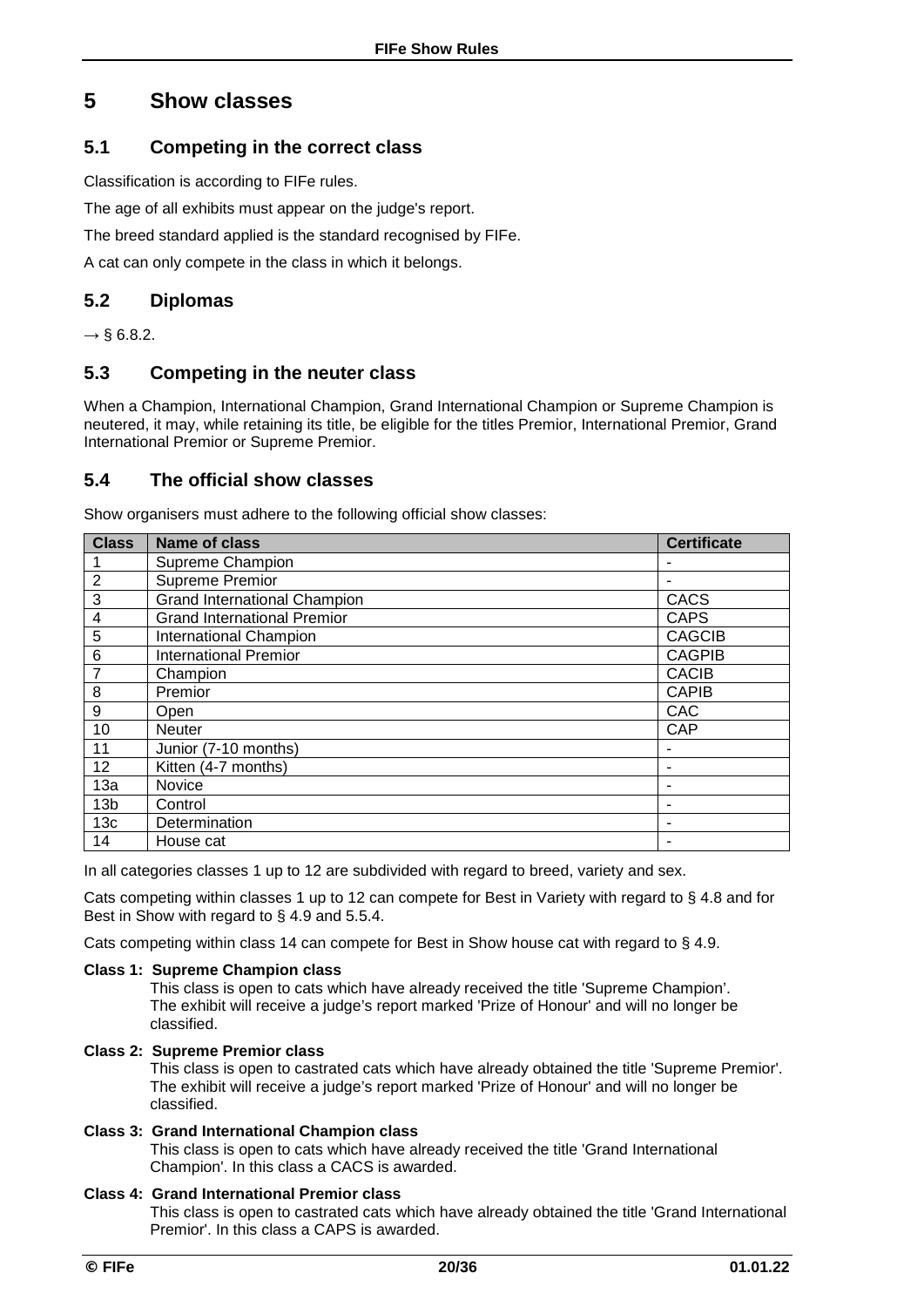#### **Class 5: International Champion class**

This class is open to cats which have already received the title 'International Champion'. In this class a CAGCIB is awarded.

#### **Class 6: International Premior class**

This class is open to castrated cats which have already obtained the title 'International Premior'. In this class a CAGPIB is awarded.

#### **Class 7: Champion class**

This class is open to cats which have already received the title 'Champion'. In this class a CACIB is awarded.

#### **Class 8: Premior class**

This class is open to castrated cats which have already obtained the title 'Premior'. In this class a CAPIB is awarded.

#### **Class 9: Open class**

This class is open to cats which are aged at least 10 months during the show, in consideration of § 1.17.e and § 3.1. In this class a CAC is awarded.

#### **Class 10: Neuter class**

This class is open to castrated cats which are aged at least 10 months during the show, in consideration of § 1.17.e and § 3.1. In this class a CAP is awarded.

#### **Class 11: Junior (7-10 months) class**

This class is open to cats which are aged 7 months during the show, but not yet 10 months old, in consideration of § 1.17.e and § 3.1.

#### **Class 12: Kitten (4-7 months) class**

This class is open to cats which are aged 4 months during the show, but not yet 7 months old, in consideration of § 1.17.e and § 3.1.

#### **Class 13a: Novice class**

A novice is a cat whose parents are unknown or a cat without pedigree.

A novice can only be exhibited in the Novice class:

- once,
- on international shows in its own country,
- at a minimum age of 10 months,
- as XLH/XSH \* followed by the EMS code of the target breed between brackets, and
- after having been checked by the National FIFe Member with regard to the FIFe Breeding & Registration Rules, § 9.2.

In this class cats are checked by 2 International FIFe judges and this may be done before the official judging starts.

In non-European countries this check can also be done by:

- 2 non-European FIFe judges, or<br>– an International FIFe judge toget
- an International FIFe judge together with a non-European FIFe judge.

Judges must be qualified for the relevant category.

The show organiser must provide the judges with a written explanation as to why the cat is presented in this class.

The cat must obtain the qualification "Excellent" (according to the target breed standard for recognised breeds) respectively "I" (according to the proposed standard for non-recognised breeds) in order to authorise re-registration in its target breed ( $\rightarrow$  FIFe Breeding & Registration Rules, § 9.2.3).

The signatures of both judges are obligatory.

After the required qualification in the class has been obtained, the cat can be shown in the target breed. At the show organiser's discretion, this may be permitted at the same show where the qualification was obtained before the official judging started.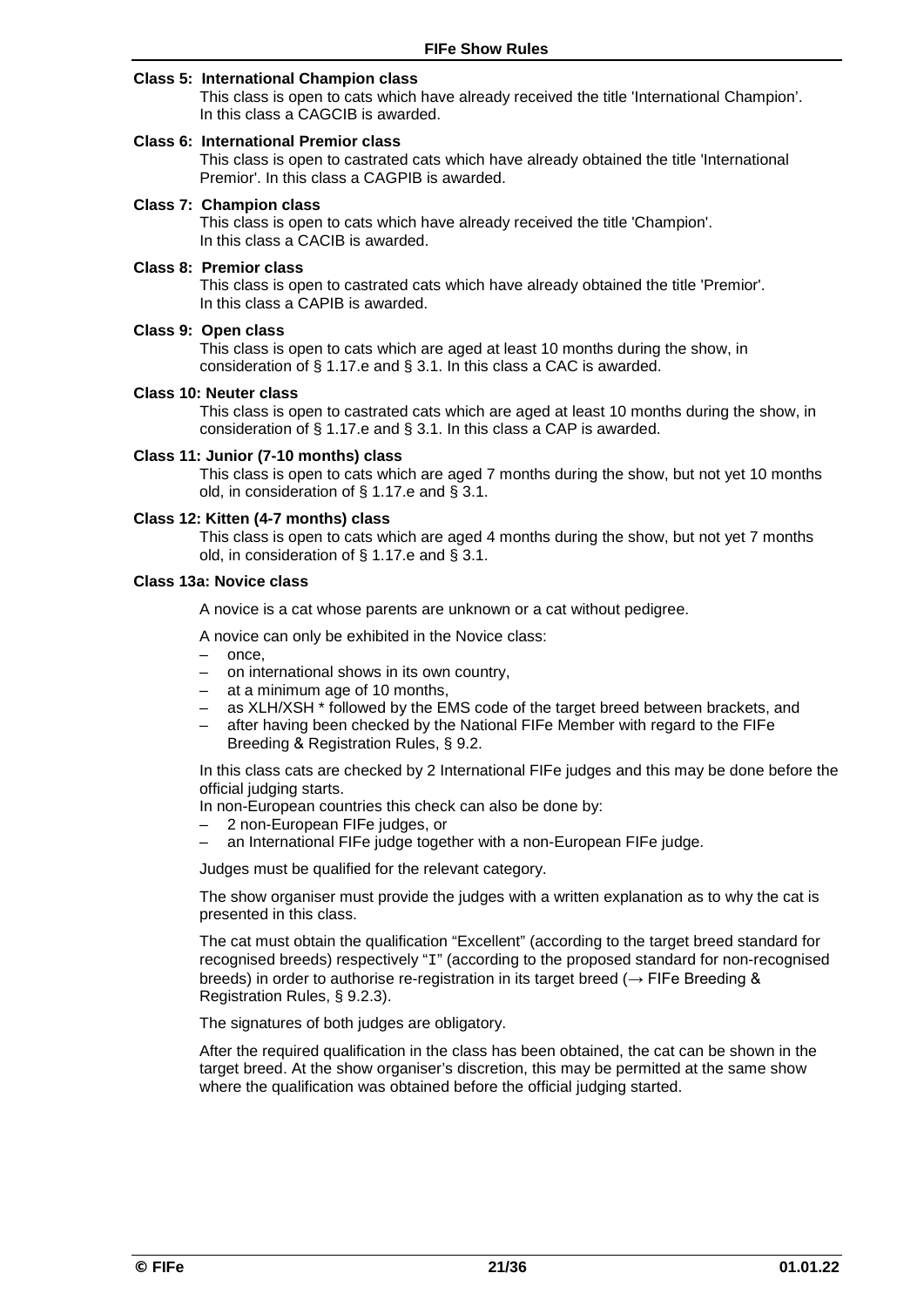#### **Class 13b: Control class**

The Control class is for those breeds that are being developed or where crossbreeding is being permitted for purposes previously agreed by the National FIFe Member.

A cat can only be exhibited in the Control class:

- on international shows in its own country,
- at a minimum age of 4 months,
- as XLH/XSH \* followed by the EMS code of the target breed between brackets, and
- after having been checked by the National FIFe Member with regard to the FIFe Breeding & Registration Rules § 9.1.

In this class cats are checked by 2 International FIFe judges and this may be done before the official judging starts. In non-European countries this check can also be done by:

- 2 non-European FIFe judges, or
- an International FIFe judge together with a non-European FIFe judge.

Judges must be qualified for the relevant category.

The show organiser must provide the judges with a written explanation as to why the cat is presented in this class.

The cat does not receive a written evaluation, but must obtain the qualification "Excellent" (according to the target breed standard for recognised breeds) respectively " $I$ " (according to the proposed standard for non-recognised breeds) in order to authorise re-registration in its target breed ( $\rightarrow$  FIFe Breeding & Registration Rules, § 9.1.3).

The signatures of both judges are obligatory.

After the required qualification in the class has been obtained, the cat can be shown in the target breed. At the show organiser's discretion, this may be permitted at the same show where the qualification was obtained before the official judging started.

#### **Class 13c: Determination class**

To establish its correct EMS-code, a cat can be checked in the Determination class for its coat colour or any other trait at the request of the FIFe Member or the exhibitor.

In this class cats are checked by 2 International FIFe judges and this may be done before the official judging starts. In non-European countries this check can also be done by:

- 2 non-European FIFe judges, or
- an International FIFe judge together with a non-European FIFe judge.

Judges must be qualified for the relevant category.

The cat does not receive a written evaluation, a qualification or a classification, but only a confirmation of its full EMS-code, to be signed by both judges.

Judges cannot transfer an exhibit from one breed to another breed, except to a sister breed or when an administrative error is established by the show secretariat.

#### **Class 14: House cat class**

House cats should be judged according to their FIFe Standard ( $\rightarrow$  General Part of the Standards).

### **5.5 Non-standard / Non-recognised / Preliminary recognised / House cats**

#### **5.5.1 Non-standard varieties**

Exhibits belonging to a non-standard variety of a breed must be entered for a show and appear in the catalogue and on the judge's report as XLH \* <XXX> or XSH \* <XXX> (*→* FIFe Breeding & Registration Rules § 6.1).

\* means additional information following the EMS system; i.e. lower-case basic colour letter, etc., XXX is the EMS code of the originating breed

On shows non-standard varieties are considered as longhair/shorthair progeny (XLH/XSH): *→* § 5.5.3.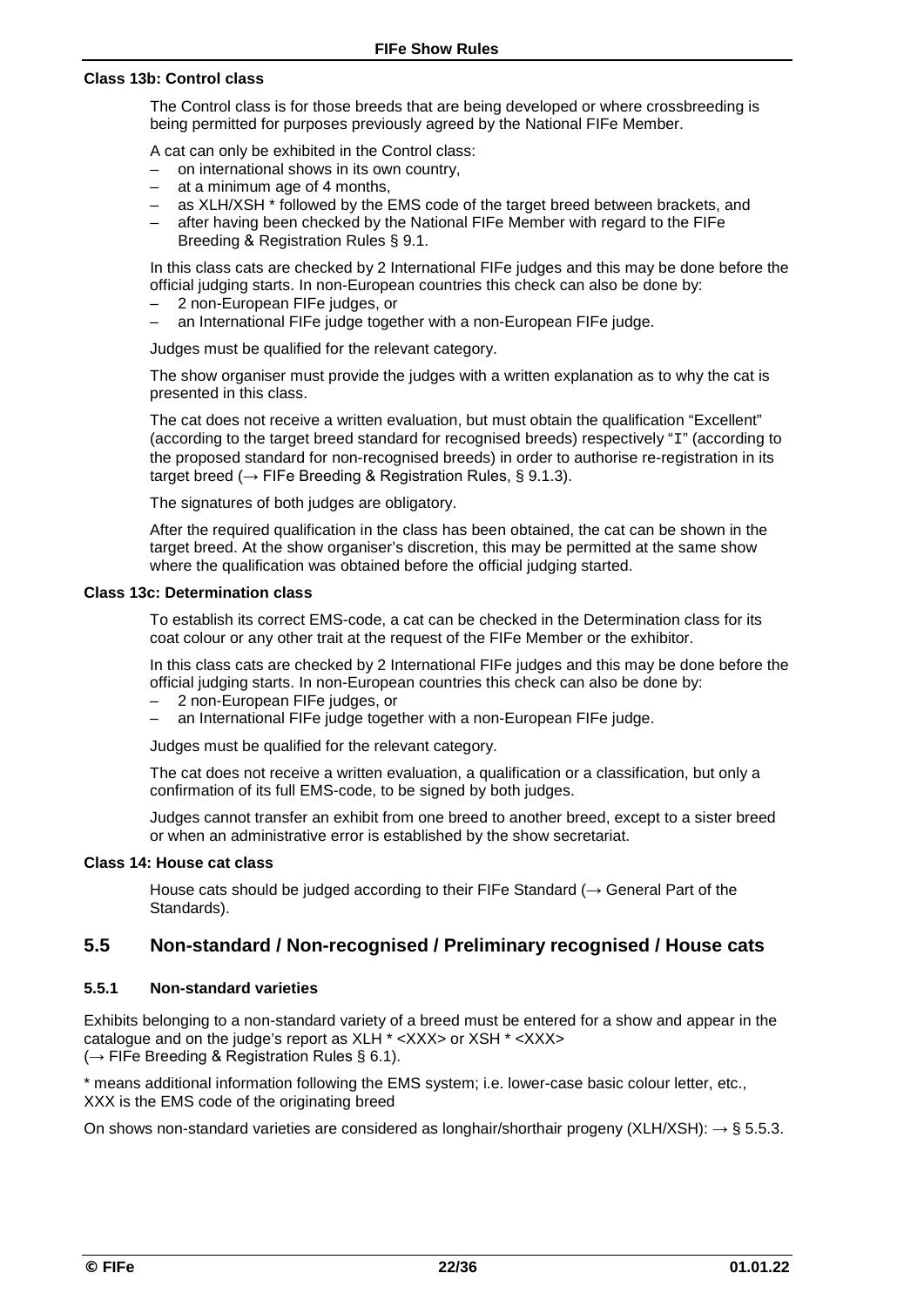#### **5.5.2 Non-recognised varieties**

Exhibits which belong to a non-recognised variety, must be entered for a show and appear in the catalogue and on the judge's report under their applicable EMS breed code, with the addition of the letter "x", indicating the variety is non-recognised.

For example: PER x \*, EXO x \*, SBI x \*, BSH x \*, ABY x \*, OSH x \*. \* means additional information following the EMS system; i.e. lower-case basic colour letter, etc.

Exhibits which belong to a non-recognised variety:

- will be subdivided in the classes  $9 12$  according to breed, variety, sex and age will receive a qualification (Excellent, Very Good, Good) and will be classified (1.
- will receive a qualification (Excellent, Very Good, Good) and will be classified (1, 2, 3, 4) in their class, but will not receive a certificate (CAC, CAP)
- may compete together for a Best of Non-recognised Variety, but this unofficial title never counts towards a DVM-title, even after the full recognition of the variety in question
- may not be nominated for Best in Show, nor obtain a Best in Show title.

#### **5.5.3 Non-recognised breeds (non \* and XLH/XSH)**

Exhibits belonging to a non-recognised breed must be entered and appear in the catalogue and on the judges' report under their EMS breed code, followed by the addition "non" to indicate a non-recognised breed ( $\rightarrow$  FIFe Breeding & Registration Rules, § 8.1).

If no breed code is available, one of the following codes must be used:

– XLH \* followed by the fully written breed name between brackets for a longhair exhibit<br>– XSH \* followed by the fully written breed name between brackets for a shorthair exhibit

XSH \* followed by the fully written breed name between brackets for a shorthair exhibit.

\* means additional information following the EMS system; i.e. lower-case basic colour letter, etc.

Exhibits which belong to a non-recognised breed:

- will be subdivided in the classes  $9 12$  according to breed, sex and age.
- will only be classified  $I, II, III$  and  $IV$  in their class and not receive a qualification; in case of a class larger than 4 entries, all other exhibits in this class will be classified  $V$ (joint 5th place)
- may compete together for a Best of Non-recognised Variety or Best of Non-recognised Breed, but these unofficial titles never count towards a DVM- or DSM-title, even after the full recognition of the breed in question.
- may not be nominated for Best in Show, nor obtain a Best in Show title.

Show organisers must inform the judges well in advance of the show date as to which non-recognised breeds they have to judge.

#### **5.5.4 Preliminary recognised varieties and breeds**

Exhibits belonging to a preliminary recognised variety of a recognised breed or to a preliminary recognised breed ( $\rightarrow$  Table Categories at shows, page 36):

- will be subdivided in the classes  $7 12$  according to breed, sex and age
- will receive a qualification (Excellent, Very Good, Good) and will be classified (1, 2, 3, 4)
- may only be shown out of competition after having obtained the last required certificate in class 7 or 8 (CACIB or CAPIB)
- may compete for Best in Variety
- may not be nominated for Best in Show, nor obtain a Best in Show title
- may also be entered in classes 13a (Novices), 13b (Control) and 13c (Determination), if applicable
- preliminary recognised breeds may compete for a Best of Preliminary recognised breed, but this unofficial title never counts towards a DSM-title, even after the full recognition of the breed in question.

#### **5.5.5 House cats**

House cats:

- will be subdivided in class 14 according to their EMS code (HCL or HCS) and sex
- will only be classified  $I, II, III$  and  $IV$  in their class and not receive a qualification; in case of a class larger than 4 entries, all other exhibits in this class will be classified  $V$ (joint 5th place)
- cannot compete for Best in Variety
- have their own Best in Show according to  $\S$  4.9 or  $\S$  2.8.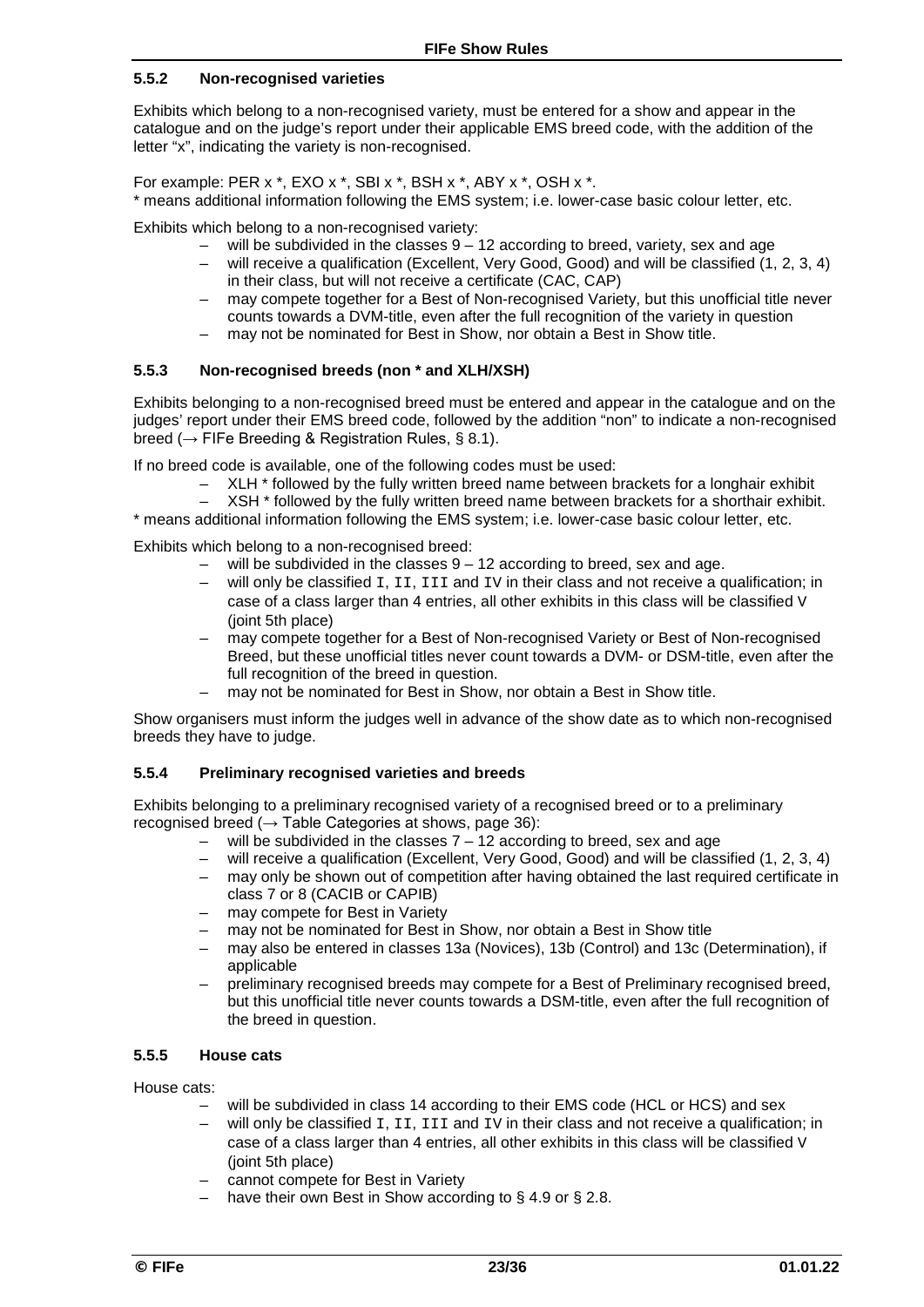### **5.6 Additional show classes**

The show organiser is allowed to establish additional show classes with regard to their local customs, for example classes for:

- $\begin{bmatrix} & \text{Pairs} \\ & \text{Strids} \end{bmatrix}$
- **Studs**
- Groups
- National breeding
- Imported cats **Catteries**
- Queens and Studs
- Veterans.

The show organiser must inform the judge in advance, that he has to judge additional classes.

Exhibits in additional classes will only be classified I, II, III and IV, but will not receive a qualification.

In case of a class larger than 4 entries, all other exhibits in this class will be classified  $V$  (joint 5th place).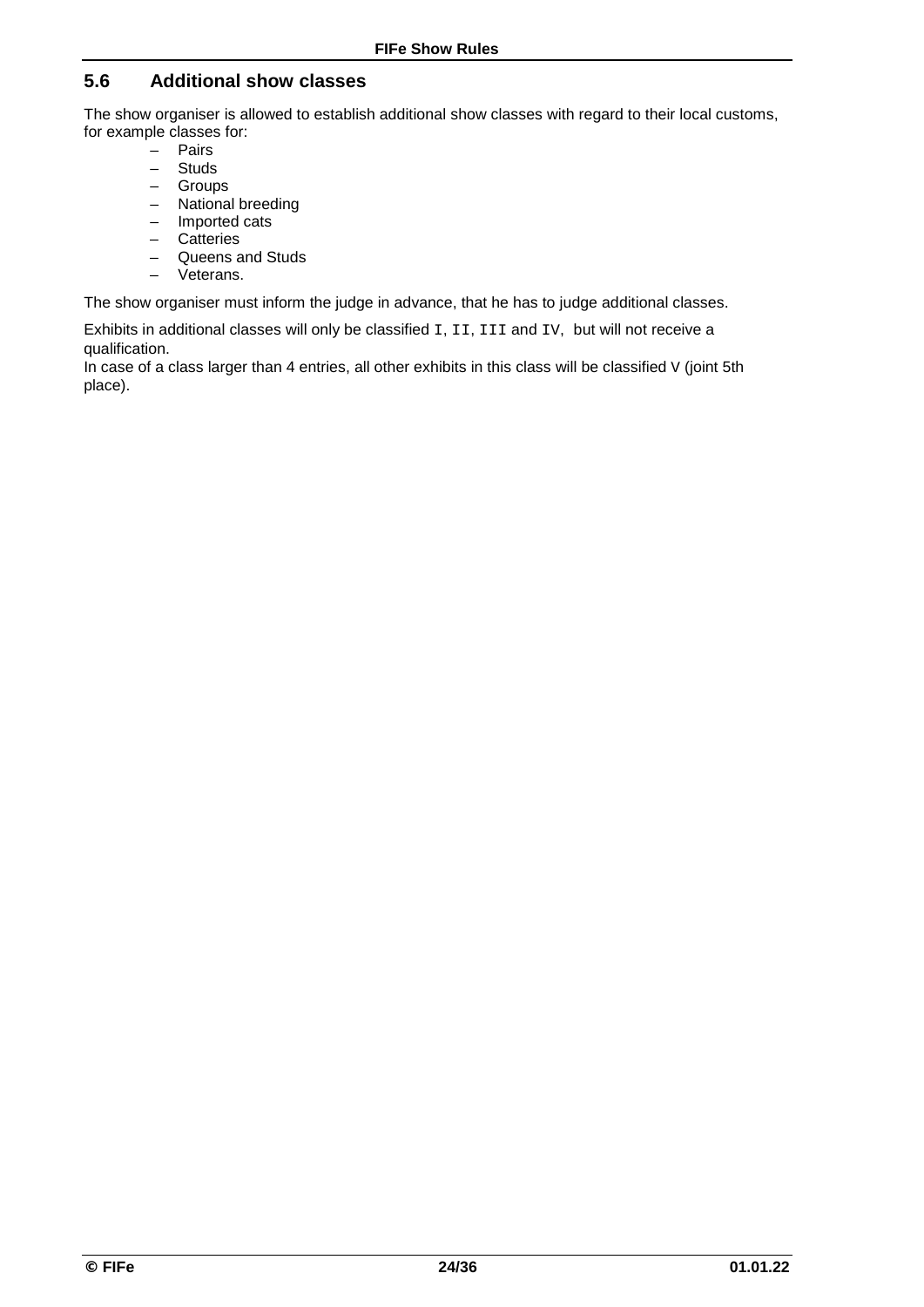## **6 Judges, stewards and judging**

### **6.1 Judges**

#### **6.1.1 FIFe judges**

- a. The current list of FIFe judges is published on the FIFe website. On request a full printed version of this judges list can be send to a FIFe Member or a FIFe judge.
- b. Only a judge recognised by FIFe is allowed to judge at a national or an international show, which is organised by a FIFe Member or a club affiliated to the FIFe Member.
- c. A judge must be invited in writing ( $\rightarrow$  § 1.10.i) by a show organiser.
- d. A judge must reply to a written invitation within a maximum time of one month of receipt.
- e. A judge may only accept an invitation to a national or an international show, which is listed in the official FIFe show calendar. This show list is published on the FIFe website. A breach of this rule will result in disciplinary actions.
- f. A judge who for whatever reason cancels an already accepted invitation to officiate at a show may only accept an invitation for another show on the same date after the show organiser who sent the original invitation, which was cancelled, has agreed in writing. A breach of this rule will result in disciplinary actions.
- g. A dormant judge may not officiate at any show.

#### **6.1.2 Non-FIFe judges**

- a. A FIFe Member wishing to invite a non-FIFe judge to officiate at a FIFe show must first obtain the permission of the FIFe Board, separately for each assignment.
- b. The organiser of a show where a non-FIFe judge is to officiate must provide that judge in advance with the Show Rules, the Judges Rules and the Standards of FIFe.
- c. At a FIFe show, a non-FIFe judge is authorised to judge according to the FIFe Standards and Rules – those breeds which he is licensed to judge by his own organisation.
- d. After the permission as outlined in § 6.1.2.a has been obtained, the name of the non-FIFe judge and the organisation with which he is licensed to judge must be stated in the show schedule ( $\rightarrow$  § 1.10.c) and the show catalogue ( $\rightarrow$  § 1.14).
- e. A non-FIFe judge cannot:
	- act as an instructing judge
	- supervise a stage
	- act as an examiner
	- officiate at shows as outlined in § 2 (World Show and Winner Shows)
	- judge more than three weekends per calendar year at FIFe shows.
- f. At least 75% of the judges officiating at a FIFe show must be FIFe judges.
- g. A FIFe Member may not be permitted to have non-FIFe judges officiating at its shows more than 3 times per calendar year, regardless the show type.

#### **6.1.3 Number of cats to be judged**

Under normal circumstances a judge should not have more than:

- $-$  80 cats to judge during a two-day show<br> $-$  40 cats to judge during a one-day show
- 40 cats to judge during a one-day show,

however, an instructing or examining judge should not have more than:

- $-$  60 cats to judge during an international two-day show  $-$  30 cats to judge during an international one-day show
- 30 cats to judge during an international one-day show.

Non-European FIFe Members are allowed, provided the judges are informed in writing in advance, to organise shows where the judges should not have more than:

- 120 cats to judge during a two-day show
- 60 cats to judge during a one-day show,
- however, an instructing or examining judge should not have more than:
	- 90 cats to judge during an international two-day show
	- 45 cats to judge during an international one-day show.

*Exceptions apply to the World Show and Winner Shows (→ § 2.7).*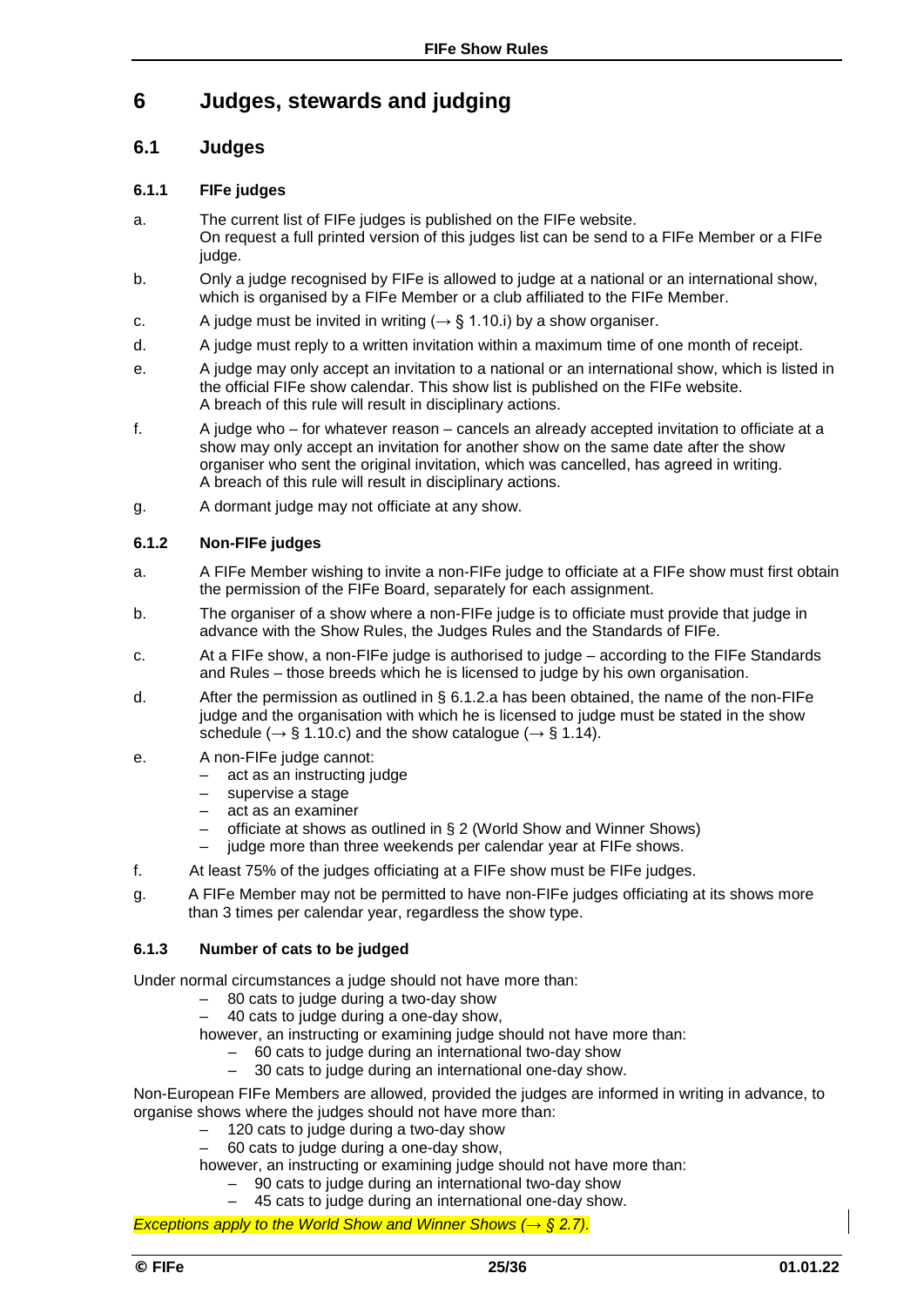#### **6.1.4 Student judges**

It is recommended that a show organiser accepts at least 1 student judge at each International Show.

The student judge must send his application to the show organiser at least one month before the show. He must name the FIFe Member where he holds his membership and, if applicable, his mentor. The student judge must send a copy of his application to the FIFe Member, in which he holds his membership. The show organiser must answer an application from a student judge in due time prior to the date of the show, in writing

The show organiser must give an officiating judge advance notice of the following:

- if he is to instruct a student judge (only one per judge);
- if he needs to supervise a stage (only one per judge).

Judges may refuse such functions in writing and should make this known to the organiser.

#### **6.1.5 Parallel judging**

The show organiser is required to ensure that:

- the student judge has at least one steward at his disposal during the entire parallel judging,
- the parallel judging takes place under similar conditions as the official judging (light, cages, ring, etc.).

#### **6.1.6 Practical judges' examination**

The practical part of a judges' examination can be taken either during an international one-day show, or international two days show where at least 50 cats in the relevant category are entered; for shows in non-European countries: at least 35 cats in the category (→ FIFe Rules for Judges & Student Judges § 2.3.6 and 4.4.2). Exception for breed group examinations: at least 30 cats in the relevant breed group must be entered ( $\rightarrow$  FIFe Rules for Judges & Student Judges Annex 3).

An examination can only be taken on the first day of a two-certificate show or a "border show".

Cats that are part of the practical examination shall only be presented to the candidate by the stewards. Cats judged by the candidate, need not necessarily be judged by the examiners. The candidate must not hear or see judgements of the cats in the category concerned.

The show organiser is required to ensure that:

- the candidate has at least two stewards at his disposal during the entire part of the practical examination;
- the practical examination takes place under similar conditions as the official judging (light, cages, ring).

#### **6.1.7 Exhibition of cats when officiating as a judge or as a student judge**

A judge or student judge may only exhibit their own cats "Out of competition" at a show where they are officiating.

At a 1-certificate show, divided in categories during 2 or more days, it is not allowed to officiate as a judge on the one day and exhibit on the other day.

Members of an officiating student judge's household may exhibit their own cat(s), but not in the category or categories in which the student judge is officiating.

Exhibits belonging to members of an officiating judge's household cannot compete at such a show.

#### **6.1.8 Prohibition of possessing a show catalogue during judging**

It is prohibited for judges and student judges to possess a show catalogue before the Best in Show has taken place.

#### **6.1.9 Reimbursement of expenses and judges' allowance**

Judges officiating at a show are entitled to:

- reimbursement of travel expenses (1st class train fare or economy class air fare)
- the provision of food and accommodation for the duration of the show
- if necessary, an additional night's meal and accommodation before returning home
- an allowance fixed by the FIFe General Assembly: the current minimum net amounts are listed in Annex 1 of the FIFe General Rules
- reimbursement of expenses and allowance in euro currency, unless otherwise agreed with the show organiser.

A show organiser is free to grant a further allowance above this amount.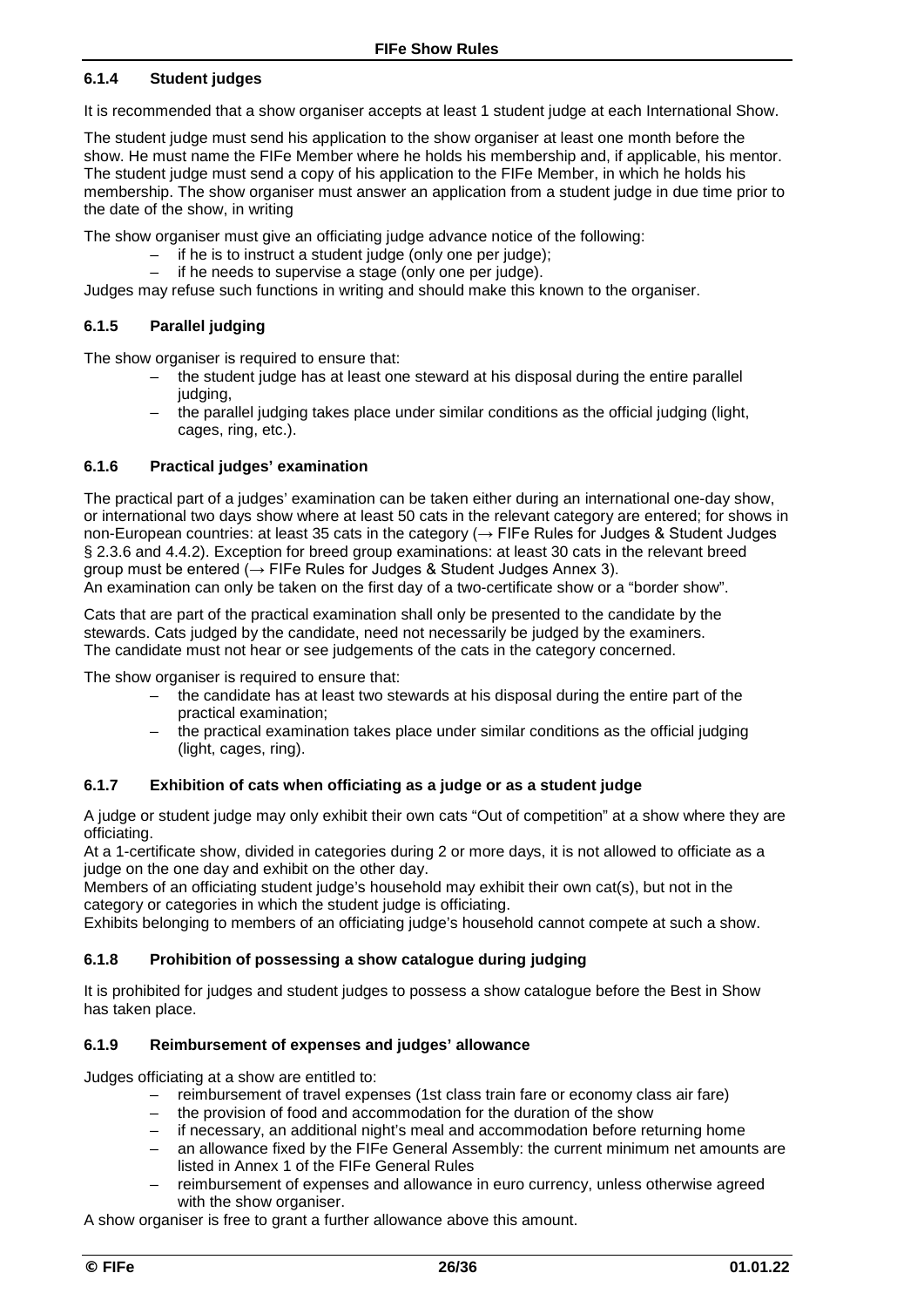A probational judge, who is carrying out a stage and performing the function of a full judge, shall be fully reimbursed.

### **6.2 Stewards**

#### **6.2.1 Duties of a steward**

The steward must assist the judge and observe the following:

- while stewarding in the judge's ring he must be dressed to identify himself as a steward
- be able to move a cat correctly to and from a cage
- not leave the judge until judging is completed
- take reasonable actions to avoid presenting his own cat except at a show where the exhibitors are allowed to present their own cat
- not make comments or offer opinions about an exhibit
- with the judge's permission, inform the exhibitors of judging results
- inform the show secretariat if a cage is empty
- be at least 15 years of age.

#### **6.2.2 Assistance by stewards**

A judge must be assisted by at least two stewards and may be further assisted by a secretary who is appointed by the show organiser.

Where the exhibitors are presenting the cats to the judges themselves, only one steward is necessary.

#### **6.2.3 Steward certificates**

The show organiser is required to provide the judges with the necessary steward certificates before judging commences.

The show organiser is recommended to use the steward certificate which is available for downloading on the FIFe website and which may be adjusted, if needed.

The steward certificate is to be issued in one of the three official FIFe languages, i.e. English, French or German.

The judge must mark on the steward certificate:

- whether it is a show where stewards are presenting the cats or a show where the owners are allowed to present the cats themselves
- *the categories in which the steward has presented cats in the Best in Show panel.*

The judge should give the original steward certificate directly to the steward.

#### **6.2.4 Training of stewards**

Each FIFe Member is responsible for the training of stewards*.* 

### **6.3 Absent exhibits**

Exhibits can only be declared "absent" on the judge's report after the steward has checked with the show secretariat.

Exhibits which are absent from their cages during judging of the class to which they belong, cannot be classified later. They can afterwards be qualified by the judge but without classification.

### **6.4 Consideration for the age of an exhibit**

In assessing an exhibit, the judge must take into consideration the overall condition of the exhibit with regard to its age.

### **6.5 Transfer of an exhibit during judging**

A judge cannot transfer an exhibit from one class or variety, group or breed to another class, variety, group or breed unless an administrative error is established by the show secretariat.

The judge should submit a transfer recommendation for the next show. A cat being in the wrong variety, group or breed receives a full report with the proposed breed, variety or group, but without qualification and classification.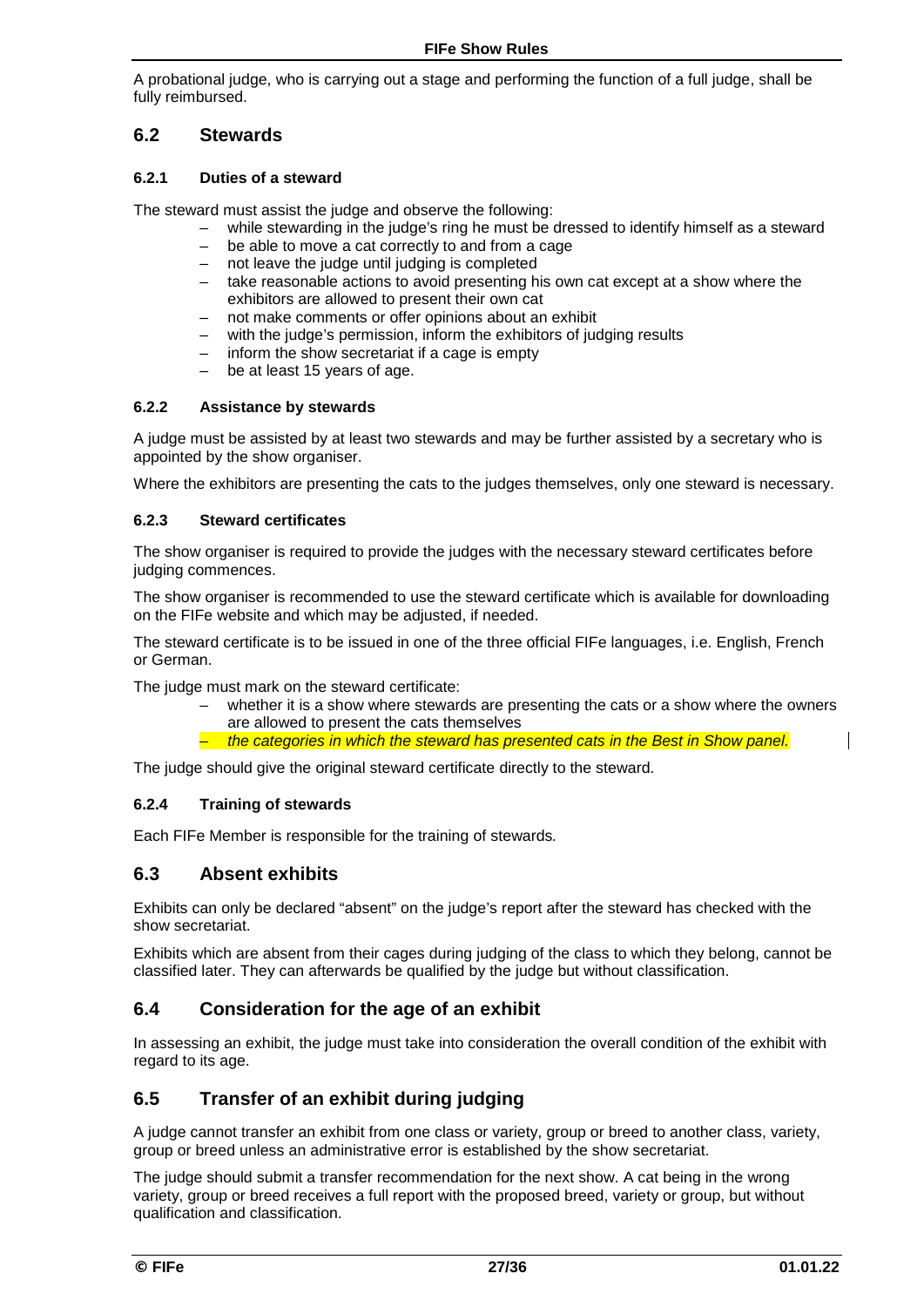In case of a change of breed, the proposed breed may only be a sister breed. In the case of a change of group, the judge should submit a transfer recommendation for the next show.

Transfer recommendations require the judge's report to be signed by a second officiating judge qualified for the relevant category.

### **6.6 No judging in front of the exhibition cages**

It is prohibited to judge in front of the exhibition cages.

### **6.7 Judge's ring**

#### **6.7.1 Access to the judge's ring**

Access to the judge's ring is prohibited to:

- exhibitors, except if the show is organised according to § 6.7.2.b and § 6.7.2.c
- members of the organising committee if they are exhibitors, except if the show is organised according to § 6.7.2.b and § 6.7.2.c
- visitors.

#### **6.7.2 Presentation procedures**

Each FIFe Member may organise shows according to one of the following procedures:

- a. The cats are fetched and presented by the stewards:
	- each judge has at least two stewards at his own disposal
	- the cats are brought to their judging' cages by the stewards and are presented to the judge by the stewards
	- the steward will take reasonable actions to avoid presenting his own cat.
- b. The cats are brought by the exhibitors and presented by the stewards:
	- each judge has at least one steward at his own disposal
	- the steward calls up the cats (catalogue number) which the judge requires or places the number on the judging cage
	- the exhibitor (or a person chosen by him) has the possibility of placing the cat inside the appropriate judging cage
	- after the cat is placed inside its judging cage, the exhibitor must leave the judge's ring
	- $-$  if an exhibitor is not able or does not wish to bring his cat(s) to the judging cage himself, the steward is obliged to fetch the cat and to place it inside the appropriate judging cage
	- the cats are presented to the judge by the stewards.
- c. The cats are brought and presented by the exhibitors:
	- each judge has one steward at his own disposal
	- the steward calls up the cats (catalogue number) which the judge requires or places the number on the judging cage
	- the exhibitor (or a person chosen by him) has the possibility of placing the cat inside the appropriate judging cage
	- after the cat is placed inside its judging cage, the exhibitor must leave the judge's ring
	- when the judge or steward calls up the cat by its catalogue number, the cat is presented to the judge by the exhibitor
	- if an exhibitor is not able or does not wish to bring or present his cat(s) himself, the steward is obliged to fetch the cat and to place it inside the appropriate judging cage and/or present it to the judge.

Regardless the applicable procedure:

- each judge has his judging cages available for a minimum number of 4 cats
- the cats should always be presented with the catalogue number in writing
- it is obligatory to judge before the public; the judge is free to give explanations and announce the results
- once the judge has completed his judging or once the judges' results have been given, the judge or his steward will ask the exhibitors to collect their cats, or the steward takes the cat back to the exhibition cage
- during the Best in Show only the stewards are permitted to present the cats (*→* § 4.9.6).

#### **6.7.3 Electronic devices**

DELETED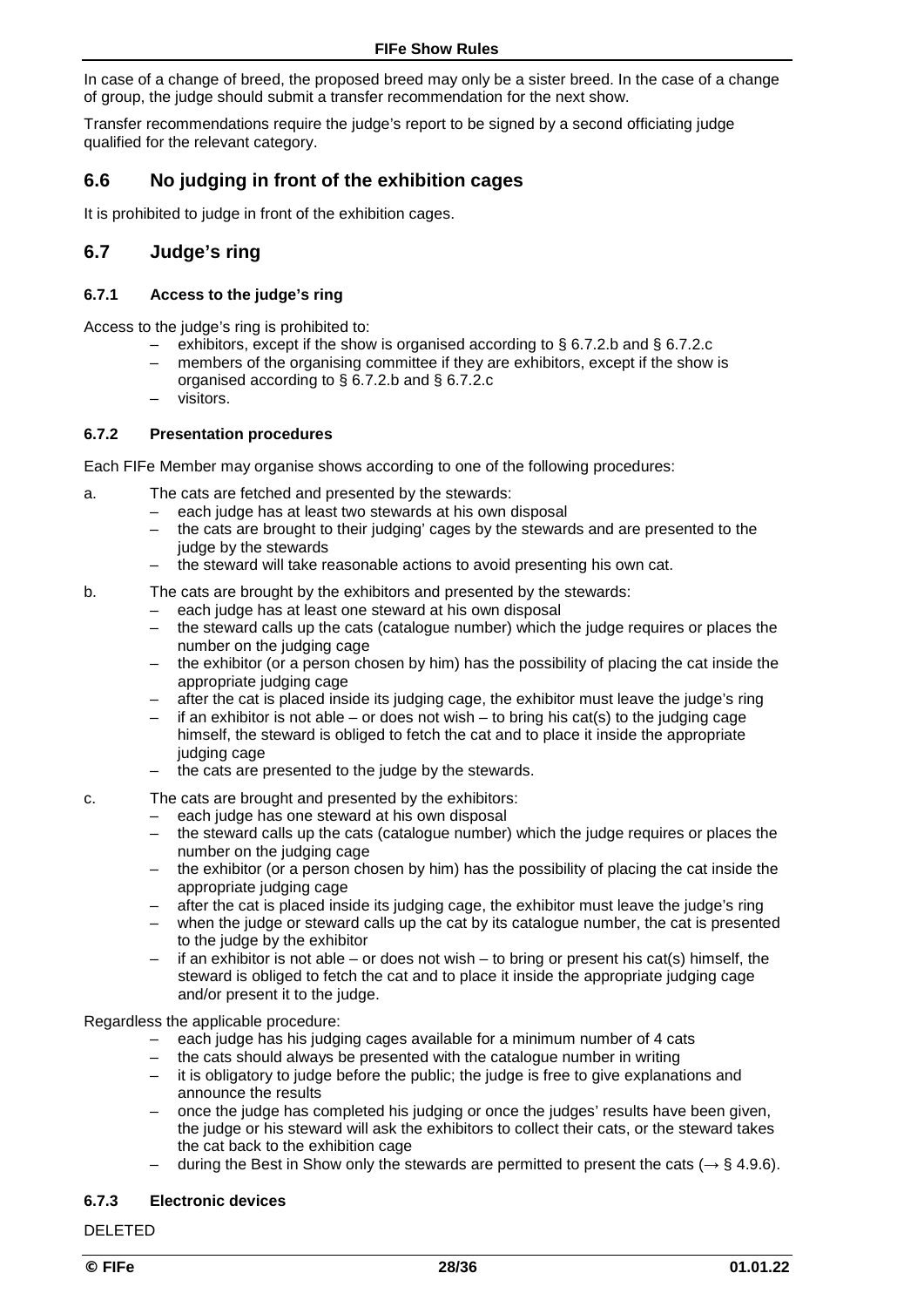### **6.8 Judge's report**

#### **6.8.1 Layout and language**

The layout of the judge's reports must be uniform as far as possible for all shows held under FIFe rules and must carry the FIFe logo. Headings must be in English, French and German. Organisers are free to add their national language.

The official documents and judge's reports, submitted for signature to the judge before judging is ended, may not mention the name of the exhibit or the name of the owner.

The judge's report must contain at least the following data:

- place and date of the show
- catalogue number of the cat to be judged
- designation of breed and colour (EMS-code)
- group number (where applicable)
- date of birth
- $-$  sex
- class in which the cat is to be judged.

The judge can write his reports either in one of the three official FIFe languages (English, French or German) or in the language (or one of the official languages) of the country where the show is organised. The judge's reports must be legible.

The judges' reports issued for breeds in preliminary recognition phase must be written only in one of the official FIFe languages and contain as many details as possible with reference to the standards.

#### **6.8.2 Diplomas and distribution**

The cat's name must be stated on a diploma accompanying the judge's report. Otherwise, the cat's name must be put on the judge's report by the show organiser as soon as Best in Show judging is completed. The judge's reports must be distributed to the exhibitors during the show.

### **6.9 Qualification and classification**

The judges award a qualification to each entry in all classes with the exception of:

- classes 1 and 2: Supreme Champions and Supreme Premiors; → § 5.4
- class 13c: determination;  $\rightarrow$  § 5.4
- class 14: house cats (HCL/HCS);  $\rightarrow$  § 5.5.3
- classes of non-recognised breeds with EMS breed code (\* non);  $\rightarrow$  § 5.5.3
- classes of other non-recognised longhair/shorthair breeds/progeny (XLH/XSH);  $\rightarrow$  § 5.5.1 and § 5.5.3
- $-$  additional classes;  $\rightarrow$  § 5.6.

Qualification:

- for a minimum of 88 points: Excellent
- for a minimum of 76 points: Very Good
- for a minimum of 61 points: Good.

Classification:

- in the same class the exhibits will be classified with 1, 2, 3 and 4
- there are no joint places.

No exhibit can be awarded a certificate unless it has obtained Excellent 1 and the minimum of points for its class:

- $-$  class 3-4: CACS  $-$  CAPS = 97 points
- class 5-6: CAGCIB CAGPIB = 96 points
- class 7-8: CACIB CAPIB = 95 points
- $-$  class 9-10: CAC  $-$  CAP = 93 points.

A judge may award the following certificates:

|                        | Country > |                  | European             | Non-European    |                      |  |
|------------------------|-----------|------------------|----------------------|-----------------|----------------------|--|
| <b>Show</b><br>v Judge |           | <b>National</b>  | <b>International</b> | <b>National</b> | <b>International</b> |  |
|                        |           |                  |                      |                 |                      |  |
| Non-European judge     |           | cannot officiate | cannot officiate*    | CAC/CAP         | all certificates     |  |
| International judge    |           | CAC/CAP          | all certificates     | CAC/CAP         | all certificates     |  |

**\*** except with permission from the FIFe Board (*→* FIFe Rules for Judges & Student Judges, § 4.2.7.b)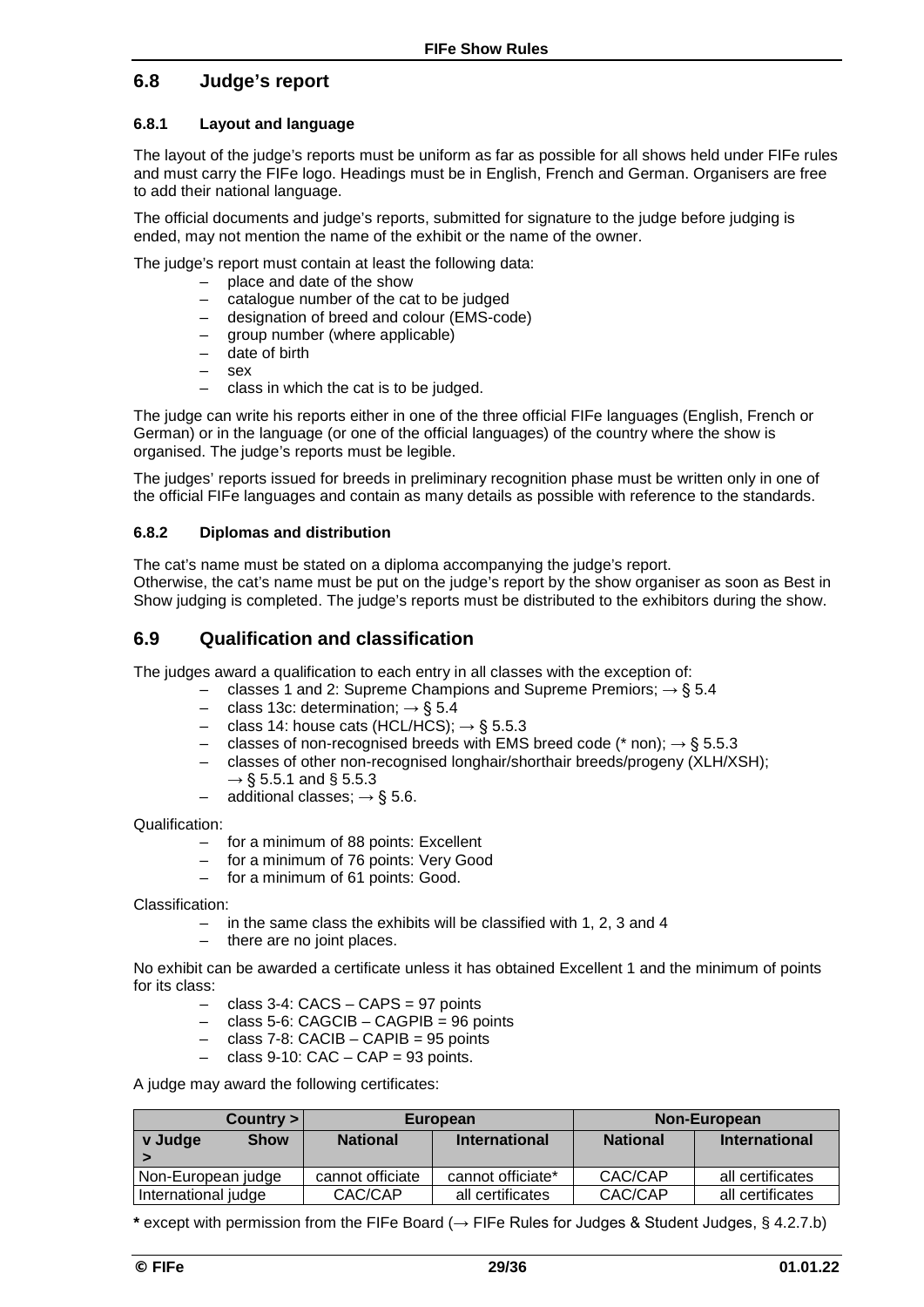### **6.10 Countersigning**

If the requirement towards the number of different judges – as laid down in § 4.2, 4.3, 4.4 and 4.5 – will not be met, the exhibitor can request a judge who has already previously awarded a certificate to an exhibit in a class which he has to judge again, to countersign the new certificate by another qualified judge officiating at the show.

In this case the two certificates are to be considered as given by two different judges.

### **6.11 Withholding certificates**

For faults precluding the certificate, please refer to the Table of faults in the Annexes.

Judges are at liberty to withhold a certificate if in their opinion the exhibit placed first does not possess sufficient merit.

The reason for withholding a certificate must be stated on the completed judge's report. The signature of a second judge is not compulsory.

### **6.12 Disqualification**

For disqualifying faults, please refer to the Table of faults in the Annexes.

In case of a disqualification:

- the judge's report does not have to be completed
- the judge's report must not give a qualification and/or classification, but must state the reason for disqualification
- the judge may call upon the opinion of the officiating veterinarian.

#### **6.13 Judges' decisions**

Judges' decisions cannot be disputed.

## **7 Responsibility and exclusion**

### **7.1 Observance of the show rules**

The show organising FIFe Member is responsible to FIFe for the observance of the Show Rules.

#### **7.2 Shows in countries where there is no FIFe Member**

When a FIFe Member organises a show in another country where there is no FIFe Member, the certificates gained will be counted for the individual members of this national FIFe Member as certificates gained in their own country and not as certificates gained abroad.

#### **7.3 The non-smoking rules**

Smoking in show halls is strictly prohibited with the exception of designated areas.

#### **7.4 Violation of the rules**

FIFe Members must notify the FIFe Board of any violation of the rules demonstrated during a show in a detailed, accurate report within two months of the show in question. The FIFe Board will deliberate according to the Statutes.

### **7.5 Investigation by the Show Commission**

All cases not catered for in the present rules and all disputes will be investigated by the FIFe Show Commission which will then send their report and recommendations to the FIFe Board; the Board shall report its conclusions to the Show Commission.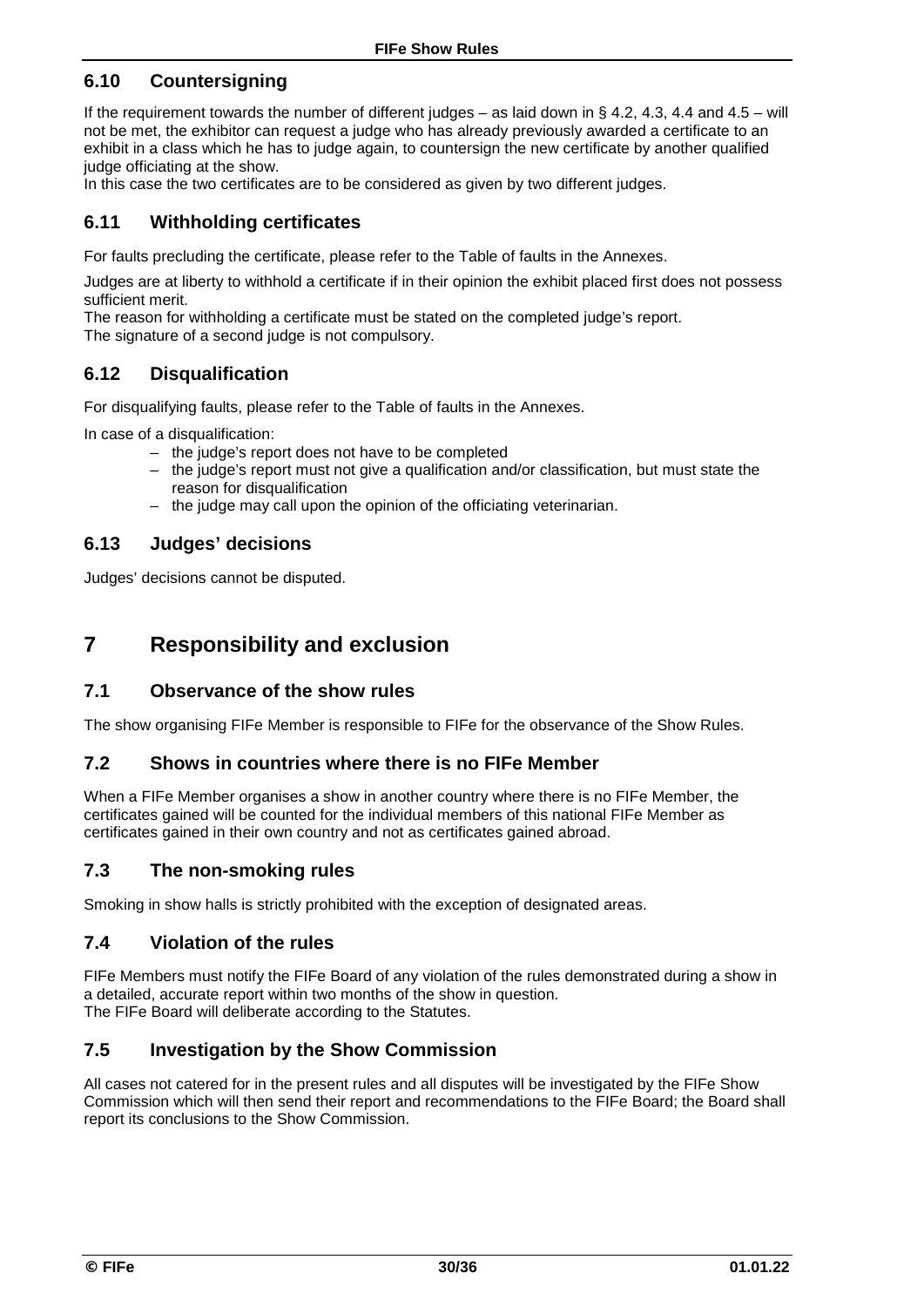## **8 "Open Doors"**

### **8.1 Showing in non-FIFe clubs**

DELETED

### **8.2 Open Doors**

- 1. Permit non-FIFe members to participate as exhibitors on FIFe shows and permit individual FIFe members to exhibit on non-FIFe shows.
- 2. Exhibitors belonging to any non-FIFe organisation may enter cats at FIFe shows under the following conditions:<br>a. all non-FIF
	- a. all non-FIFe exhibitors must agree to respect all FIFe Rules and Standards
	- they may only enter their cats in classes 12, 11 and 9 or 10; if they wish to enter cats in higher classes, they should become individual members of a FIFe Member
	- c. all applications from non-FIFe exhibitors should be sent in accordance with the instructions of the organisers
	- d. all entry fees from non-FIFe exhibitors should be paid in accordance with the instructions of the organisers.
- 3. FIFe certificates may only be obtained at FIFe shows and are the only certificates valid to obtain a FIFe title.
- 4. DELETED.

## **ANNEXES – Exceptions to the Show Rules**

#### **Annex 1 – Reduced minimum number of cats required for international shows**

Permit Asia, Iceland, Latin America, Russia and the United Kingdom as well as patronage members to organise international shows with a minimum number of *80* cats.

#### **Annex 2 – Number of certificates, countries and judges for the titles IC/IP**

Permit all certificates to be granted in one country for the title:

– International Champion/Premior: 5 CACIB/CAPIB by at least 3 different judges. This exception is valid for Belarus, Portugal, Russia, Spain and Ukraine until *31.12.2026*.

#### *Annex 2A – Number of certificates, countries and judges for the titles GIC/GIP and SC/SP*

*Permit all certificates to be granted in 1 or 2 countries for the title:* 

- *Grand International Champion/Premior: 7 CAGCIB/CAGPIB by at least 5 different judges*
- *Supreme Champion/Premior: 10 CACS/CAPS by at least 7 different judges.*

*At least 1 certificate in each class must be obtained at shows organised after 01.07.2020. This exception is valid for the countries listed in Annex 2, until 31.12.2022.*

#### **Annex 3 – Number of certificates, countries and judges for the titles IC/IP, GIC/GIP and SC/SP**

Permit all certificates to be granted in one country for the title:

- International Champion/Premior: 5 CACIB/CAPIB by at least 3 different judges
- Grand International Champion/Premior: 7 CAGCIB/CAGPIB by at least 5 different judges

– Supreme Champion/Premior: 10 CACS/CAPS by at least 7 different judges. This exception is valid for Greece, Iceland and the United Kingdom because of their geographic location.

#### *Annex 3A – Number of certificates, countries and judges for the titles IC/IP, GIC/GIP and SC/SP*

*Permit all certificates to be granted in 1 country for classes 3 – 8 or 2 countries for classes 3 – 6 for the title:*

- *International Champion/Premior: 5 CACIB/CAPIB by at least 3 different judges*
- *Grand International Champion/Premior: 7 CAGCIB/CAGPIB by at least 5 different judges*
- *Supreme Champion/Premior: 10 CACS/CAPS by at least 7 different judges.*

*At least 1 certificate in each class must be obtained at shows organised after 01.07.2020. This exception is valid for all European FIFe Member countries not listed in Annex 2 or 3, until 31.12.2022.*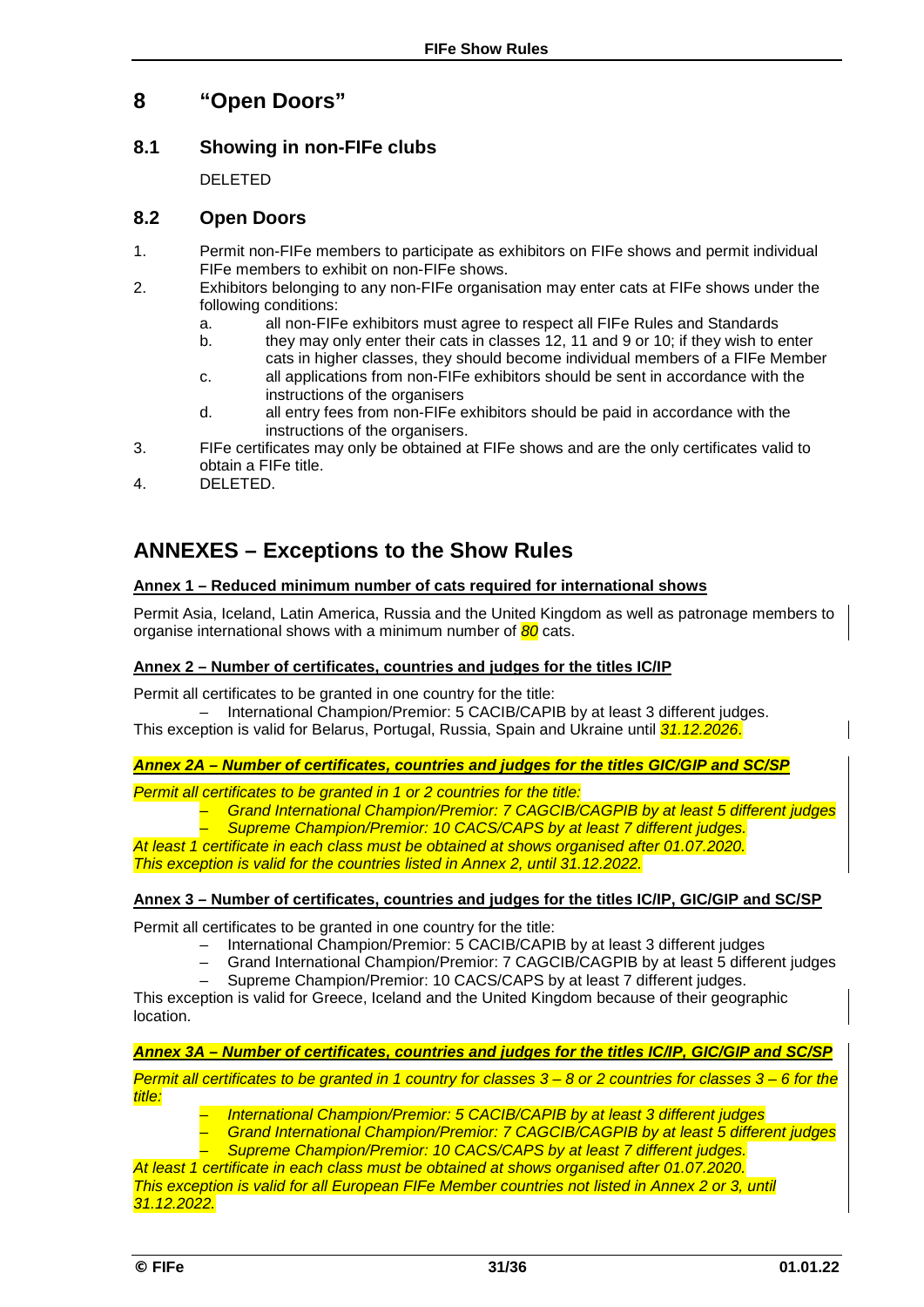#### **Annex 4 – Number of certificates, countries and judges for titles in Asia and Latin America**

Permit all certificates to be granted in one country for the title:

- International Champion/Premior: 3 CACIB/CAPIB by 3 different judges<br>
Grand International Champion/Premior: 6 CAGCIB/CAGPIB by at least
- Grand International Champion/Premior: 6 CAGCIB/CAGPIB by at least 4 different judges
- Supreme Champion/Premior: 9 CACS/CAPS by at least 5 different judges.

This exception is valid for Asia and Latin America.

#### **Annex 5 /** *5A* **– Number of Best in Shows for the title Junior Winner**

Permit the title Junior Winner to be awarded to a cat which has won Best in Show 3 times in classes 11 and/or 12. Annex 5 is valid for Iceland, Latin America and *Malaysia*, *annex 5A is valid for all other FIFe Member countries until 31.12.2022.* 

#### *Annex 6 – Other exceptions*

*Due to the COVID-19 pandemic, other exceptions are applicable to Show Rules § 1.8.a, 2.3, 2.6.2 and 2.6.4 until 31.12.2022; see the table below for the details.* 

## **TABLE – Exceptions to the Show Rules**

| <b>Annex</b> | <b>Country</b>                                                                       | <b>Valid until</b> | <b>Minimum</b><br>cats                                                                                  | <b>Classes</b><br>7 & 8                                     | <b>Classes</b><br>5&6                                                                                                                                                | <b>Classes</b><br>3 & 4                                                                                                                                                     |  |  |
|--------------|--------------------------------------------------------------------------------------|--------------------|---------------------------------------------------------------------------------------------------------|-------------------------------------------------------------|----------------------------------------------------------------------------------------------------------------------------------------------------------------------|-----------------------------------------------------------------------------------------------------------------------------------------------------------------------------|--|--|
| 1            | Asia<br>Iceland<br>Latin America<br>Russia<br>United Kingdom<br>Patronage<br>members |                    | 80                                                                                                      |                                                             |                                                                                                                                                                      |                                                                                                                                                                             |  |  |
| $\mathbf{2}$ | Belarus<br>Portugal<br>Russia<br>Spain<br>Ukraine                                    | 31.12.2026         |                                                                                                         | 5x<br><b>CACIB/CAPIB</b><br>1 country<br>3 different judges |                                                                                                                                                                      |                                                                                                                                                                             |  |  |
| 2A           | <b>Belarus</b><br>Portugal<br>Russia<br><b>Spain</b><br><b>Ukraine</b>               | 31.12.2022         |                                                                                                         |                                                             | 7x<br><b>CAGCIB/CAGPIB</b><br>1 or 2 countries<br>5 different judges                                                                                                 | 10x<br><b>CACS/CAPS</b><br>1 or 2 countries<br><b>7</b> different judges<br>at least 1 certificate in each class must<br>be obtained at shows organised after<br>01.07.2020 |  |  |
| 3            | Greece<br>Iceland<br>United Kingdom                                                  |                    |                                                                                                         | 5x<br>CACIB/CAPIB<br>1 country<br>3 different judges        | 7x<br>CAGCIB/CAGPIB<br>1 country<br>5 different judges                                                                                                               | 10x<br>CACS/CAPS<br>1 country<br>7 different judges                                                                                                                         |  |  |
| 3A           | European<br><b>FIFe Member</b><br>countries<br>not listed in<br>annex 2 or 3         | 31.12.2022         |                                                                                                         | 5x<br><b>CACIB/CAPIB</b><br>1 country<br>3 different judges | 7x<br><b>CAGCIB/CAGPIB</b><br>1 or 2 countries<br>5 different judges<br>at least 1 certificate in each class must be obtained at<br>shows organised after 01.07.2020 | 10x<br><b>CACS/CAPS</b><br>1 or 2 countries<br><b>7</b> different judges                                                                                                    |  |  |
| 4            | Asia<br>Latin America                                                                |                    |                                                                                                         | 3x<br>CACIB/CAPIB<br>1 country<br>3 different judges        | 6 x<br>CAGCIB/CAGPIB<br>1 country<br>4 different judges                                                                                                              | 9 x<br>CACS/CAPS<br>1 country<br>5 different judges                                                                                                                         |  |  |
| 5            | Iceland<br>Latin America<br>Malaysia                                                 |                    | Allow 3 x Best in Show in classes 11 and/or 12<br>to qualify for the title Junior Winner                |                                                             |                                                                                                                                                                      |                                                                                                                                                                             |  |  |
| 5A           | <b>FIFe Member</b><br>countries not<br>listed in annex 5                             | 31.12.2022         |                                                                                                         |                                                             |                                                                                                                                                                      |                                                                                                                                                                             |  |  |
|              |                                                                                      |                    | International shows may be organised with only domestic judges<br>officiating, no foreign judges needed |                                                             |                                                                                                                                                                      |                                                                                                                                                                             |  |  |
| 6            | $\overline{All}$                                                                     | 31.12.2022         |                                                                                                         |                                                             | Winner shows may be organised in any month                                                                                                                           |                                                                                                                                                                             |  |  |
|              |                                                                                      |                    | For all Winner Shows, the World Show included, no qualifications are<br>needed for cats to participate  |                                                             |                                                                                                                                                                      |                                                                                                                                                                             |  |  |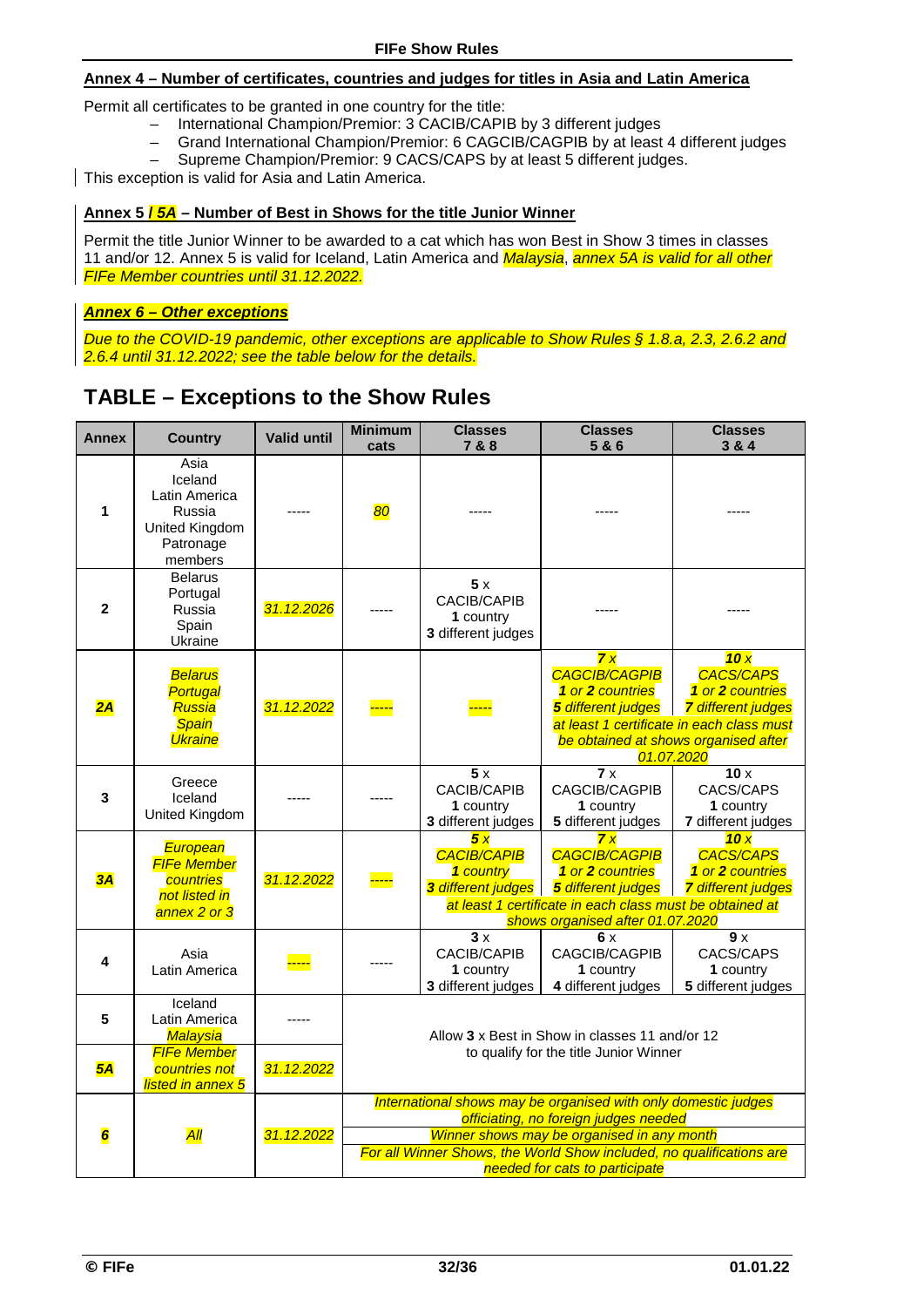# **TABLE – Best in Variety: minimum possibilities**

| $3 - 3 - 3$                         | $3 - 3 - 2$            | <b>OR</b>             | $3 - 2 - 3$ .          | <b>OR</b>              | $2 - 3 - 3$            | <b>OR</b>             |
|-------------------------------------|------------------------|-----------------------|------------------------|------------------------|------------------------|-----------------------|
| $10+$                               | $10+$                  | $10+$                 | $10+$                  | $10+$                  | $10+$                  | $10+$                 |
| $10+$<br><b>BIV</b>                 | $10+$<br><b>BIV</b>    | $10+$                 | $10+$<br><b>BIV</b>    | $10+$                  | $10+$                  | $10+$                 |
|                                     |                        |                       |                        |                        |                        |                       |
| $10+$                               | $10+$                  | $10+$<br><b>BIV</b>   | $10+$                  | $10+$<br><b>BIV</b>    | $7 - 10$<br>BIV        | $4 - 7$<br><b>BIV</b> |
| $7 - 10$                            | $7 - 10$               | $4 - 7$               | $7 - 10$               | $7 - 10$               | $7 - 10$               | $4 - 7$               |
| $7 - 10$<br>≻BIV                    | $7 - 10$               | $4 - 7$               | $7 - 10$               | $7 - 10$               | $7 - 10$               | $4 - 7$               |
| $7 - 10$                            | $7 - 10$<br><b>BIV</b> | $7 - 10$ $\supset$    | $4 - 7$<br><b>BIV</b>  | $4 - 7$                | $4 - 7$                | $7 - 10$              |
| $4 - 7$                             | $4 - 7$                | $7 - 10$<br>. BIV     | $4 - 7$                | $4 - 7$<br>-BIV        | $4 - 7$<br>-BIV        | $7 - 10$<br>.BIV      |
| $4 - 7$<br>≻BIV                     | $4 - 7$                | $7 - 10$              | $4 - 7$                | $4 - 7$                | $4 - 7$                | $7 - 10$              |
| $4 - 7$                             |                        |                       |                        |                        |                        |                       |
| $3 - 2 - 2$                         | $3 - 3 - 1$ .          | <b>OR</b>             | $3 - 1 - 3$            | <b>OR</b>              | $1 - 3 - 3$            | <b>OR</b>             |
| $10+$                               | $10+$                  | $10+$                 | $10+$                  | $10+$                  | $10+$                  | $10+$                 |
| $10+$<br>≻BIV                       | <b>BIV</b><br>$10+$    | $10+$<br><b>BIV</b>   | $10+$<br>-BIV          | $10+$<br><b>BIV</b>    | $7 - 10$<br><b>BIV</b> | $4 - 7$<br><b>BIV</b> |
| $10+$                               | $10+$                  | $10+$                 | $10+$                  | $10+$                  | $7 - 10$               | $4 - 7$               |
| $7 - 10$                            | $7 - 10$               | $4 - 7$               | $7 - 10$               | $7 - 10$               | $7 - 10$               | $4 - 7$               |
| $7 - 10$<br><b>BIV</b>              | $7 - 10$<br>'BIV       | $7 - 10$              | <b>BIV</b><br>$4 - 7$  | $4 - 7$                | $4 - 7$                | $7 - 10$              |
| $4 - 7$                             | $7 - 10$               | $7 - 10$<br>≻BIV      | $4 - 7$                | $4 - 7$<br>≻BIV        | $4 - 7$<br>≻BIV        | $7 - 10$<br>-BIV      |
| $4 - 7$                             | $4 - 7$                | $7 - 10$              | $4 - 7$                | $4 - 7$                | $4 - 7$                | $7 - 10$              |
| $2 - 3 - 2$                         | $2 - 2 - 3$            | $3 - 3 - 0$           | $3 - 0 - 3$            | $0 - 3 - 3$            | $3 - 2 - 1$            | $3 - 1 - 2$           |
| $10+$                               | $10+$                  | $10+$                 | $10+$                  | $7 - 10$               | $10+$                  | $10+$                 |
| $10+$<br><b>BIV</b>                 | $10+$<br><b>BIV</b>    | $10+$<br>™BIV         | $10+$<br><b>BIV</b>    | $7 - 10$<br>≻BIV       | $10+$<br>≻BIV          | $10+$<br><b>BIV</b>   |
| $4 - 7$                             | $7 - 10$               | $10+$                 | $10+$                  | $7 - 10$               | $10+$                  | $10+$                 |
|                                     |                        |                       |                        |                        |                        |                       |
| $4 - 7$                             | $7 - 10$               | $7 - 10$              | $4 - 7$                | $4 - 7$                | $7 - 10$               | $7 - 10$              |
| $7 - 10$                            | $4 - 7$                | $7 - 10$<br>≻BIV      | -BIV<br>$4 - 7$        | $4 - 7$<br>>BIV        | ≻BIV<br>$7 - 10$       | -BIV<br>$4 - 7$       |
| $7 - 10$<br><b>BIV</b>              | <b>BIV</b><br>$4 - 7$  | $7 - 10$              | $4 - 7$                | $4 - 7$                | $4 - 7$                | $4 - 7$               |
| $7 - 10$<br>ر                       | $4 - 7$                |                       |                        |                        |                        |                       |
| $2 - 3 - 1$                         | $2 - 1 - 3$            | $2 - 2 - 2$           | $1 - 3 - 2$            | $1 - 2 - 3$            | $3 - 2 - 0$            | $3 - 0 - 2$           |
| $10+$                               | $10+$                  | $10+$                 | $10+$                  | $10+$                  | $10+$                  | $10+$                 |
| <b>BIV</b><br>$10+$                 | $10+$<br><b>BIV</b>    | $10+$                 | -BIV<br>$4 - 7$        | $7 - 10$<br><b>BIV</b> | $10+$                  | $10+$                 |
| $4 - 7$                             | $7 - 10$               | $7 - 10$<br>' BIV     | $4 - 7$                | $7 - 10$               | $10+$<br>∑ BIV         | $10+$<br>≻ BIV        |
| $7 - 10$                            | $4 - 7$                | $7 - 10$              | $7 - 10$               | $4 - 7$                | $7 - 10$               | $4 - 7$               |
| $7 - 10$<br><b>BIV</b>              | $4 - 7$<br><b>BIV</b>  | $4 - 7$               | $7 - 10$<br>-BIV       | $4 - 7$<br><b>BIV</b>  | $7 - 10$               | $4 - 7$               |
| $7 - 10$ -                          | $4 - 7$                | $4 - 7$               | $7 - 10$               | $4 - 7$                |                        |                       |
| $3 - 1 - 1$                         | $2 - 3 - 0$            | $2 - 0 - 3$           | $2 - 2 - 1$            | $2 - 1 - 2$            | $1 - 3 - 1$            | $1 - 1 - 3$           |
| $10+$                               | $10+$                  | $10+$                 | $10+$                  | $10+$                  | $10+$                  | $10+$                 |
| $10+$                               | $10+$                  | $10+$                 | $10+$                  | $10+$                  | $7 - 10$               | $7 - 10$              |
| $10+$<br><b>BIV</b>                 | $7 - 10$<br><b>BIV</b> | $4 - 7$<br><b>BIV</b> | $7 - 10$<br><b>BIV</b> | $7 - 10$<br><b>BIV</b> | $7 - 10$<br><b>BIV</b> | $4 - 7$<br>BIV        |
| $7 - 10$                            | $7 - 10$               | $4 - 7$               | $7 - 10$               | $4 - 7$                | $7 - 10$               | $4 - 7$               |
| $4 - 7$<br>$\overline{\phantom{a}}$ | $7 - 10$ )             | $4 - 7$<br>╯          | $4 - 7$<br>╯           | $4 - 7$<br>╯           | $4 - 7$<br>╯           | $4 - 7$<br>╯          |
| $1 - 2 - 2$                         | $0 - 3 - 2$            | $0 - 2 - 3$           | $3 - 1 - 0$            | $3 - 0 - 1$            | $2 - 2 - 0$            | $2 - 0 - 2$           |
| $10+$                               | $7 - 10$               | $7 - 10$              | $10+$                  | $10+$                  | $10+$                  | $10+$                 |
| $7 - 10$                            | $7 - 10$               | $7 - 10$              | ∕ BIV ∂<br>$10+$       | $10+$<br><b>BIV</b>    | $10+$<br>້ BIV         | <b>BIV</b><br>$10+$   |
| $7 - 10$<br><b>BIV</b>              | $7 - 10$<br><b>BIV</b> | $4 - 7$<br>∕ BIV      | $10+$                  | $10+$                  | $7 - 10$               | $4 - 7$               |
| $4 - 7$                             | $4 - 7$                | $4 - 7$               | $7 - 10$               | $4 - 7$                | $7 - 10^{1}$           | $4 - 7$               |
| $4 - 7$                             | $4 - 7$                | $4 - 7$               |                        |                        |                        |                       |
| $2 - 1 - 1$                         | $1 - 3 - 0$            | $1 - 0 - 3$           | $1 - 2 - 1$            | $1 - 1 - 2$            | $0 - 3 - 1$            | $0 - 1 - 3$           |
| $10+$                               | $10+$                  | $10+$                 | $10+$                  | $10+$                  | $7 - 10$               | $7 - 10$              |
| $10+$<br><b>BIV</b>                 | $7 - 10$<br><b>BIV</b> | $4 - 7$<br><b>BIV</b> | <b>BIV</b>             | $7 - 10$<br><b>BIV</b> | $7 - 10$<br>≻ BIV      | <b>BIV</b><br>$4 - 7$ |
|                                     |                        |                       | $7 - 10$               |                        |                        |                       |
| $7 - 10$                            | $7 - 10$               | $4 - 7$               | $7 - 10$               | $4 - 7$                | $7 - 10$               | $4 - 7$               |
| $4 - 7$                             | $7 - 10$ J             | $4 - 7$               | $4 - 7$                | $4 - 7$                | $4 - 7$                | $4 - 7$               |
| $0 - 2 - 2$                         | $3 - 0 - 0$ .          | $0 - 3 - 0$           | $0 - 0 - 3$            | $2 - 1 - 0$            | $2 - 0 - 1$            | $1 - 2 - 0$           |
| $10+$                               | $10+$                  | $7 - 10$              | $4 - 7$                | $10+$                  | $10+$                  | $10+$                 |
| <b>BIV</b><br>$10+$                 | $10+$<br>.BIV          | $7 - 10$<br>≻BIV      | $4 - 7$<br>∕BIV⊺       | $10+$<br>≻BIV          | $10+$<br>≻BIV          | $7 - 10$<br>≻BIV      |
| $7 - 10$                            | $10+$                  | ل 10–7                | $4 - 7$                | ل 10–7                 | $4 - 7$                | $7 - 10$              |
| $4 - 7$                             |                        |                       |                        |                        |                        |                       |
| $1 - 0 - 2$                         | $1 - 1 - 1$ .          |                       |                        |                        |                        |                       |
| $10+$                               | $10+$                  |                       |                        |                        |                        |                       |
| <b>BIV</b><br>$4 - 7$               | $7 - 10$<br><b>BIV</b> |                       |                        |                        |                        |                       |
| $4 - 7$                             | $4 - 7$                |                       |                        |                        |                        |                       |

10+ = classes 1, 3, 5, 7, 9  $7-10 =$  class 11  $4-7 =$  class 12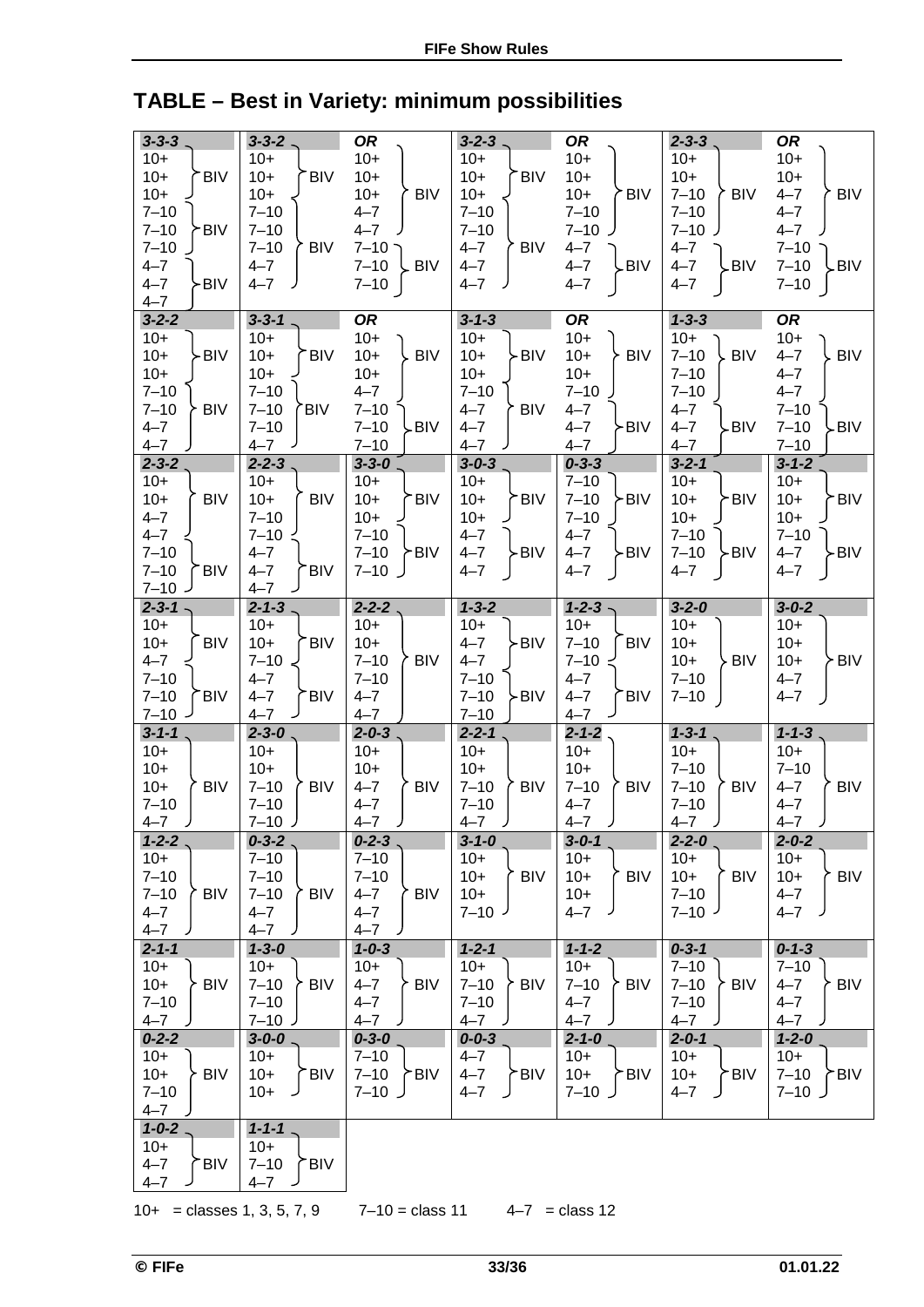## **TABLE – Disqualifying and general faults**

**DISQ**  $=$  fault leading to disqualification ( $\rightarrow$  § 6.12)

**NO EX** = general fault precluding Excellent and any higher award

**NO CERT** = general fault precluding the certificate and any higher award than Excellent (*→* § 6.11)

| NR.       | <b>FAULT</b>                                                                                       | <b>DISQ</b> | <b>NO</b><br><b>EX</b> | <b>NO</b><br><b>CERT</b> | <b>REMARK</b>           |
|-----------|----------------------------------------------------------------------------------------------------|-------------|------------------------|--------------------------|-------------------------|
| 1.        | <b>Body</b>                                                                                        |             |                        |                          |                         |
| 1.1       | Deformities of the bone structure,                                                                 |             |                        |                          |                         |
|           | deformities of the rib cage, including a flat chest,                                               |             |                        |                          |                         |
|           | or any apparent deformity of the spine                                                             |             |                        |                          |                         |
| 1.2       | Any apparent weakness restricting the ability to                                                   |             |                        |                          |                         |
|           | move                                                                                               |             |                        |                          |                         |
| 1.3       | Dwarfism                                                                                           |             |                        |                          |                         |
| 1.4       | De-clawed cats (claws amputated)                                                                   |             |                        |                          |                         |
| 1.5       | Deformities of the feet or legs, for example poly-<br>or oligodactylism (too many or too few toes) |             |                        |                          |                         |
| 1.6       | Cats with an umbilical hernia                                                                      |             |                        |                          |                         |
| 1.7       | A cat showing any testicular anomaly                                                               |             |                        |                          | Except for cats younger |
| 1.8       | Unneutered house cats                                                                              |             |                        |                          | than 10 months          |
| 1.9       | Any fixed deviation of the sternum or                                                              |             |                        |                          | Except for neuters and  |
|           | xiphisternum                                                                                       |             |                        |                          | cats younger than 10    |
|           |                                                                                                    |             |                        |                          | months                  |
| 2.        | Head                                                                                               |             |                        |                          |                         |
| 2.1       | Deformity of the skull resulting in an                                                             |             |                        |                          |                         |
|           | asymmetrical face and/or head                                                                      |             |                        |                          |                         |
| 2.2       | Any depressions, protrusions or fissures in the                                                    |             |                        |                          |                         |
|           | skull                                                                                              |             |                        |                          |                         |
| 2.3       | Narrow nostrils, loud and difficult breathing                                                      |             |                        |                          |                         |
| 3.        | Jaws, dentition and tongue                                                                         |             |                        |                          |                         |
| 3.1       | Cut teeth                                                                                          |             | ●                      |                          |                         |
| 3.2       | Crooked jaws                                                                                       |             | ●                      |                          |                         |
| 3.3       | Overshot or undershot jaw of more than 2 mm                                                        |             |                        | ●                        |                         |
| 3.4       | Persistent exposure of teeth and/or tongue                                                         |             |                        |                          |                         |
| 4.        | <b>Eyes</b>                                                                                        |             |                        |                          |                         |
| 4.1       | <b>Blind cats</b>                                                                                  |             |                        |                          |                         |
| 4.2       | Abnormal size and form of the eyes and eyelids                                                     |             |                        |                          |                         |
|           | (entropion, ectropion)                                                                             |             |                        |                          |                         |
| 4.3       | Cross-eyed (squinting) cats                                                                        |             |                        |                          |                         |
| 4.4       | Tendency to squint                                                                                 |             |                        |                          |                         |
| 4.5       | Eyes set too deep or protruding                                                                    |             |                        |                          |                         |
| 4.6       | Injuries of the eye, for example corneal injuries                                                  |             |                        |                          |                         |
|           |                                                                                                    |             |                        |                          |                         |
| 5.<br>5.1 | <b>Ears</b><br>Deaf cats                                                                           |             |                        |                          |                         |
| 5.2       | Cats with cropped ears                                                                             |             |                        |                          |                         |
|           |                                                                                                    |             |                        |                          |                         |
| 6.        | <b>Colour</b>                                                                                      |             |                        |                          |                         |
| 6.1       | All white spots, which are not allowed in the                                                      |             |                        |                          |                         |
|           | standard                                                                                           |             |                        |                          |                         |
| 6.2       | All pigmentation faults leading to a colour loss                                                   |             |                        |                          |                         |
|           | on the                                                                                             |             |                        |                          |                         |
|           | - nose leather,<br>- paw pads and/or                                                               |             |                        |                          |                         |
|           | - lips,                                                                                            |             |                        |                          |                         |
|           | which are not permitted in the standard                                                            |             |                        |                          |                         |
| 6.3       | Insufficient contrast between points and body                                                      |             |                        |                          |                         |
|           | colour on Siamese pointed cats                                                                     |             |                        |                          |                         |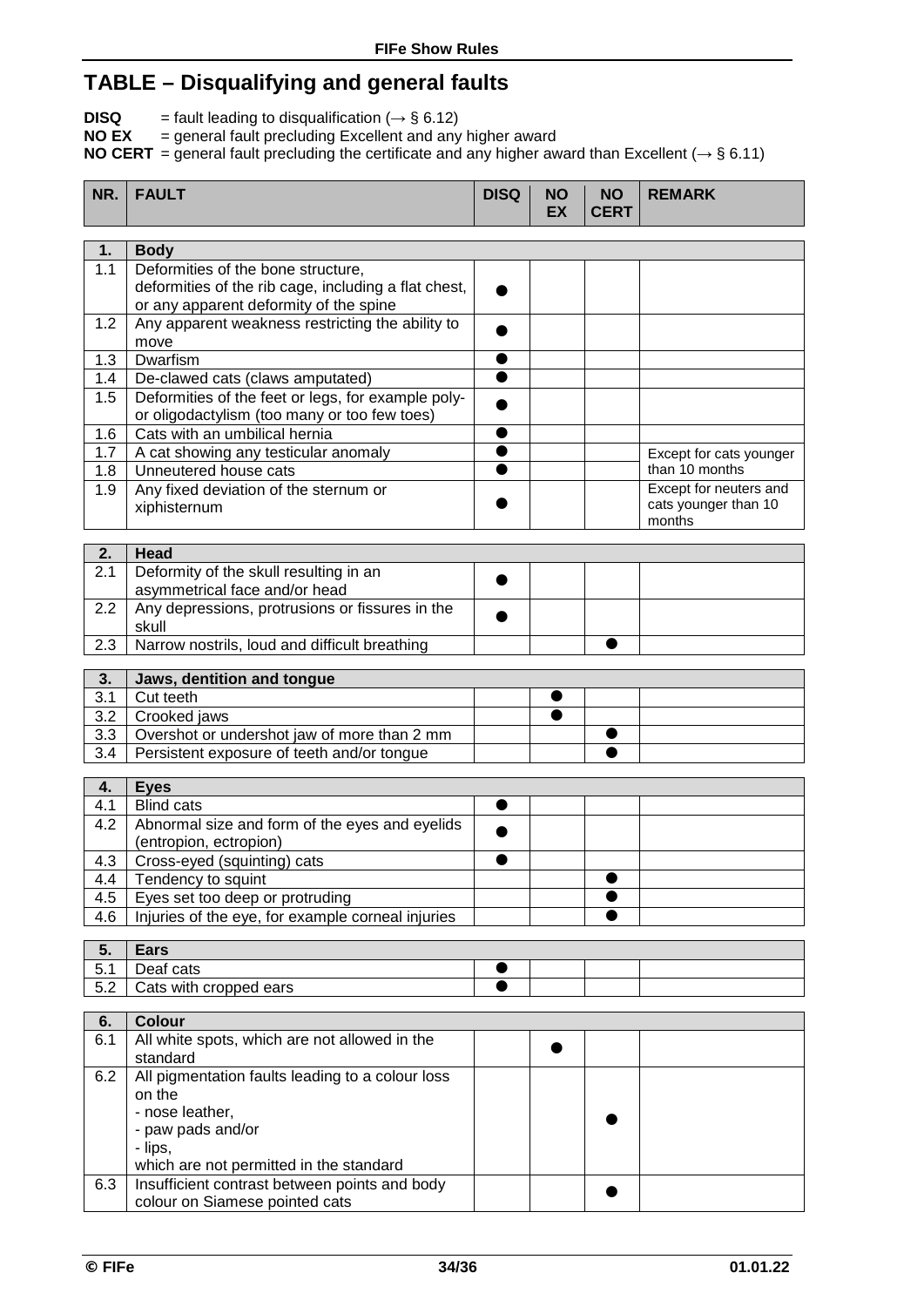#### **FIFe Show Rules**

| NR. | <b>FAULT</b>                                       | <b>DISQ</b> | <b>NO</b><br>EX | <b>NO</b><br><b>CERT</b> | <b>REMARK</b>                                                                         |
|-----|----------------------------------------------------|-------------|-----------------|--------------------------|---------------------------------------------------------------------------------------|
| 7.  | Tail                                               |             |                 |                          |                                                                                       |
| 7   | Cats with docked tails                             |             |                 |                          |                                                                                       |
| 7.2 | Any tail deformities, for example a kink or a knot |             |                 |                          | Except for neuters<br>aged 10 months and<br>older, bobtailed breeds<br>and house cats |

| 8.   | <b>Behaviour and condition</b>                                                                                                                                                                                                                                         |                                                                                                                                                                     |
|------|------------------------------------------------------------------------------------------------------------------------------------------------------------------------------------------------------------------------------------------------------------------------|---------------------------------------------------------------------------------------------------------------------------------------------------------------------|
| 8.1  | Aggressive cats<br>If two stewards are unable to take a cat out of its<br>cage, it may not compete.<br>If a cat is aggressive at three shows, it is left to the<br>discretion of the Member or organising club whether<br>to withdraw the cat from future competition. |                                                                                                                                                                     |
| 8.2  | Doped cats<br>Cats which have had tranquillizers administered,<br>affecting the nervous system and/or substances that<br>extend the pupils of the eyes                                                                                                                 |                                                                                                                                                                     |
| 8.3  | Pregnant or lactating queens                                                                                                                                                                                                                                           | Such cats must be put<br>into quarantine<br>immediately                                                                                                             |
| 8.4  | Cats which the veterinarian determines to be ill<br>during the show                                                                                                                                                                                                    | Such cats must be<br>removed immediately<br>from the show hall,<br>together with all other<br>cats belonging to the<br>same exhibitor<br>$(\rightarrow \S 3.8)$     |
| 8.5  | Cats which show obvious signs of bad health                                                                                                                                                                                                                            | Such cats must be put<br>into quarantine<br>immediately                                                                                                             |
| 8.6  | Cats showing lack of cleanliness<br>(e.g. dirty ears, presence of parasites)                                                                                                                                                                                           |                                                                                                                                                                     |
| 8.7  | Cats which have been given cosmetic treatment<br>(dyeing or colour rinsing)                                                                                                                                                                                            |                                                                                                                                                                     |
| 8.8  | <b>Tattooed cats</b>                                                                                                                                                                                                                                                   | Except when having a<br>tattoo with an<br>identifying code as a<br>form of registration<br>$\leftrightarrow$ FIFe Breeding &<br><b>Registration Rules</b><br>\$3.4) |
| 8.9  | Undernourished or obese cats                                                                                                                                                                                                                                           |                                                                                                                                                                     |
| 8.10 | All signs of bad health (condition), too thin cats,<br>etc.                                                                                                                                                                                                            |                                                                                                                                                                     |
| 8.11 | Cats which have been powdered excessively                                                                                                                                                                                                                              |                                                                                                                                                                     |

| 9.  | Breed specific faults (for more details: see the breed standards)        |  |  |  |                                                                               |  |
|-----|--------------------------------------------------------------------------|--|--|--|-------------------------------------------------------------------------------|--|
| 9.1 | Faults leading to disqualification                                       |  |  |  | BAL/SIA, BEN, JBT,<br>KBL/KBS, KOR,<br>LPL/LPS, OCI, RAG,<br>SIN. THA         |  |
| 9.2 | Faults precluding the certificate<br>and any award higher than Excellent |  |  |  | ABY/SOM, ACL/ACS,<br>BAL/SIA, BUR, EUR,<br>LPL/LPS, OLH/OSH,<br>PEB, SBI, THA |  |